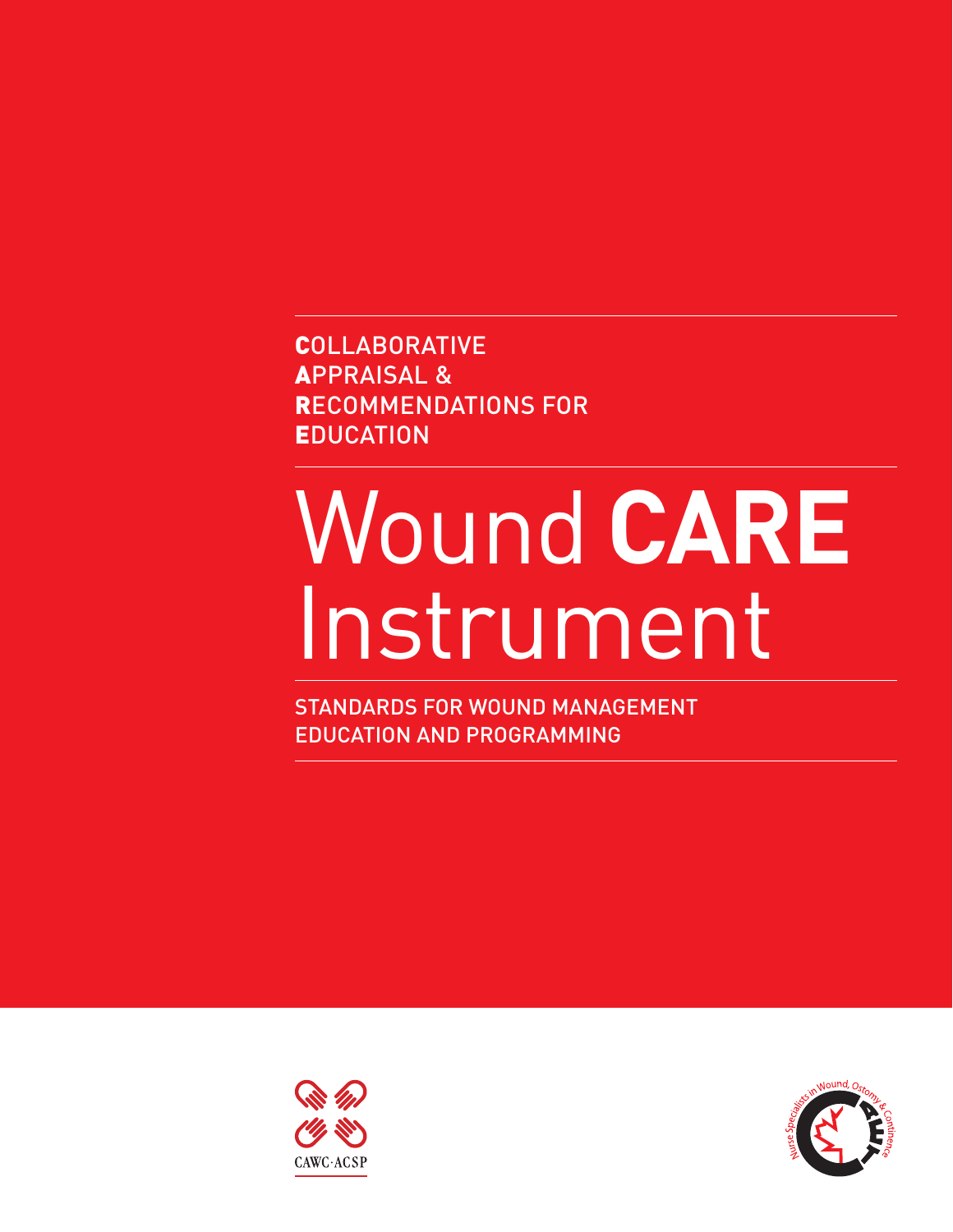# **Disclaimer ANd Copyright**

This document reflects the commitment of both the Canadian Association of Wound Care (CAWC) and the Canadian Association for Enterostomal Therapists (CAET) to evidence-informed best practices, guidelines and standards that deliver the best care possible for patients. The CAWC and CAET are also dedicated to translating the best available evidence into practical tools, frameworks and instruments that support the efforts of healthcare professionals to practice effective wound management and prevention for their patients.

This document provides a framework for the development of effective, evidence-informed wound management education and programming. It does not prescribe a curriculum for wound management education and programming. Curriculum should be developed from best practice guidelines and recommendations for effective wound management within the context of the community in which the institution or organization is operating. This document will assist in the development of wound management education and programming through a process that appraises the developmental framework and allows for recommendations for improvements.

Reproduction of this document may be made for personal, educational, professional and non-commercial use. Copies may be made for appraising and recommending wound management education and programming. It may not be used for commercial purposes or marketing products and/or services. To reproduce this document for purposes other than those stated above, please contact:

Director, CAWC Institute **Executive Director, CAET** 300–45 Charles Street East 1720 Chemin Norway 416-485-2292 613-762-5788 www.cawc.net www.caet.ca

Toronto, Ontario M4Y 1S2 Town of Mount Royal, Quebec H4P 1Y2

# **SUGGESTED CITATION**

Canadian Association of Wound Care and Canadian Association for Enterostomal Therapy. The Wound CARE Instrument: Collaborative Appraisal and Recommendations for Education. Available at: http://www.cawc.net and http://www.caet.ca. Accessed Month, Day, Year.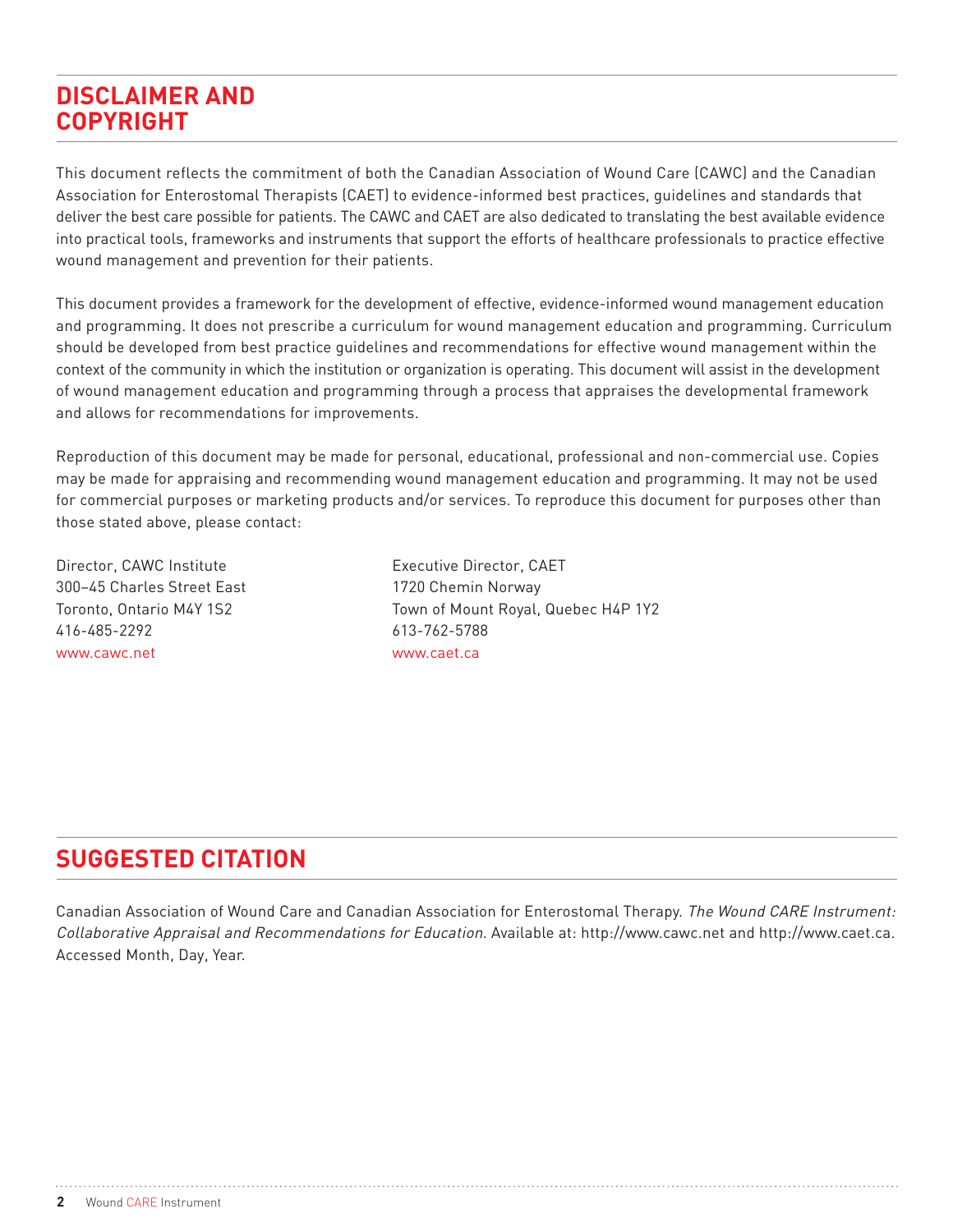# **Table of Contents**

- **2** Disclaimer and Copyright
- 4 Introduction
- 6 Purpose and Objectives of **The Wound CARE Instrument**

#### The Wound CARE Instrument:

- **7 Who Should Use it?**
- **8 How to Use It?**
- **9** Standards at a Glance
- 10 **The Wound CARE Instrument**

#### 13 **Phases of Wound Management Education and Program Development Discussion of the Evidence**

- **Phase 1:** Standards for Preliminary Planning
- **Phase 2:** Standards for Preparation and Development
- **Phase 3:** Standards for Implementation
- **Phase 4:** Standards for Outcomes
- **Phase 5:** Standards for Sustainability and Post-Implementation Planning
- 30 References and Resources
- 35 Glossary of Terms
- 38 Appendix A: CAWC and CAET Task Force
- 39 Appendix B: Partners and Process
- 40 Appendix C: Delphi Panel Members
- 41 Appendix D: Pilot Sites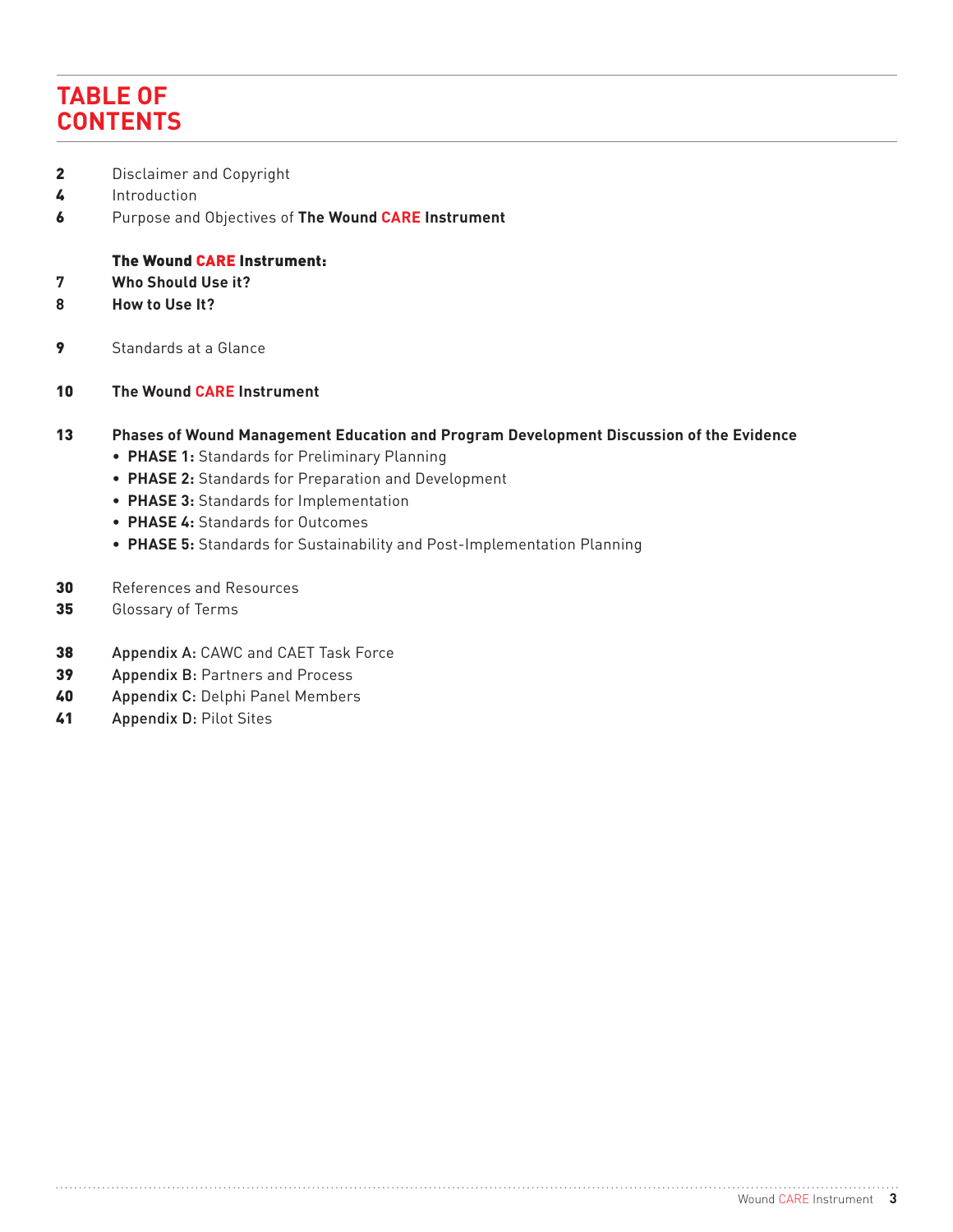# **Introduction**

"Evidence shows that interprofessional education and collaborative patient-centred practice can positively impact current health issues such as: wait times, healthy workplaces, health human resource planning, patient safety, rural and remote accessibility, primary healthcare, chronic disease management and population health and wellness." - Canadian Interprofessional Health Collaborative, November 24, 2008

The need for knowledgeable and skilled clinicians to deliver acute and chronic wound care has grown exponentially over the last 15 years, creating an opportunity and a demand for basic and advanced wound care education for and from healthcare professionals. To meet the demand, wound care education has become available through educational institutions, online services, certification programs, professional association conferences and educational events, corporate sponsored wound education programs and webcasts, and the list goes on. However, in an effort to meet this demand and the pace for education, there has been little work to develop a set of standards to ensure or evaluate the quality of the wound care education in the market place. Are healthcare professionals receiving the quality education they need to support career-long learning that enables best practice for their patients?

The importance we place on effective, evidence-informed and outcome-driven health care requires healthcare professionals to be aware of the best available evidence for their clinical practice. Yet, with the amount of information and new research data doubling every 12 to 18 months (Virani & Bajnok, 2004), healthcare professionals are challenged to appraise, interpret and reconcile this information with their experiential knowledge and understanding of the clinical context while considering patient preferences.

We know that investing in the education of healthcare professionals will enhance an evidence-informed approach to wound management. Therefore, each year, Canadians invest significant human and financial resources into the provision of wound care by providing continuing education to healthcare professionals who help Canadians suffering from acute and chronic wounds. Healthcare professionals see learning as a career-long process that lies at the heart of their discipline, which must be planned, nurtured and managed in order to serve the needs of their patients (Falk Craven, Bassett DuHamel, 2003).

Administrators in government, regional health authorities, hospitals, long-term care and community-care facilities determine where and when to make public investments in professional education or skills training. In return, administrators and healthcare professionals require documented economic and patient health outcomes that show a positive result in response to their investment of public funds (Falk Craven, Bassett DuHamel, 2003).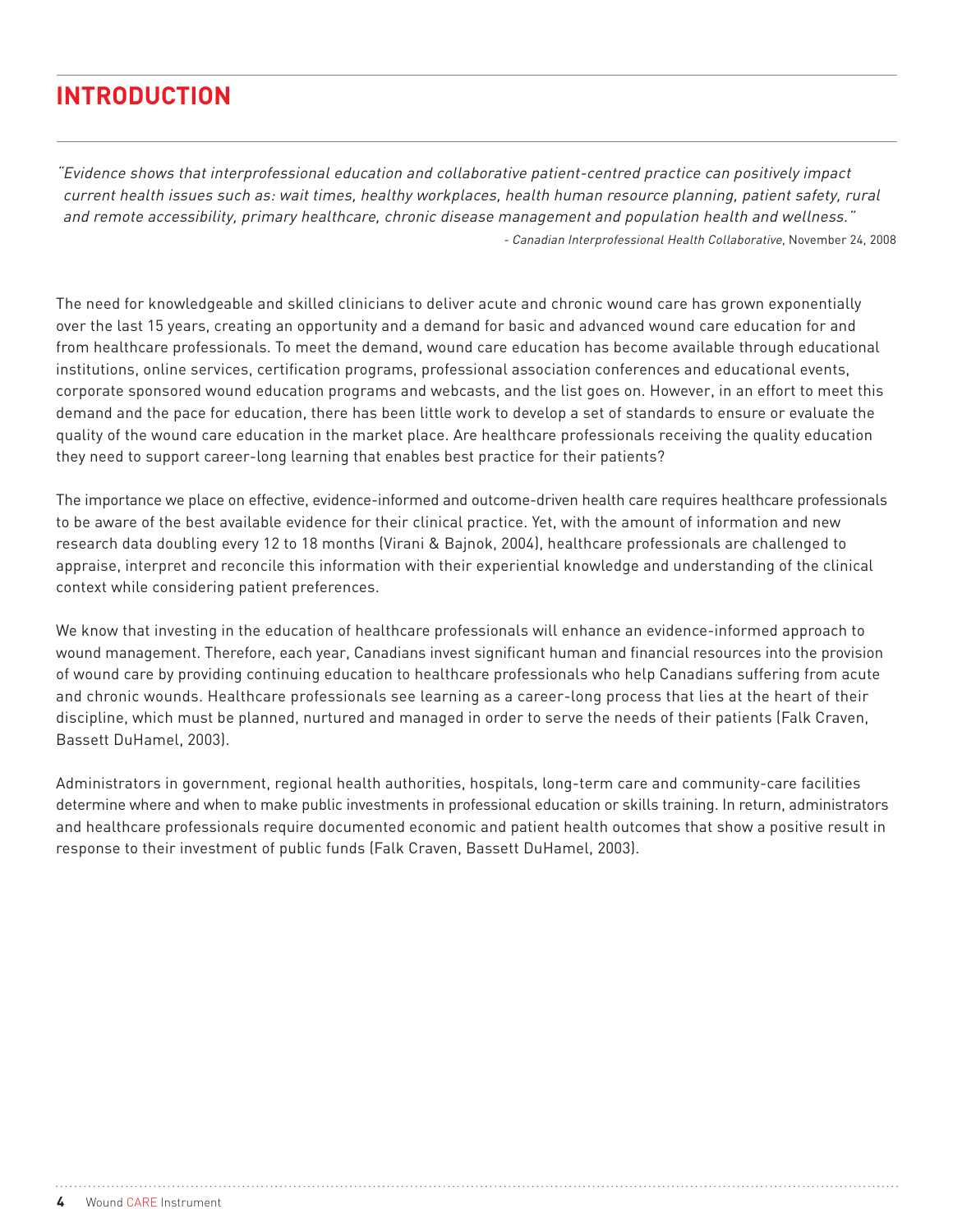# **> Introduction**

The questions are: How do we translate the growing amount of rapidly evolving research and information into knowledge that can be used by healthcare professionals at the point of care delivery (Virani & Bajnok, 2004)? How can we be assured that the knowledge is delivered in an educational event or program that meets the highest standards?

Educational programs for wound management should be structured, organized and comprehensive. They also need to be updated and revised on a regular basis to incorporate new evidence and new technologies to enhance health outcomes. While there is a wide range of wound care education and associated programs available today, the evidence shows that professional educational programs achieve maximum benefits when targeted to the appropriate healthcare providers, patients, family members and caregivers, maximizing knowledge translation into practice and retention or sustainability (Registered Nurses Association of Ontario, 2007).

The Royal College of Physicians and Surgeons of Canada have recognized the need for professionals to have knowledge, skills and attitudes beyond their subject or clinical expertise. Within the subject expertise we can define the healthcare professional as expert and scholar. Successful professionals also need to have skills in healthcare systems as communicator, collaborator, and manager. And finally, each must consider their own personal growth to achieve a high level of performance in professionalism and health advocacy (Sibbald et al. 2007).

The Canadian Association of Wound Care (CAWC) and the Canadian Association for Enterostomal Therapy (CAET) agreed that there was sufficient evidence to support the publication of a standard for wound management education and programming that could be used by healthcare professionals and their employers to appraise existing and future investments in wound care education. By developing an instrument that encourages organizations to critically appraise and collaboratively recommend education, training and skills enhancement programs for healthcare professionals, the CAWC and CAET seek to influence the quality of wound management delivery and the overall health outcomes of patients across Canada.

In April 2010, the CAET and CAWC appointed a task force of wound care leaders (Appendix A) and asked them to evaluate the available evidence and make comprehensive recommendations that would help to ensure a collaborative, evidenceinformed, unbiased, sustainable and patient-centred approach to wound management education and programming (Appendix B). We believe that the standards in this Wound CARE Instrument will ensure that the benefits of wound management education and programming will be achieved if the Wound CARE Instrument is utilized for the planning, implementation and evaluation of wound management education and programming. The resulting health and financial outcomes will benefit all Canadians both today and in the future.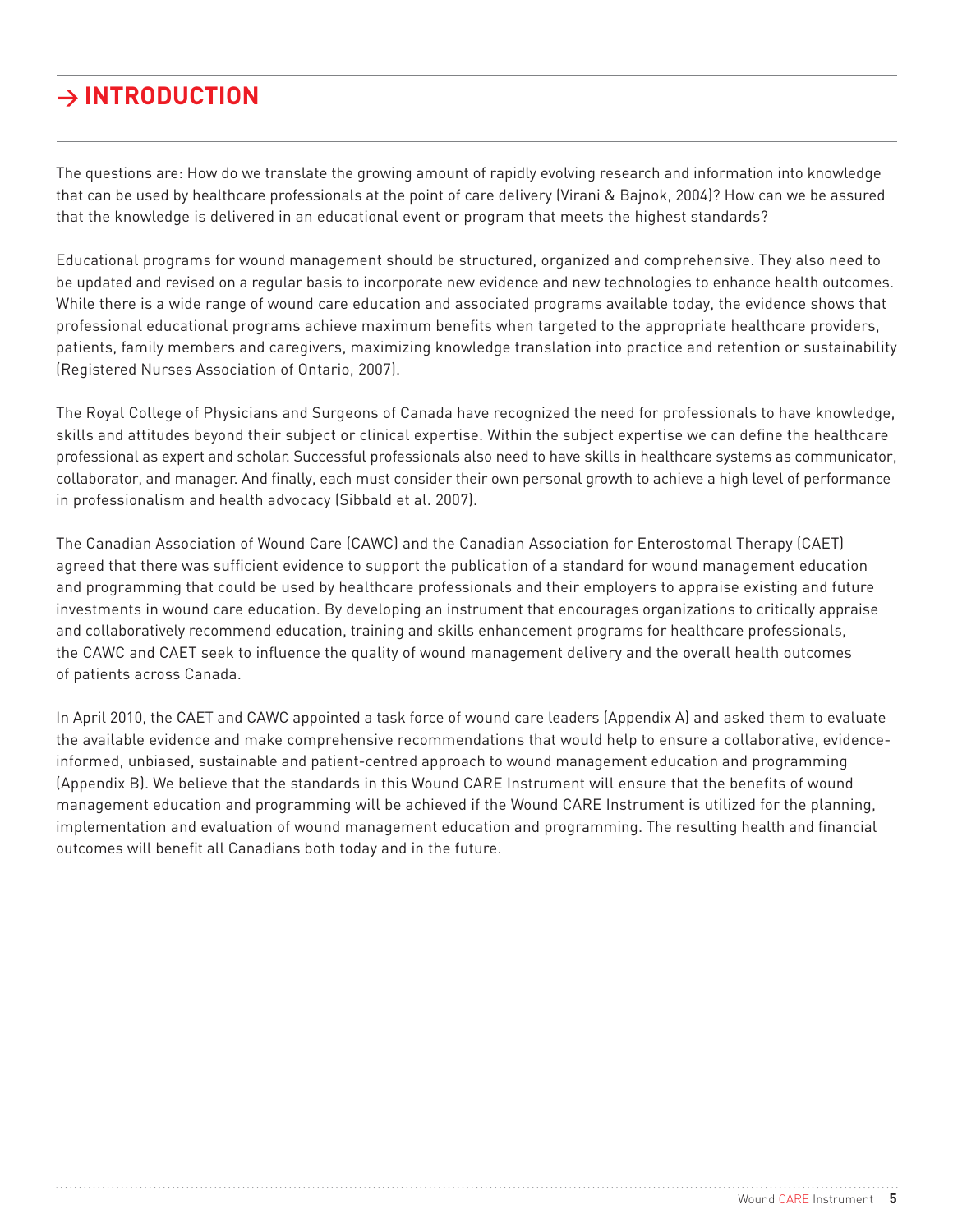# **Purpose and Objectives of the Wound CARE Instrument**

The Wound CARE Instrument is designed to provide a set of standards that support healthcare providers, wound management leaders, educators, purchasing managers, administrators, organizations and health authorities to undertake a comprehensive, evidence-informed appraisal process before developing or introducing a wound management education initiative or program. As a set of standards they offer a minimum acceptable level of performance in the developmental process of wound management education and programming (Orsted, Keast and Campbell, 2007).

By providing a collaborative and evidence-informed approach to the appraisal and recommendation of wound management education and programming, we believe the Wound CARE Instrument standards can support decision-makers in their efforts to improve wound care knowledge and skills, and improve the health of patients at risk for or suffering from wounds.

#### **The Wound CARE Instrument will:**

- 1. Provide a foundation to identify the components required to plan, develop, implement, evaluate and sustain evidence-informed wound management education and programming.
- 2. Provide a benchmark to appraise the quality of wound management education and programming.
- 3. Support collaboration in the development and implementation of wound management education and programming.
- 4. Inform decisions related to the endorsement, adoption, adaption, purchase or rejection of wound management education and programming.
- 5. Improve patient care and health outcomes relating to the prevention and management of wounds.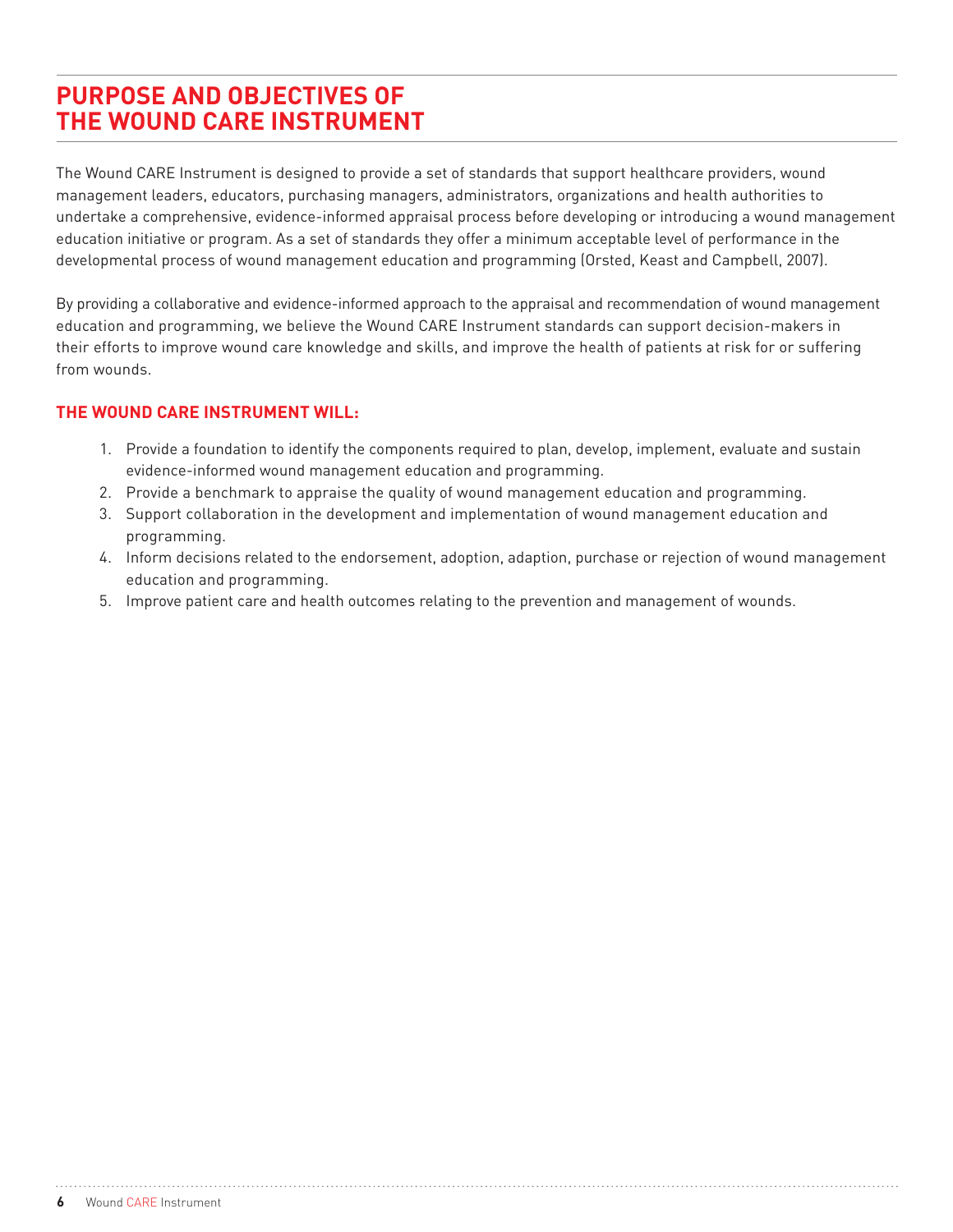# **The Wound CARE Instrument**

**Who should use it?**

- Leaders in organizations and institutions, including CEOs, directors, policy makers, managers, administrators or unit managers, as well as reimbursement and funding agencies, will benefit from using this Instrument. Anyone concerned with patient outcomes and cost effective use of healthcare resources and services will find the Wound CARE Instrument useful in ensuring the appropriate human and financial resources are supporting organizational objectives related to wound prevention and management effectively.
- Procurement departments, including the buyer or purchasing manager, will find the Instrument helpful in ensuring that the requirements for evidence informed wound management education and programming are met in the consideration of any wound management related product or service.
- Educators and developers of wound management education and programming from organizations, healthcare and educational institutions and industry will be able to critically appraise education and programming that affects the training of their learners.
- Key wound care leaders, such as wound care specialists, enterostomal therapy nurses or clinical managers will be able to critically appraise education and programming that affects patient care directly.
- Health professionals such as physicians, dietitians, podiatrists or chiropodists, social workers, and occupational and physical therapists will also find value in the appraisal process.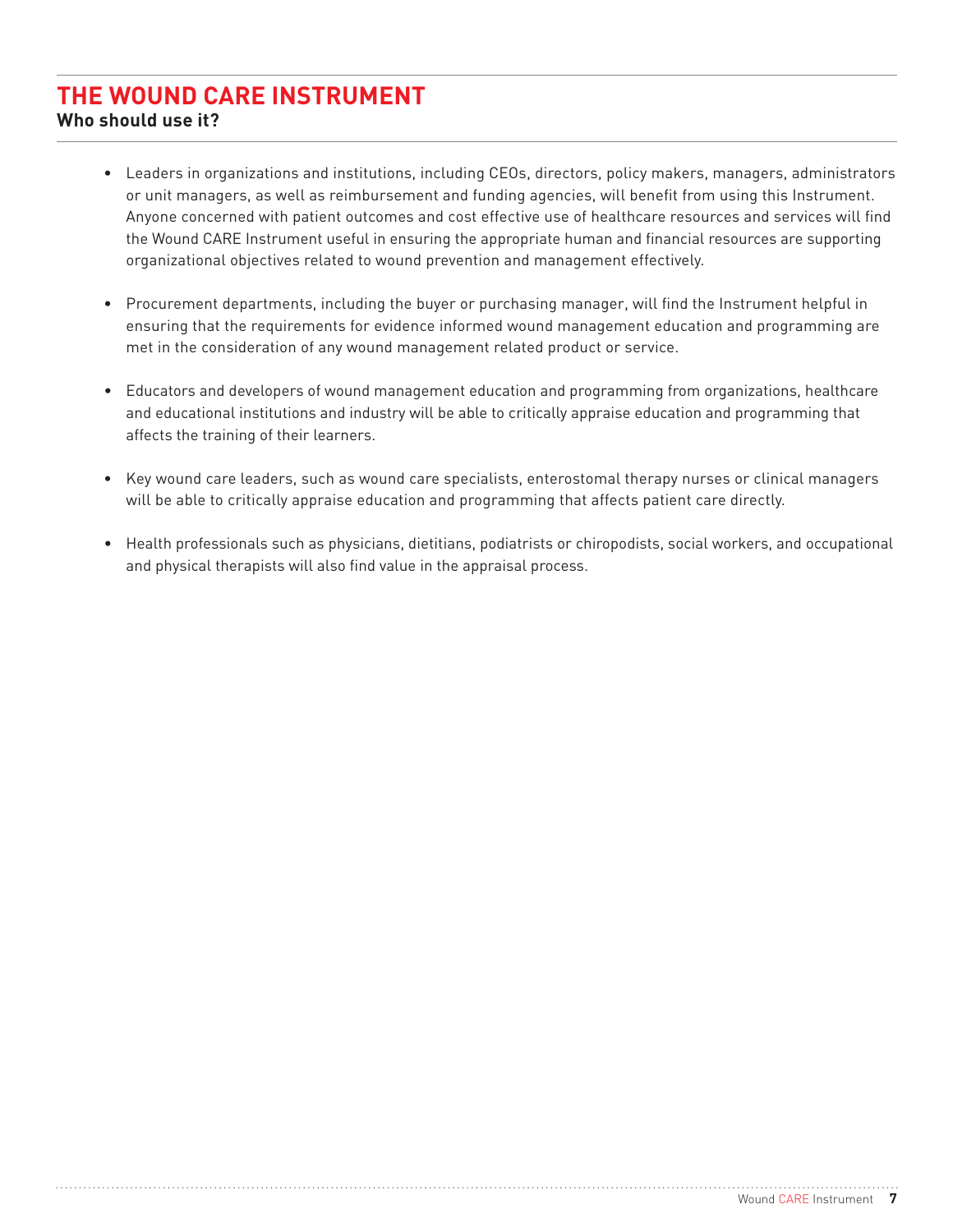## **The Wound CARE Instrument How to use it?**

To achieve optimal outcomes, the Wound CARE Instrument should be applied in an interprofessional collaborative method. A minimum of three stakeholders with diverse responsibilities within the organization or institution are required to appraise the wound care educational event or wound care program under review. Interprofessional collaboration for the appraisal and recommendations involves representation from administration, purchasing (if required), and a clinical expert with experience in wound management and/or wound management education.

- **STEP 1:** Select educational event, initiative and/or program to be appraised and identify stakeholders to be involved.
- **STEP 2:** Stakeholders review the proposed or existing educational event or program, considering preliminary planning, planning and development, implementation, evaluation and sustainability.
- **STEP 3:** Each stakeholder appraises the event or program independently using the Wound CARE Instrument.
- **STEP 4:** Stakeholders meet to discuss their independent reviews and arrive collaboratively at a decision. Achieve consensus and decide to endorse, adopt, adapt, purchase or reject the education or program.
- **STEP 5:** The Instrument is then signed by each of the stakeholders and dated to document the appraisal and final recommendation. This record should be kept on file.
- **NOTE:** Any conflict of interest needs to be addressed and the person(s) or company delivering or developing the wound management education or program should not be one of the appraisers. However, they can use the Wound CARE Instrument as a guide for the comprehensive development of their education initiative or program or for feedback on existing programs.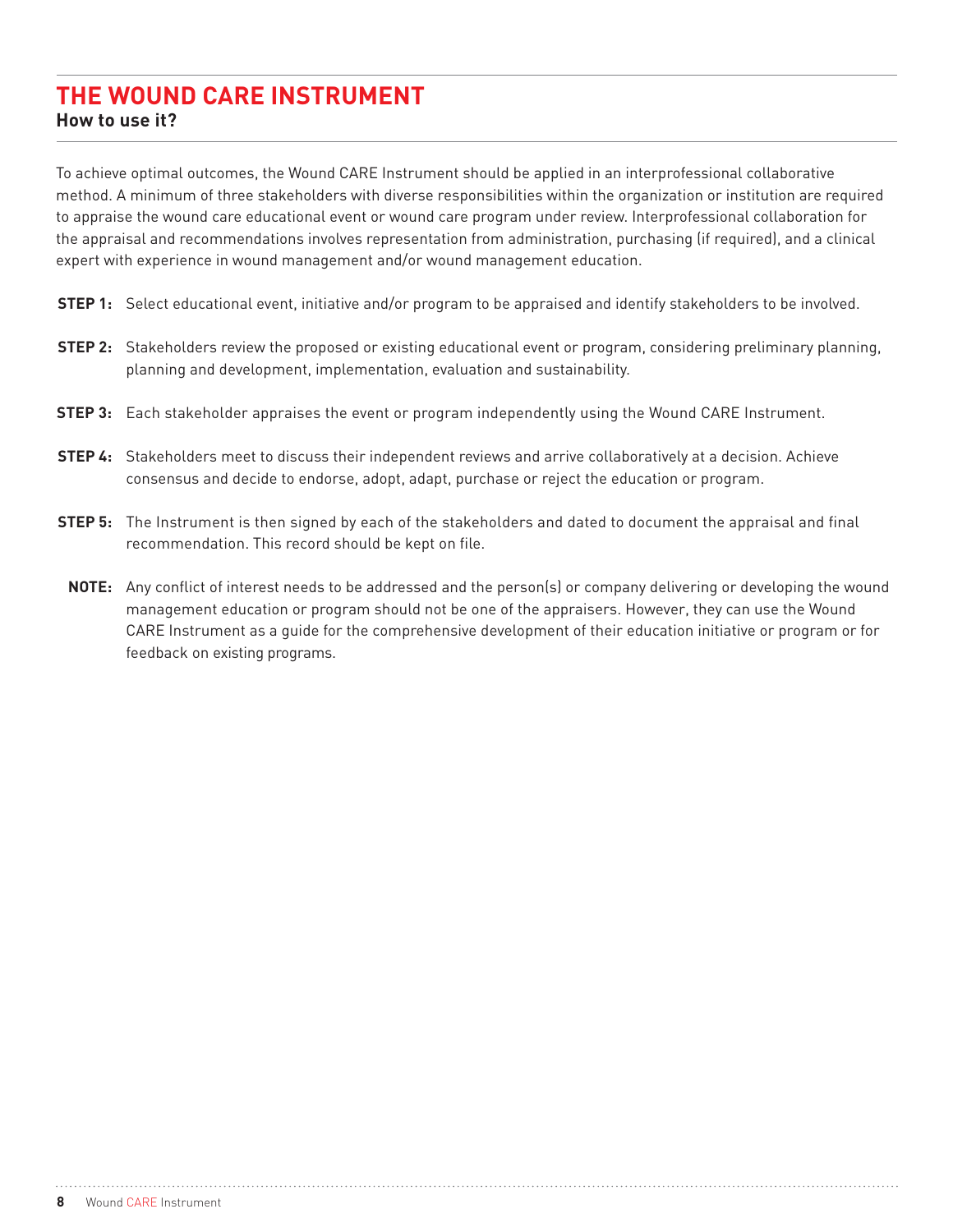# **AT A GLANCE**

# **Standards for Wound Management Education and Programming**

| <b>PHASE 1: STANDARDS FOR</b><br><b>PRELIMINARY PLANNING</b>                                                | 1.1 Organizational support obtained for:<br>1.1.1 A mandate for intended change related to new learning<br>1.1.2 Policy and procedure change based on new evidence<br>1.1.3 Alignment with organizational goals<br>1.1.4 Advocating and ensuring fair business practice<br>1.2 Environmental assessment conducted<br>1.3 Practice-focused needs assessment conducted<br>1.4 Strategic partnerships developed to ensure system-wide stakeholders are<br>involved in change<br>1.5 Fiscal and human resources have been considered and are in place<br>1.6 On-site, contracted and/or external agency educators are trained in adult<br>learning principles and evidence-informed curriculum |
|-------------------------------------------------------------------------------------------------------------|--------------------------------------------------------------------------------------------------------------------------------------------------------------------------------------------------------------------------------------------------------------------------------------------------------------------------------------------------------------------------------------------------------------------------------------------------------------------------------------------------------------------------------------------------------------------------------------------------------------------------------------------------------------------------------------------|
| <b>PHASE 2: STANDARDS FOR</b><br><b>PREPARATION AND</b><br><b>DEVELOPMENT</b>                               | 2.1 Curriculum has been developed through interprofessional collaboration<br>2.2 Curriculum is:<br>2.2.1 Evidence informed<br>2.2.2 Based on adult learning principles<br>2.2.3 Reflective of knowledge, skill, attitude and behaviour learning<br>2.2.4 Current with revision plan in place<br>2.3 Curriculum is unbiased, generic and non-promotional<br>2.4 Physical environment is optimized to support adult learning<br>2.5 Promotion and publicity plans are in place                                                                                                                                                                                                               |
| <b>PHASE 3: STANDARDS FOR</b><br><b>IMPLEMENTATION</b>                                                      | 3.1 Curriculum delivery is based on adult learning principles<br>3.2 Curriculum is interprofessional and collaborative<br>3.3 Objectives and key messages are clearly defined<br>3.4 Learning is practice-focused<br>3.5 Learning is patient-/client-centred<br>3.6 Integration into practice strategies are identified                                                                                                                                                                                                                                                                                                                                                                    |
| <b>PHASE 4: STANDARDS FOR</b><br><b>EVALUATION AND</b><br><b>OUTCOMES</b>                                   | 4.1 Measureable outcomes for the learner, organization, system and patient include:<br>4.1.1 Educational event outcomes (e.g. satisfaction with educational event)<br>4.1.2 Qualitative outcomes (e.g. practice change, quality of life for patients<br>and healthcare professionals)<br>4.1.3 Quantitative outcomes (e.g. pre/post tests, skill testing, prevalence<br>and incidence, economics)                                                                                                                                                                                                                                                                                          |
| <b>PHASE 5: STANDARDS FOR</b><br><b>SUSTAINABILITY AND</b><br><b>POST-IMPLEMENTATION</b><br><b>PLANNING</b> | 5.1 Learning is flexible and adaptable to local resources<br>5.2 Preceptorship and mentoring opportunities are in place<br>5.3 Continuous measurement of integration of learning into practice<br>5.4 Routine monitoring and identification of gaps in knowledge and practice                                                                                                                                                                                                                                                                                                                                                                                                              |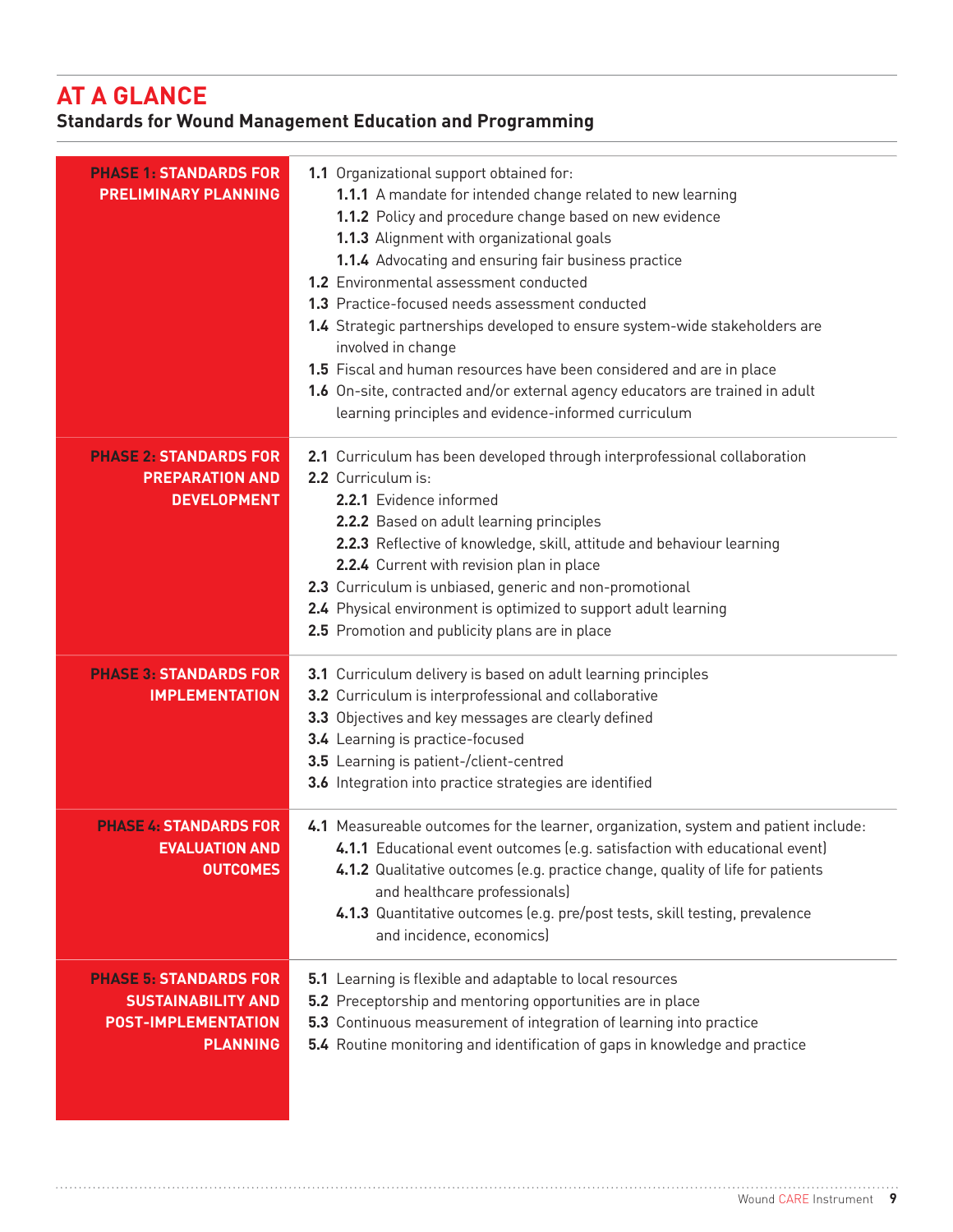# **Wound CARE Instrument**

#### **For Collaborative Appraisal and Recommendation of Wound Management Education and Programming**

#### **Instructions for Use:**

A minimum of 3 appraisers are required. Each appraiser independently uses the Instrument to review and score the proposed wound management education or program.

- **STEP 1:** Select educational event, initiative and/or program to be appraised and identify stakeholders to be involved.
- **STEP 2:** Stakeholders review the proposed or existing educational event or program, considering preliminary planning, planning and development, implementation, evaluation and sustainability.
- **STEP 3:** Each stakeholder appraises the event or program independently using the Wound CARE Instrument.
- **STEP 4:** Stakeholders meet to discuss their independent reviews and arrive collaboratively at a decision. Achieve consensus and decide to endorse, adopt, adapt, purchase or reject the education event or program.
- **Step 5:** The instrument is then signed by each of the stakeholders and dated. This record should be kept on file.

Every statement has two choices: Score 1 if the standard has been substantially met; Score 0 if the standard has not been substantially met. Tally the sub-scores and comment on areas of strength or weakness to help you determine whether to endorse, adopt, adapt, purchase or reject the wound management education and/or program.

**NOTE:** Any conflict of interest must be addressed and the person(s) or company delivering or developing the wound management education or program should not be one of the appraisers. However, they can use the Wound CARE Instrument as a guide for the comprehensive development of their education initiative or program, or for feedback on existing programs.

| <b>PHASE 1:</b> | <b>STANDARDS FOR PRELIMINARY PLANNING</b>                                                                                                                                                                                                                               | <b>SCORE</b> |
|-----------------|-------------------------------------------------------------------------------------------------------------------------------------------------------------------------------------------------------------------------------------------------------------------------|--------------|
| 1.1             | Organizational support obtained for:<br>1.1.1. A mandate for intended change related to new learning<br>1.1.2. Policy and procedure change based on new evidence<br>1.1.3. Alignment with organizational goals<br>1.1.4. Advocating and ensuring fair business practice |              |
| 1.2             | Environmental assessment conducted                                                                                                                                                                                                                                      |              |
| 1.3             | Practice-focused needs assessment conducted                                                                                                                                                                                                                             |              |
| 1.4             | Strategic partnerships developed to ensure system-wide stakeholders are involved in change                                                                                                                                                                              |              |
| 1.5             | Fiscal and human resources have been considered and are in place                                                                                                                                                                                                        |              |
| 1.6             | On-site, contracted and/or external agency educators are trained in adult learning principles<br>and evidence-informed curriculum                                                                                                                                       |              |
| Comments:       |                                                                                                                                                                                                                                                                         |              |
| Sub-score       |                                                                                                                                                                                                                                                                         | /9           |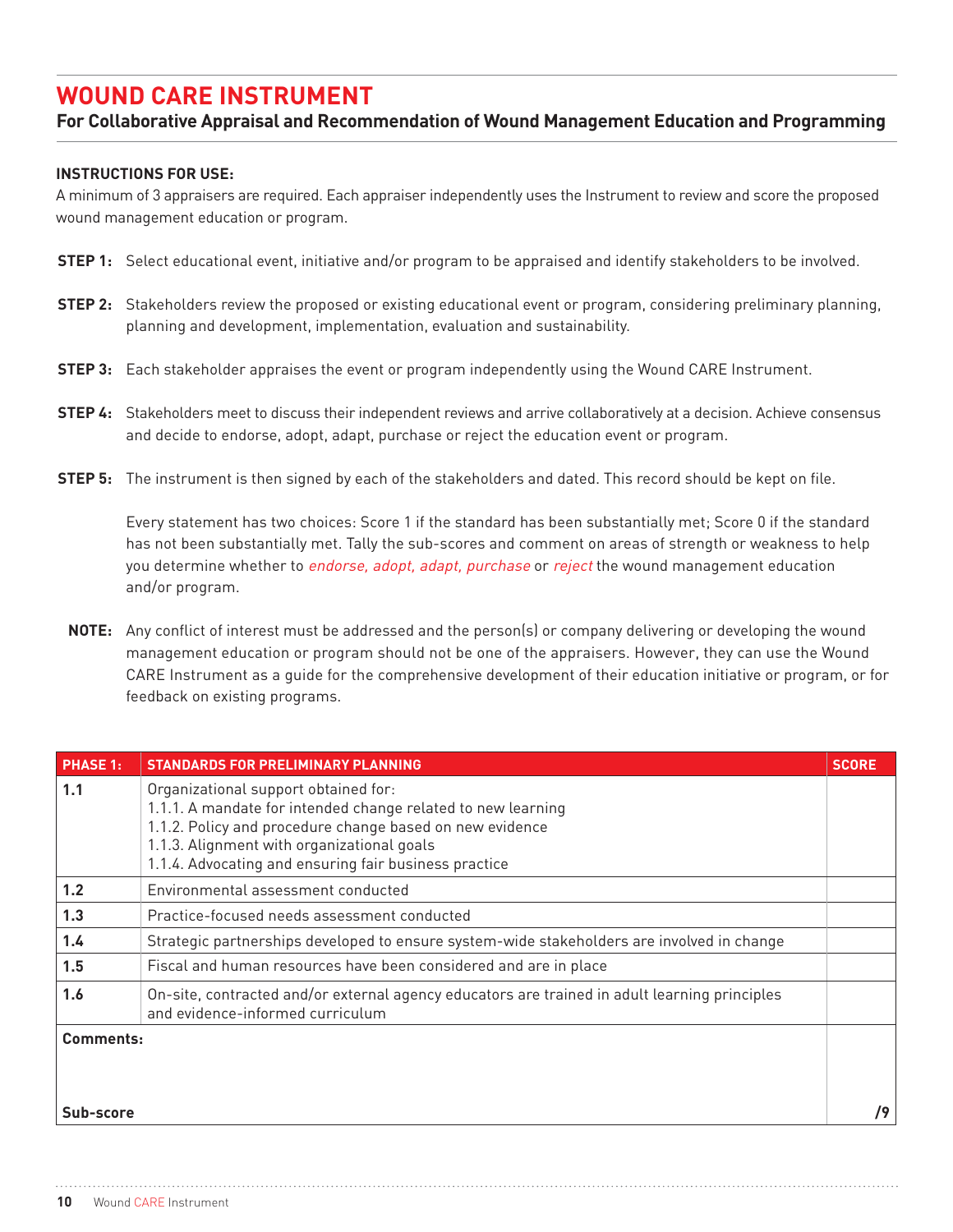## **> Wound CARE Instrument**

### **For Collaborative Appraisal and Recommendation of Wound Management Education and Programming**

| <b>PHASE 2:</b> | STANDARDS FOR PREPARATION AND DEVELOPMENT                                                                                                                                                                       | <b>SCORE</b> |
|-----------------|-----------------------------------------------------------------------------------------------------------------------------------------------------------------------------------------------------------------|--------------|
| 2.1             | Curriculum has been developed through interprofessional collaboration                                                                                                                                           |              |
| 2.2             | Curriculum is:<br>2.2.1. Evidence informed<br>2.2.2. Based on adult learning principles<br>2.2.3. Reflective of knowledge, skill, attitude and behaviour learning<br>2.2.4. Current with revision plan in place |              |
| 2.3             | Curriculum is unbiased, generic, and non-promotional                                                                                                                                                            |              |
| 2.4             | Physical environment is optimized to support adult learning                                                                                                                                                     |              |
| 2.5             | Promotion and publicity plans are in place                                                                                                                                                                      |              |
| Comments:       |                                                                                                                                                                                                                 |              |

**Sub-score /8**

| <b>PHASE 3:</b> | <b>STANDARDS FOR IMPLEMENTATION</b>                       | <b>SCORE</b> |
|-----------------|-----------------------------------------------------------|--------------|
| 3.1             | Curriculum delivery is based on adult learning principles |              |
| 3.2             | Curriculum is interprofessional and collaborative         |              |
| 3.3             | Objectives and key messages are clearly defined           |              |
| 3.4             | Learning is practice-focused                              |              |
| 3.5             | Learning is patient-/client-centred                       |              |
| 3.6             | Integration into practice strategies are identified       |              |
| Comments:       |                                                           |              |
|                 |                                                           |              |
|                 |                                                           |              |
| Sub-score       |                                                           | /6           |

| <b>PHASE 4:</b> | STANDARDS FOR EVALUATION AND OUTCOMES                                                                                                                                                                                                                                                                                                                                                       | <b>SCORE</b> |
|-----------------|---------------------------------------------------------------------------------------------------------------------------------------------------------------------------------------------------------------------------------------------------------------------------------------------------------------------------------------------------------------------------------------------|--------------|
| 4.1             | Measureable outcomes for the learner, organization, system and patient include:<br>4.1.1. Educational event outcomes (e.g. satisfaction with educational event)<br>4.1.2. Qualitative outcomes (e.g. practice change, quality of life for patients and healthcare<br>professionals)<br>4.1.3. Quantitative outcomes (e.g. pre/post tests, skill testing, prevalence & incidence, economics) |              |
| Comments:       |                                                                                                                                                                                                                                                                                                                                                                                             |              |
| Sub-score       |                                                                                                                                                                                                                                                                                                                                                                                             | /3           |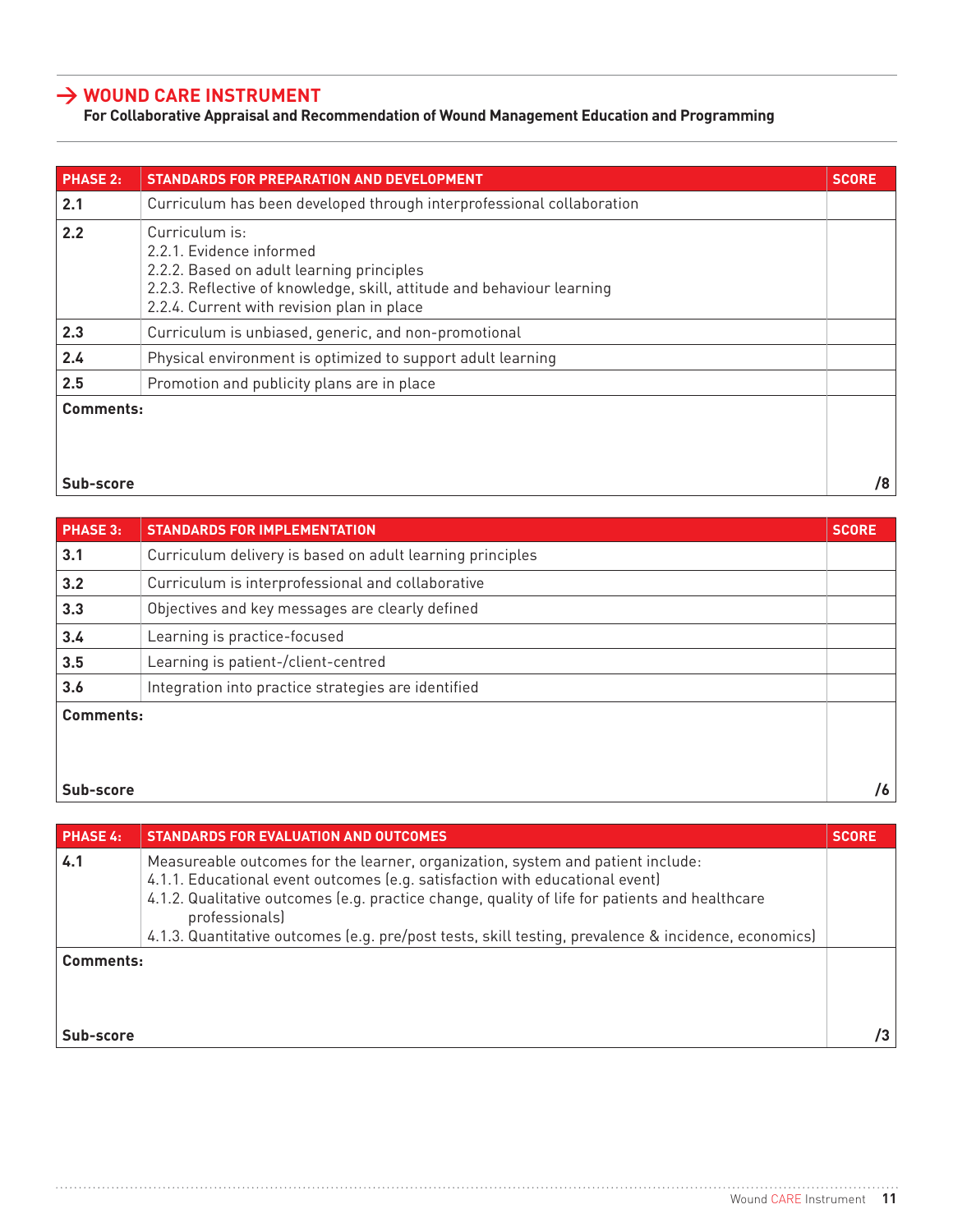## **> Wound CARE Instrument**

#### **For Collaborative Appraisal and Recommendation of Wound Management Education and Programming**

| <b>PHASE 5:</b>                 |                                                       |         | STANDARDS FOR SUSTAINABILITY AND POST-IMPLEMENTATION PLANNING           |       |                           |          |        |                           | <b>SCORE</b> |
|---------------------------------|-------------------------------------------------------|---------|-------------------------------------------------------------------------|-------|---------------------------|----------|--------|---------------------------|--------------|
| 5.1                             | Learning is flexible and adaptable to local resources |         |                                                                         |       |                           |          |        |                           |              |
| 5.2                             |                                                       |         | Preceptorship and mentoring opportunities are in place                  |       |                           |          |        |                           |              |
| 5.3                             |                                                       |         | Continuous measurement of integration of learning into practice         |       |                           |          |        |                           |              |
| 5.4                             |                                                       |         | Routine monitoring and identification of gaps in knowledge and practice |       |                           |          |        |                           |              |
| <b>Comments:</b>                |                                                       |         |                                                                         |       |                           |          |        |                           |              |
| Sub-score<br><b>Total Score</b> |                                                       |         |                                                                         |       |                           |          |        |                           | /4<br>/30    |
|                                 |                                                       |         |                                                                         |       |                           |          |        |                           |              |
| <b>Signature and Date</b>       |                                                       |         | <b>Signature and Date</b>                                               |       | <b>Signature and Date</b> |          |        | <b>Signature and Date</b> |              |
|                                 | <b>NAME OF EDUCATIONAL EVENT OR PROGRAM:</b>          |         |                                                                         |       |                           |          |        |                           |              |
| <b>RECOMMENDATION:</b>          |                                                       | Endorse | Adopt                                                                   | Adapt |                           | Purchase | Reject |                           |              |
| Comments:                       |                                                       |         |                                                                         |       |                           |          |        |                           |              |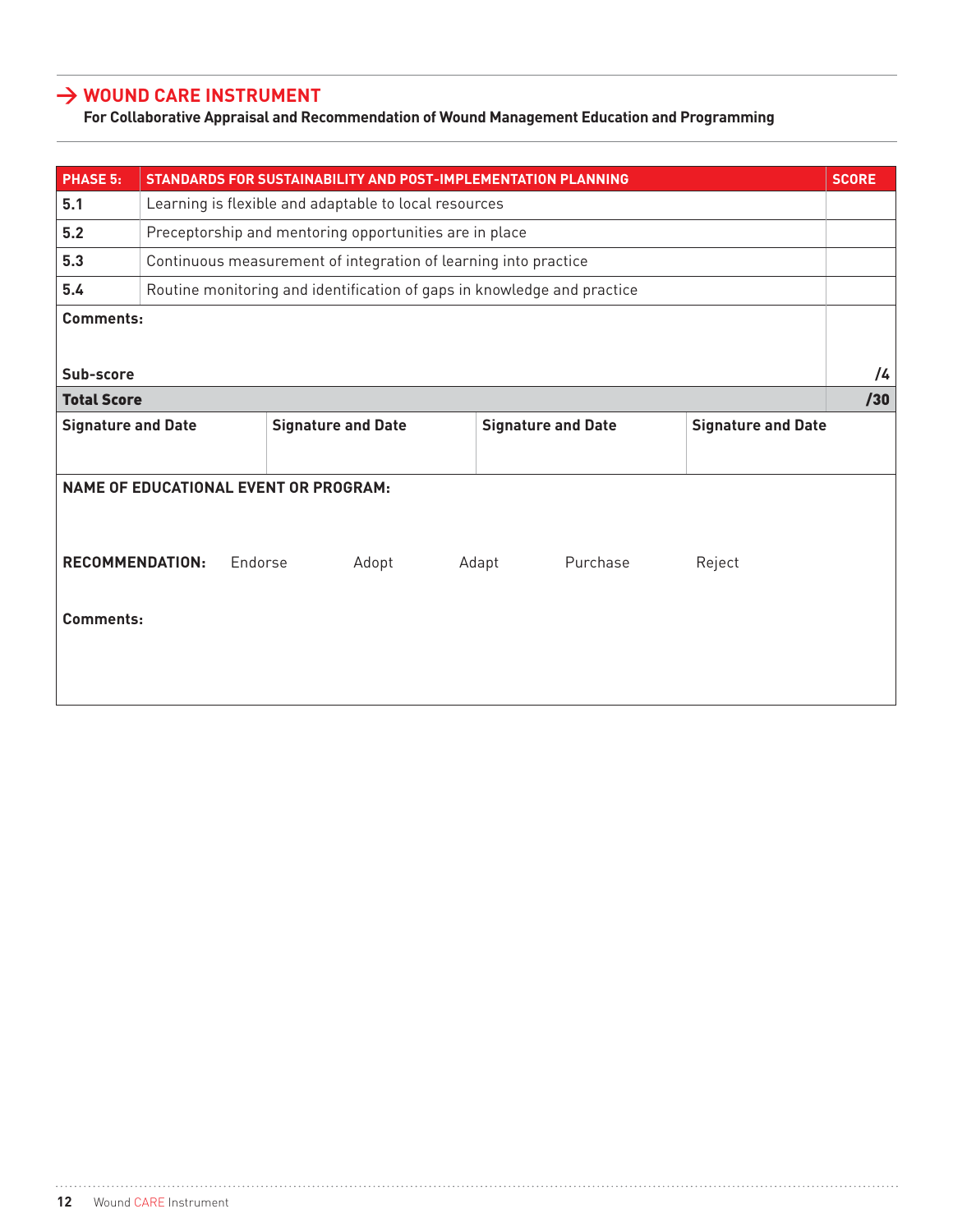# **The Wound CARE Instrument**

## **Phases of Wound Management Education and Program Development**

This Instrument was designed to address the key phases in the development and implementation of wound management education and programming (Baranoski and Brenczewski 2007). The phases are:

- **Phase 1: Preliminary Planning** is an often forgotten step that ensures the purpose and goal are considered beforehand. This activity needs to be completed in a collaborative, comprehensive manner to successfully accomplish the remaining phases.
- **Phase 2: Preparation and Development** ensures that the components of the design and planning of the wound management education or program are met.
- **Phase 3: Implementation** supports the effective delivery of wound management education and programs.
- **Phase 4: Outcomes** provide the elements needed to evaluate and measure the results post-implementation of wound management education and programs.
- **Phase 5: Sustainability and Post-Implementation Planning** ensures that short- and long-term strategies are in place to maintain the benefits of the wound management education or program and to provide ongoing support and evaluation.

**Standards** are identified within each of the phases, followed by a discussion of the evidence.

Words identified in red are defined and described in the glossary.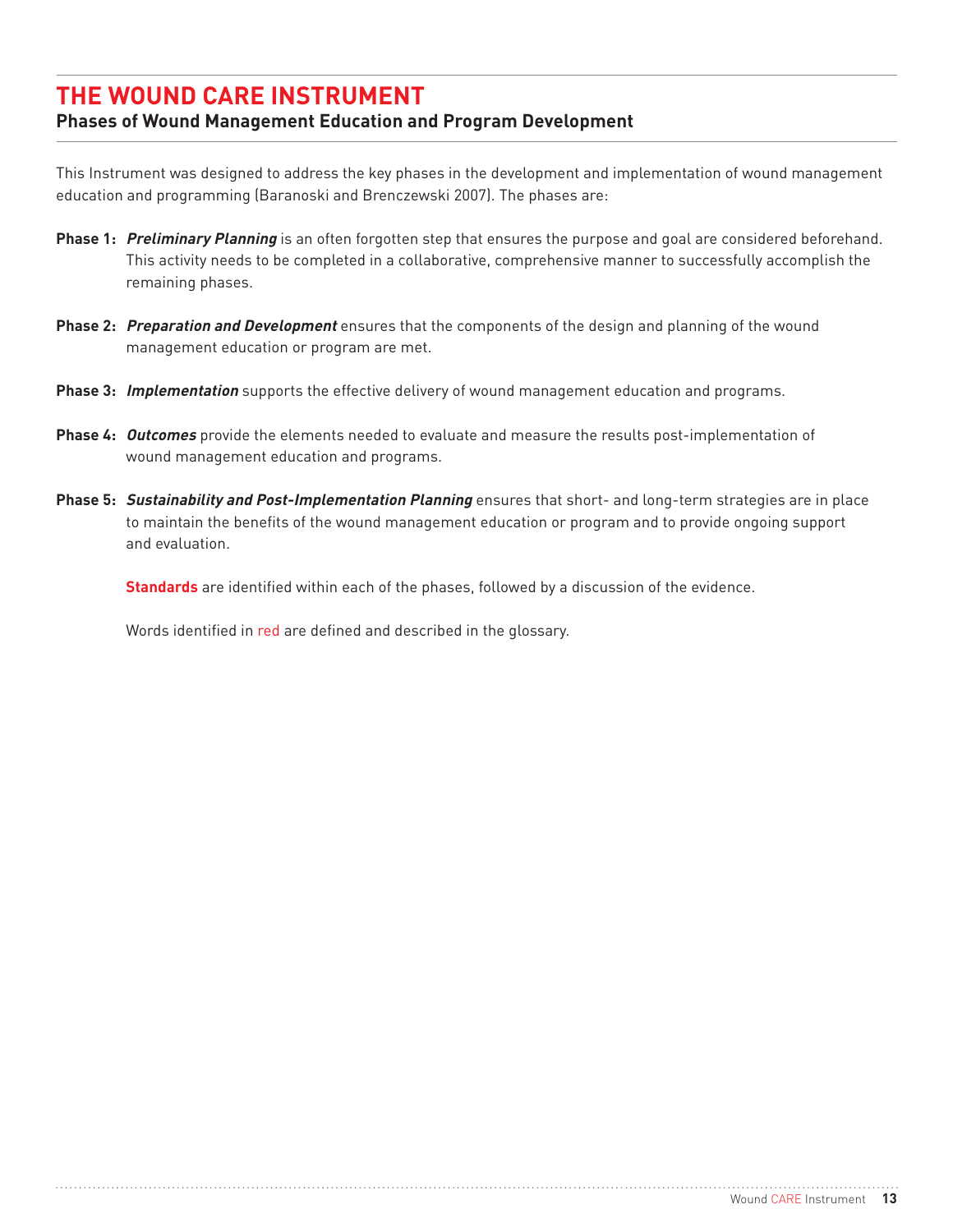# **Discussion of the Evidence:**

**Standards for Wound Management Education and Programming** 

## **Phase 1: Standards for Preliminary Planning**

#### **1.1 Organizational support obtained for:**

- 1.1.1 A mandate for intended change related to new learning
- 1.1.2 Policy and procedure change based on new evidence
- 1.1.3 Alignment with organizational goals
- 1.1.4 Advocating and ensuring fair business practice

Consider: Educational events and/or programs often suffer from poor attendance and/or poor implementation if not fully endorsed by management. Getting "buy-in" from your organization before embarking on a new initiative is vital for success. Has organizational support been obtained?

#### **Discussion of the Evidence:**

Kerfoot (2009) states that the work of leaders is to improve the organization and develop people who can participate positively and sustain the evolution of the organization to a higher level. Organizational leaders can align and set the strategic direction for change, establish structures and parameters for implementation, allocate human and fiscal resources, and stimulate change interest and commitment across a variety of stakeholders (e.g. clinicians, managers, educators, etc.). Support is needed for change agents who establish a climate for change, as well as implement and sustain change (Ginsburg & Tregunno, 2005). Implementation of interprofessional education (IPE) requires administrative support as they have the power to determine educational policies and control resources (D'Amour et al., 2004).

As healthcare responds to demand to contain costs and adapts business models, there is a potential for conflicts of interest to arise. It is imperative that strategies are in place to prevent or handle conflicts as they occur in order to build trusting relationships. Two strategies to reduce conflict are: 1) full disclosure of conflict; and 2) reviewing contracts for fairness (Willers, 2004).

Contracts with industry related to wound care education and wound care programs need to be engaged in with caution. It is critical that organizations establish an ethical framework in which healthcare professionals function appropriately in this situation (Packer and Parke, 2004). Therefore, a collaborative procurement or tender process needs to be in place for wound management education and programming contracts (for example a request for proposal that involves education and training as a value-added service) that includes purchasing, administration and wound care leaders. The UK Institute of Business Ethics suggests a simple 'test' for ethical decision-making. Ask yourself:

- 1. **Transparency:** Am I happy to make my decision public, especially to the people affected by it?
- 2. **Effect:** Have I fully considered the harmful effects of my decision and how to avoid them?
- 3. **Fairness:** Would my decision be considered fair by everyone affected by it (consider all stakeholders: the effects of decisions can be far-reaching).

If you answer Yes to each of the above questions, then you are likely to be making an ethical decision. If you have any doubt about saying Yes to any of the questions, then you should consider the decision more carefully. Perhaps there is an entirely different and better solution – there often is.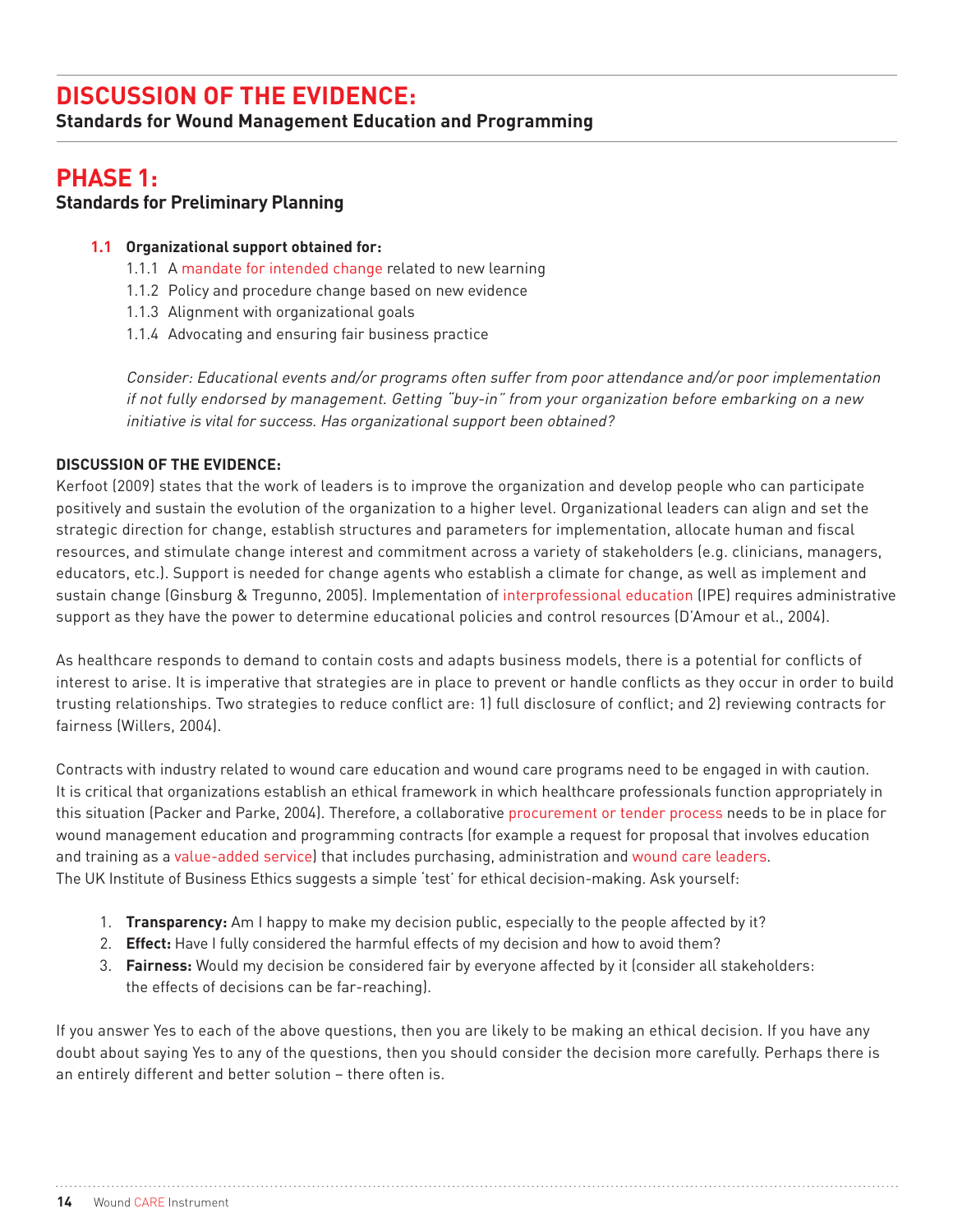#### **1.2 Environmental assessment conducted**

Consider: Barriers impede learning and adoption of new practice. Is your organization ready to adopt change? Are there other conflicting events or resource issues that may impact the integration of learning into practice? Is the timing right?

#### **Discussion of the Evidence:**

It is important to determine organizational readiness for change. An organization's circumstances and needs must be fully analyzed prior to implementation of a change initiative (Argyris, 1970; Ginsburg & Tregunno, 2005). An environmental assessment involves the process of gathering and examining information to obtain an accurate and thorough picture of the environment. The practice environment can exert a powerful influence on practitioners that can encourage or discourage the process of evidence transfer and use. An environmental assessment identifies structural, social and patient-related factors that can interfere with change initiatives. Structural factors include decision-making structures, workload and available resources. Social factors include the politics and personalities involved, and the culture and belief systems in place. Even patient-related factors, including patient willingness or ability to adhere to evidence-informed recommendations, will affect implementation of change (RNAO BPG Toolkit). Once analyzed, the information is then used to set goals, develop a plan of action and allocate resources (www.gov.ns.ca/StepsinConductingaNeedsAssessment.pdf).

#### **1.3 Practice-focused needs assessment conducted**

Consider: If a learner doesn't feel the need to learn, they are not likely to value the educational event and/or program. Have you determined that the educational event and/or program is needed by the learner?

#### **Discussion of the Evidence:**

A practice-focused assessment or gap analysis needs to be completed to determine if there is a gap between current practice and evidence informed practice. Kitson and Straus (2010) identify the need for gap identification between the evidence and what is actually being practiced. A needs assessment determines the size and nature of the gap between current practice and the desired knowledge, skills, attitudes/behaviours and outcomes. A learning needs survey provides a solid foundation to determine what a learner wants and needs to know. It can also assist educators in identifying what learners do not know. Perceived needs may come from learner surveys or interviews, however, unperceived needs must be obtained from audits and incident reports. Kruger and Dunning (1999) propose that those with limited knowledge in a domain suffer a dual burden: Not only do they reach mistaken conclusions and make regrettable errors, but their incompetence robs them of the ability to realize it.

#### **1.4 Strategic partnerships developed to ensure system-wide stakeholders are involved in change**

Consider: Are you involving others that will or could be affected by the education or program? Is the initiative a collaborative effort to ensure successful implementation system-wide, not just for one specific department?

#### **Discussion of the Evidence:**

Organizational literature states that the use and ongoing involvement of champions or opinion leaders are key to overcoming structural barriers to successful organizational change (Barker, Bosco and Oandasan, 2005; Irvine et al., 2002; Gustafson et al., 2003). The development of collaboration between team members is facilitated by leaders who know how to convey the new vision (Barker et al., 2005; D'Amour et al., 2004; Ginsburg and Tregunno, 2005; Leathard, 2003). Department heads and associate directors should also be involved since they are more likely to support a change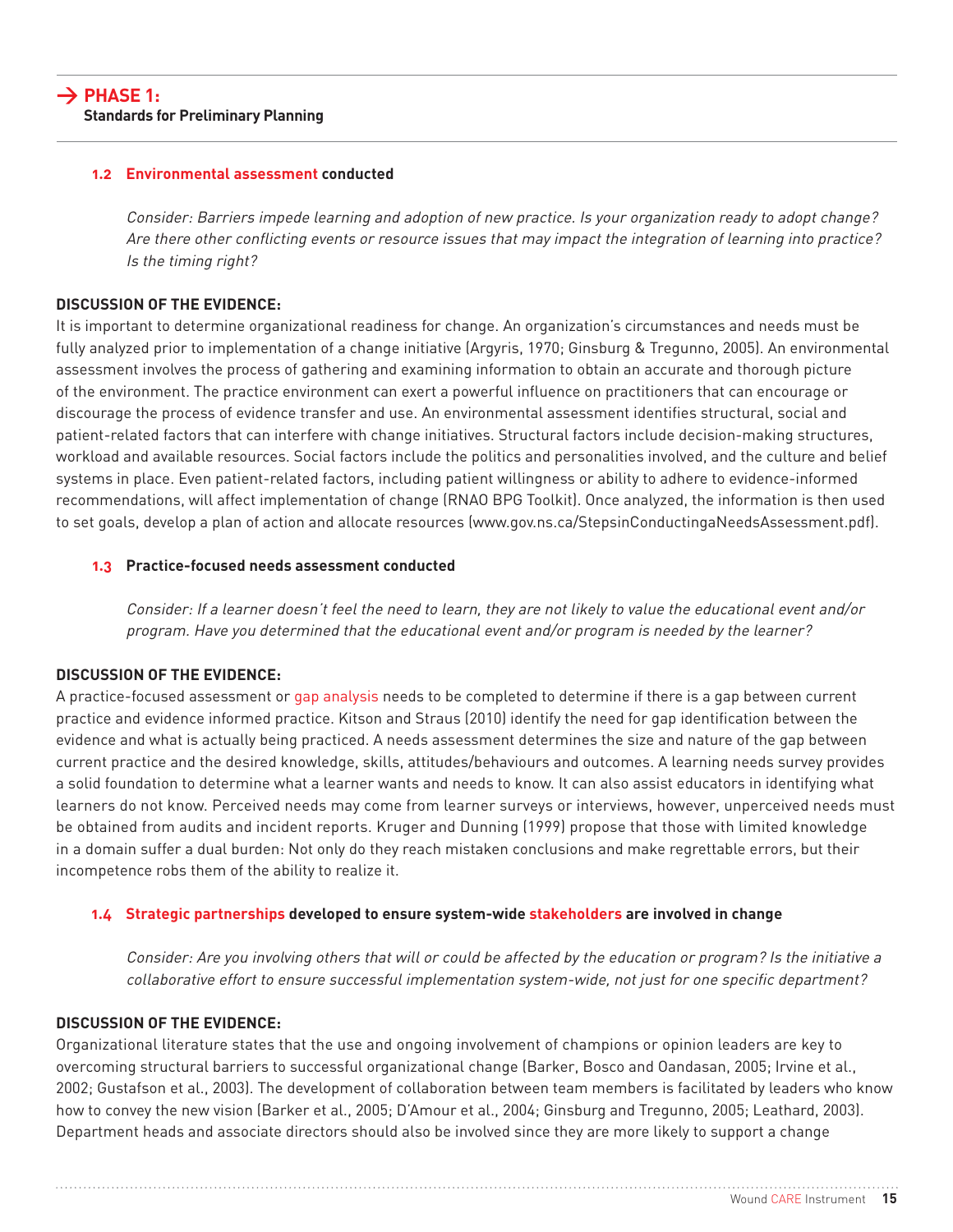#### **> Phase 1: Standards for Preliminary Planning**

if they believe that successful outcomes will promote their organizational goals (Gustafson et al., 2003) and if they feel involved in planning for the change (Ginsburg and Tregunno, 2005; Rousseau and Tijoriwala, 1999). A knowledge exchange strategy combines expertise, competencies and evidence-informed practices to reduce duplication and realize the full potential of innovations to advance interprofessional education and collaborative practice. If system-wide uptake of knowledge is not planned, then progress is piecemeal rather than transformative. Planners and developers of wound programs and educational initiatives must recognize the limitations of silo approaches (Canadian Interprofessional Health Collaborative).

The governance and management structures should also offer a collaborative environment for all participating disciplines such as: greater collaboration in curriculum development; control of resources; and promotion of educational changes that agree with those occurring in the workplace. The governance structure should make it imperative that faculties recognize and contribute to solutions that overcome traditional faculty barriers (Oandasan and Reeves, 2005).

#### **1.5 Fiscal and human resources have been considered and are in place**

Consider: Is there financial support for your event? Are the learners able to attend? Are there both financial and human resources available to support change in practice?

#### **Discussion of the Evidence:**

Healthcare practices are influenced by the context (or physical environment) in which they occur. Economic, social, political, fiscal, historical and psychological factors, as well as decision making, staff relationships, organizational systems, power differentials and the potential of the organization to innovate, can all impact the transfer of knowledge into practice (McCormack et al., 2002). The environment can be seen as force-fields that are constantly changing and never remain static. Thus, decision makers need to be engaged with educational initiatives and program development to support resource alignment. McCormack et al. (2002) state that one of the challenges to the development of health care practice is the contradiction between a market-driven health care environment and the values of a person-centred practice. By acknowledging the many aspects of context and by working together, both can be achieved.

#### **1.6 On-site, contracted and/or external agency educators are trained in adult learning principles and evidence-informed curriculum**

Consider: Are the persons delivering the education and/or program appropriately trained educators who are knowledgeable about the development and delivery of education, as well as being qualified experts regarding the subject area?

#### **Discussion of the Evidence:**

Harvey et al. (2002) discuss the role of facilitation in translating evidence into practice, and in helping individuals and teams understand what they need to change and how they need to change it.

However, possession of expertise by the educator does not guarantee that individuals will learn. Knowledge must be transformed into instruction and that instruction must be designed, planned and structured to facilitate learning (Forrest, 2004). Comprehensive educator or faculty development programs represent a crucial element in supporting a cultural change towards IPE. Faculty development can influence change by developing role models and mentors,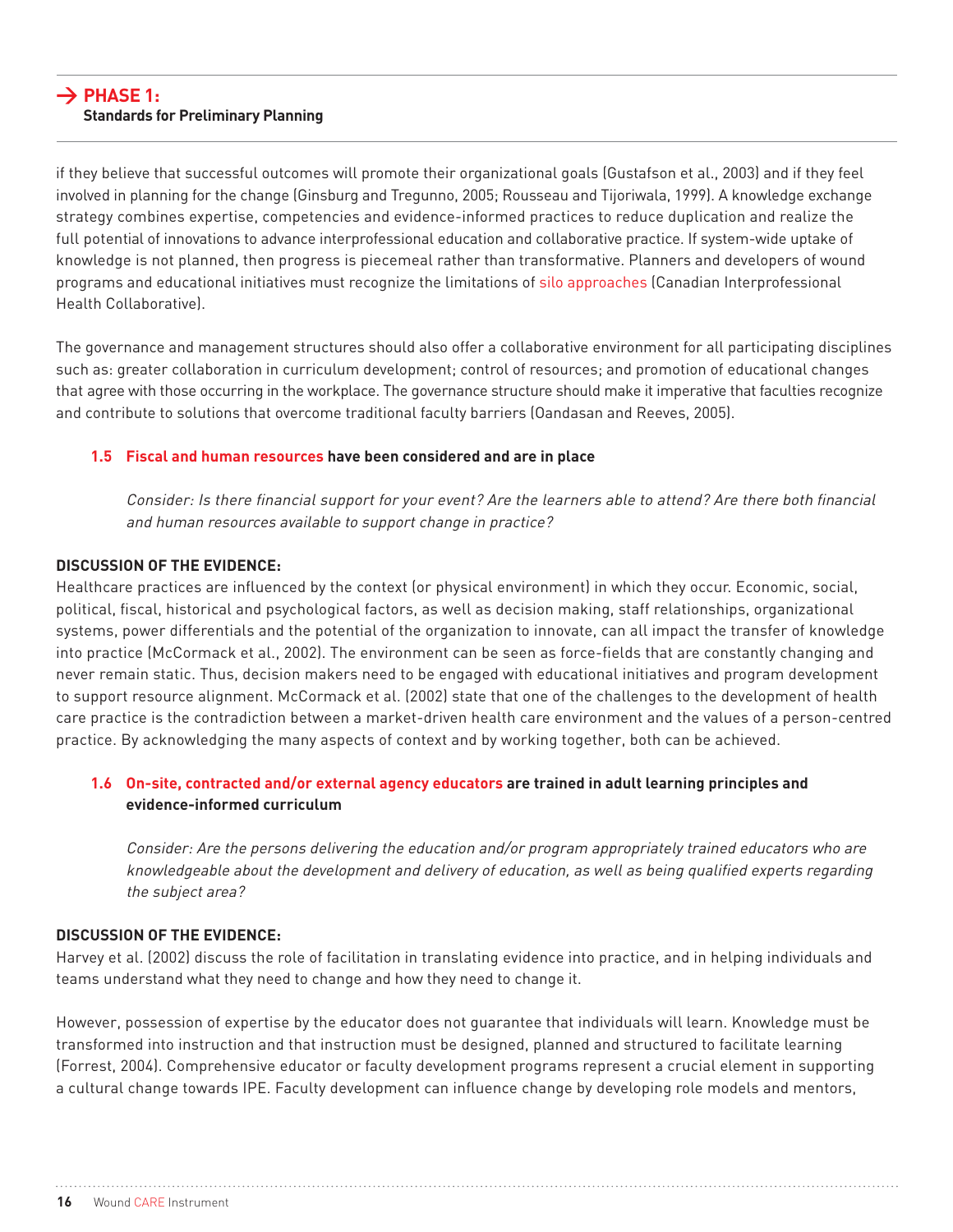#### **> Phase 1: Standards for Preliminary Planning**

supporting role integration for health professionals involved in a collaborative practice, and addressing barriers to teaching and learning that exist at both the individual and the organizational level (Steinert, 2005; Wilkerson and Irby, 1998). Hall and Weaver (2001) identified additional factors associated with positive educational outcomes:

- Faculty development Education for faculty must be provided in order to encourage participation and faculty 'buy-in'.
- Teaching methods Non-traditional teaching methods, such as interdisciplinary problem-based learning, service/learning.
- Role-blurring Despite resistance on the part of participants, the blurring of roles is necessary for interdisciplinary team functioning.
- Non-clinical skills Group skills, communication skills and conflict resolution skills should all be taken into account in IPE.

In the context of IPE, a comprehensive faculty development program should address both individual and organizational development (Steinert, 2005; Wilkerson and Irby, 1998). At the individual level, faculty development should either promote or contribute to:

- addressing attitudes and beliefs that can impede successful IPE and collaborative patient-centred practice;
- transmitting knowledge about interprofessional learning, practice and teaching; and
- developing skills in teaching, curriculum design and interprofessional work.

At the organizational level, faculty development should help to:

- create opportunities for learning together;
- empower teams and reward collaborative practices; and
- address systems issues that can impede IPE.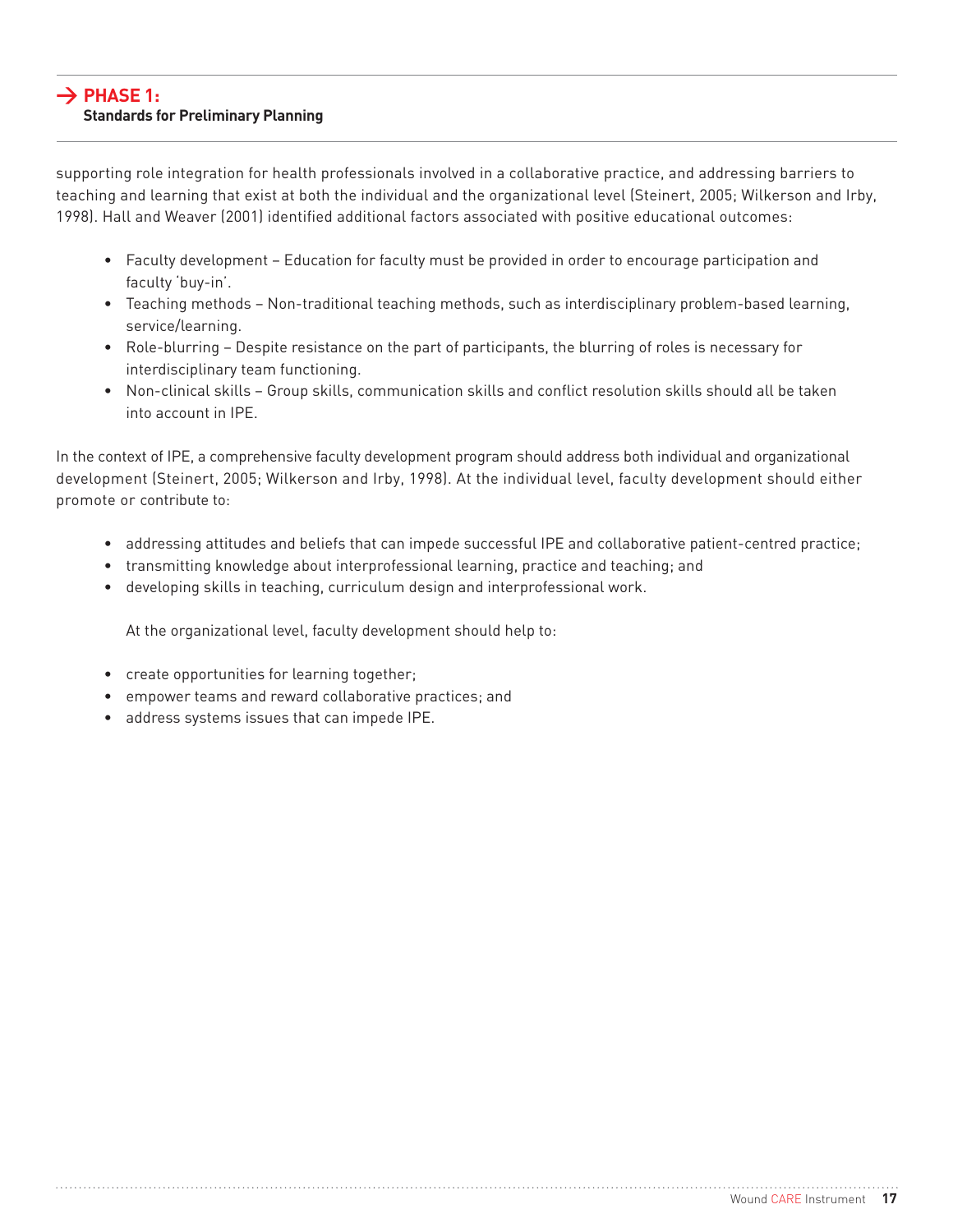#### **2.1 Curriculum has been developed through interprofessional collaboration**

Consider: Due to the complex nature that illness presents, a variety of healthcare professionals with specialized expertise are often required to create educational events and programs.

#### **Discussion of the Evidence:**

Interprofessional education (IPE), defined by the Centre for the Advancement of Interprofessional Education, occurs when "two or more professions learn with, from, and about one another, to facilitate collaboration in practice" (Centre for the Advancement of Professional Education, 1997). When healthcare professionals collaborate side-by-side with mutual respect, the experience and wisdom shared positively impacts patient care outcomes. According to Health Canada, the manner in which health providers are educated is key to achieving system change, and ensures that health providers have the necessary knowledge and training to work effectively on interprofessional teams within the evolving health care system (Health Canada: Interprofessional Education for Collaborative Patient-Centred Practice). Health Canada describes interprofessional education as learning together to promote collaboration. It involves:

- Socializing health care providers in working together, in shared problem solving and decision making, towards enhancing the benefit for patients, and other recipients of services.
- Developing mutual understanding of, and respect for, the contributions of various disciplines.
- Instilling the requisite competencies for collaborative practice.

#### **2.2 Curriculum is:**

- 2.2.1 Evidence informed
- 2.2.2 Based on adult learning principles
- 2.2.3 Reflective of knowledge, skill, attitude and behaviour learning
- 2.2.4 Current with revision plan in place

Consider: Any education or program development must reflect the most recent evidence, be built on a strong foundation involving knowledge, skills and attitude to provide best practice, and accommodate a variety of learning styles. Because the body of knowledge is constantly evolving a revision plan is paramount. Does the education and/or program curriculum reflect these points?

#### **Discussion of the Evidence:**

Evidence-informed practice involves a dynamic process of weighing available evidence against what is known to work in your local setting (Towards evidence informed practice, 2010). In the discovery of the evidence educators should look for the highest-level resource available. Haynes (2001) recommends a 4S approach to the discovery method: 1) Studies, such as found at Medline, 2) Syntheses, such as databases of systematic reviews, 3) Synopsis of studies and reviews, and, 4) Systems, such as computer decision supported systems. Examples of syntheses are the Cochrane Collaboration and clinical practice guidelines, which provide a union of current evidence and recommendations.

Finding the best evidence may be challenging (Ryan et al., 2003), and discovering the quality and value of the research is yet another step (Woodbury 2004). In addition, it is also important that any data collection tools or instruments used are validated and reliable, measuring what they purport to measure.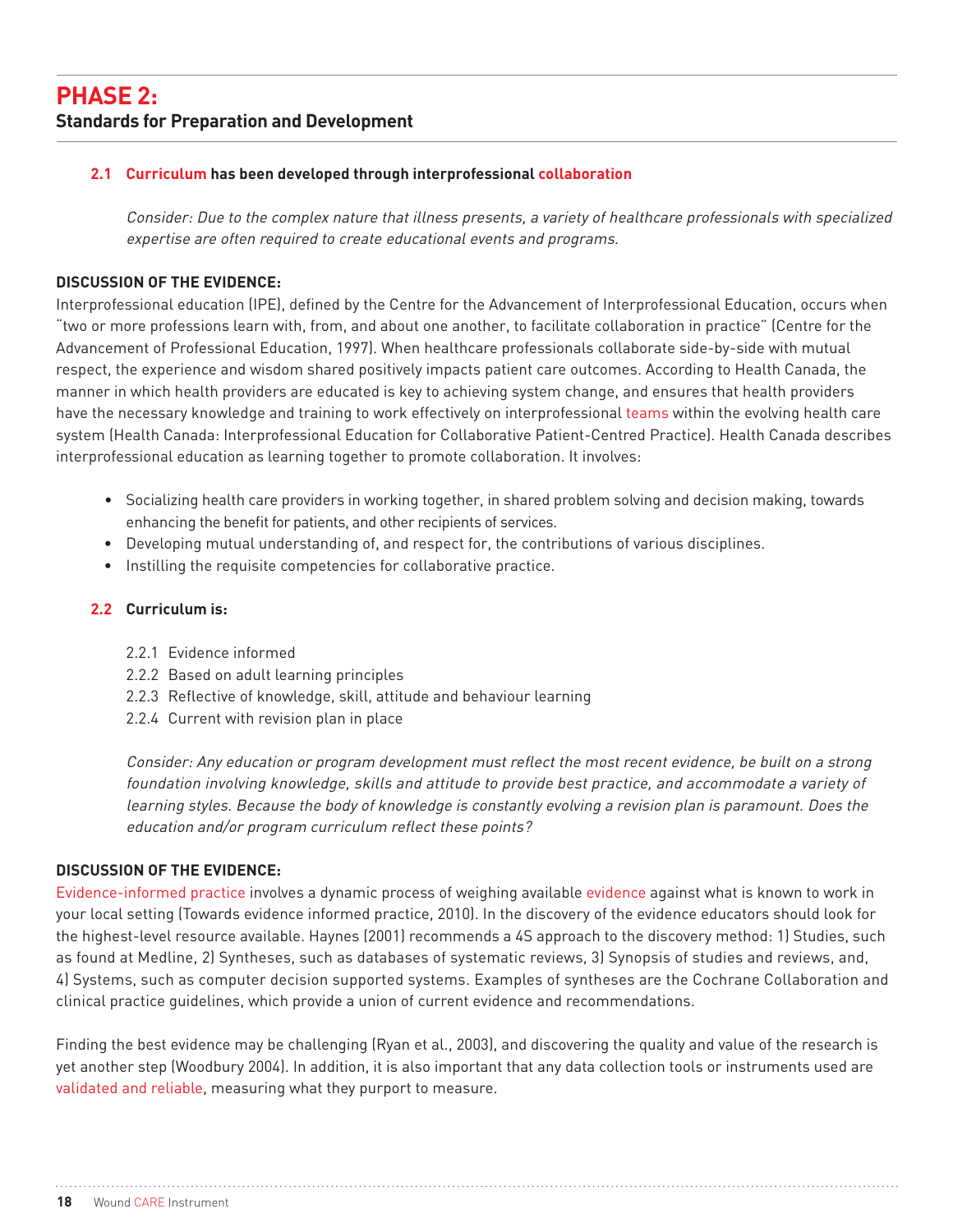#### **> Phase 2: Standards for Preparation and Development**

Evidence-informed practice or evidence-based medicine increases professional responsibility and authority and provides a much more secure basis for decision making. It enhances the healthcare provider's capacity for clinical autonomy within organizations and societies that require public accountability and/or at least allows more open decisions making. It is crucial that health professionals have the requisite skills to use evidence-based medicine/practice responsibly and to withstand its misapplication for purposes other than best practice (Donald, 2002).

Adult Learning or andragogy is a systematic framework of assumptions, principles and strategies that look at the way adults learn best (Knowles, 1984). Adult learning differs from learning for the first time (or pedagogy) in that it builds on individual experiences and self-directed learning (Sibbald et al. 2007). Adult learning programs need to be developed to support:

- 1. **Mutual respect:** Learners feel safe and supported, individual needs and uniqueness are honored and abilities and experiences are acknowledged and respected.
- 2. **A supportive environment:** Fosters intellectual freedom, experimentation and creativity.
- 3. **Collaboration:** Faculty treats learners as peers, and learners are accepted and respected as intelligent experienced adults whose opinions are listened to, honored and appreciated. Faculty members learn as much from their learners as the learners learn from them.
- 4. **Self-directed learning and mutual planning:** Learners take responsibility for their own learning. They work with faculty to design individual learning programs which address what they need and want to learn in order to develop and grow in their profession.
- 5. **Intellectual challenge:** Challenges learners just beyond their present level of ability. If challenged too far beyond, learners may give up. If challenged too little, they may become bored and learn little. Those who reported experiencing high levels of intellectual stimulation, to the point of feeling discomfort, grew more.
- 6. **Interactive learning:** Learners and faculty interact and dialogue rather than passively listen to lectures. Learners try out new ideas and exercises and experiences are used to enhance facts and theory.
- 7. **Regular feedback mechanisms:** Learners can tell faculty what works best for them and what they want and need to learn and in turn, faculty make changes based on learner input.
- 8. **Personal discovery:** Learning can be a personal, emotional and even painful experience.

(Bankert and Kozel 2005; Norman, 1999; Knowles, 1984, Sibbald et al 2007)

The Canadian Nurses Association states that, to provide best practice through competent nursing care, a registered nurse must maintain and continuously enhance three types of learning. They believe that knowledge, skills, and attitude/judgment are required to meet client needs in an evolving health care system (Canadian Nurses Association). Knowledge, skills, and attitude/judgment learning are part of Bloom's Taxonomy of Learning Domains. These domains reflect learning behaviours that can be thought of as goals for the education or training process. That is, after the education or training session, the learner should have acquired new knowledge, new skills and new attitudes. Bloom's taxonomy is the most widely applied theory in today's educational and training world (Bloom et al., 1956).

With information doubling every 12 to 18 months, wound management education and programming needs to have a revision plan in place to ensure that it provides current information. The RNAO Best Practice Guidelines Program provides a complete review and revision of their existing guidelines every 3 years, supplying evidence to educators and setting a pattern for educational program review.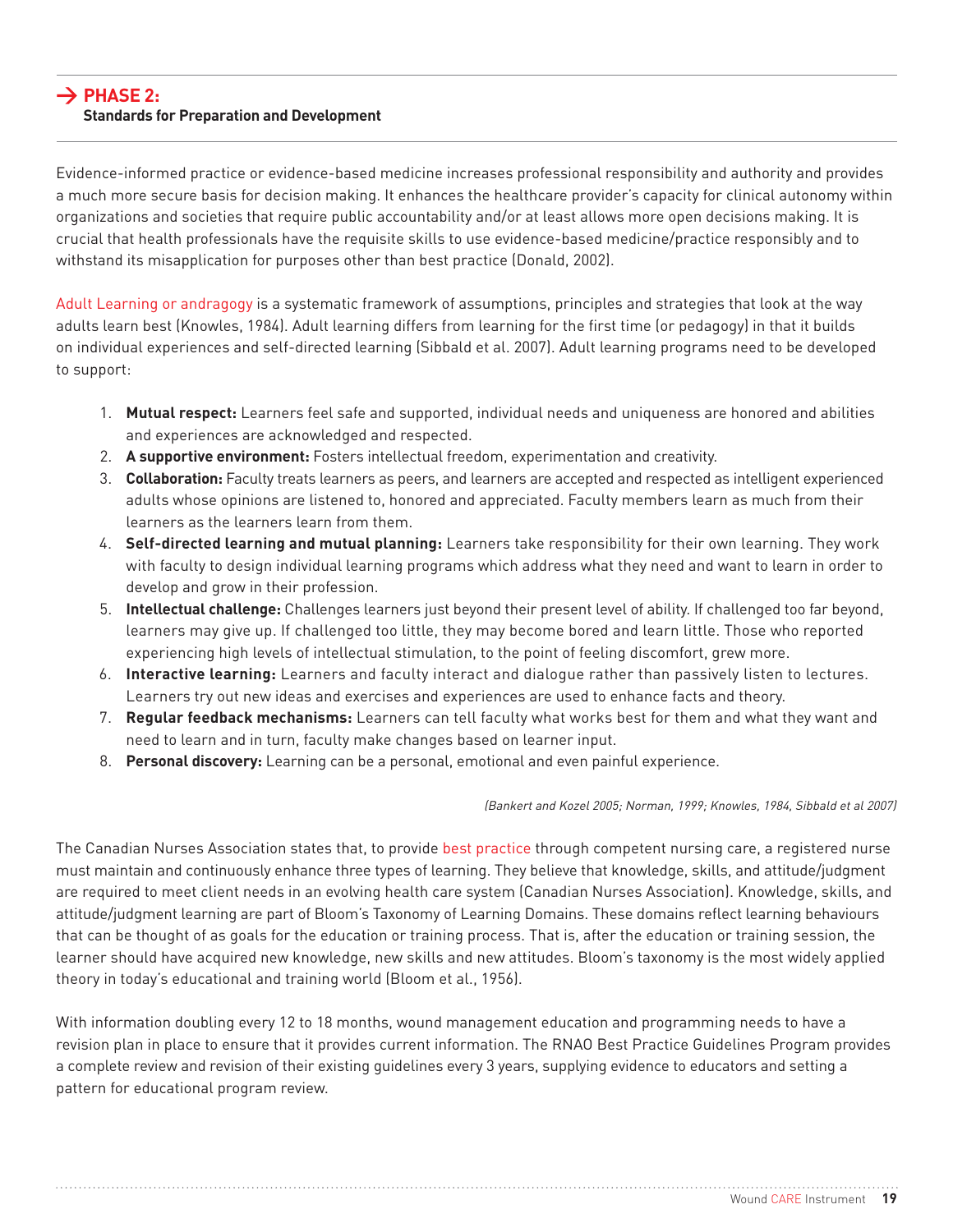#### **2.3 Curriculum is unbiased, generic and non-promotional**

Consider: Professional education and/or programming should not focus on specific products but on the process by which patient outcomes are optimized. Is the education and/or program unbiased, generic and non-promotional?

#### **Discussion of the Evidence:**

Strong opinions have surfaced around industry involvement in educational development and delivery (Heaphy and Marrow, 2004; Packer and Parke, 2004; Morris and Taitsman, 2009).The proportion of University Continuing Medical Education/ Continuing Professional Development (CME/CPD) Office funds that come from industry is highly variable across the country and several initiatives have begun to address industry and education conflicts.

One survey showed that some offices of CME strongly believe that the pharmaceutical and medical device industries should have no role in continuing medical education whatsoever, while others hold an equally strong belief that CME needs their involvement in order to survive.

Due to recent concerns, the Association of Faculties of Medicine Standing Committee on Continuing Professional Development (SCCPD), comprised of CME professionals from Canada's 17 medical schools and stakeholder organizations, felt that a document outlining its position on the relationship between university CME/CPD offices and industry is now needed (Association of Faculties of Medicine Standing Committee on Continuing Professional Development, 2010). Also, the Council of Medical Specialty Societies "Code for Interactions with Companies" will address transparency and independence, CME and non-CME funding issues in a new document soon to be released (Council of Medical Specialty Societies, 2010).

The Standards for Commercial Support from the Accreditation Council for Continuing Medical Education (2007) recognized by the Royal College of Physicians and Surgeons state that CME providers must ensure that decisions made regarding CME are free of the control of commercial interest. They identify 6 standards regarding CME activities: 1) independence, 2) resolution of personal conflicts of interest, 3) appropriate use of commercial support, 4) appropriate management of associated commercial promotion, 5) content and format without commercial bias, and 6) disclosure relevant to potential commercial bias. The ACCME (2009) states that even if the conflicts of interest are resolved, industry cannot be involved in the teaching of CME activities if it relates to their products.

Wound management education specific to a product or service is to be generic, except for academic detailing. Academic detailing or product in-servicing involves the delivery of evidence-based healthcare and therapeutics information via a personal visit by a trained person (such as a product sales representative), to a health provider(s) in their practice setting with the intent of changing the provider's prescribing behaviour (Bacovsky 2006).

Nurses are not immune to the conflict of interest that physicians often face. The same industries that have been sponsoring physician continuing education programs also sponsor continuing educational programs for nurses (Elen, 2008). When in doubt, the Canadian Nurses Association ethics guideline offers this statement; "Nurses identify and address conflicts of interest. They disclose actual or potential conflicts that arise in their professional roles and relationships and resolve them in the interest of persons receiving care." Jutel and Menkes (2009) state that with the promotion of the nurse prescribing, understanding the complexities of marketing and persuasion should be part of nursing education, nursing research and healthcare policy.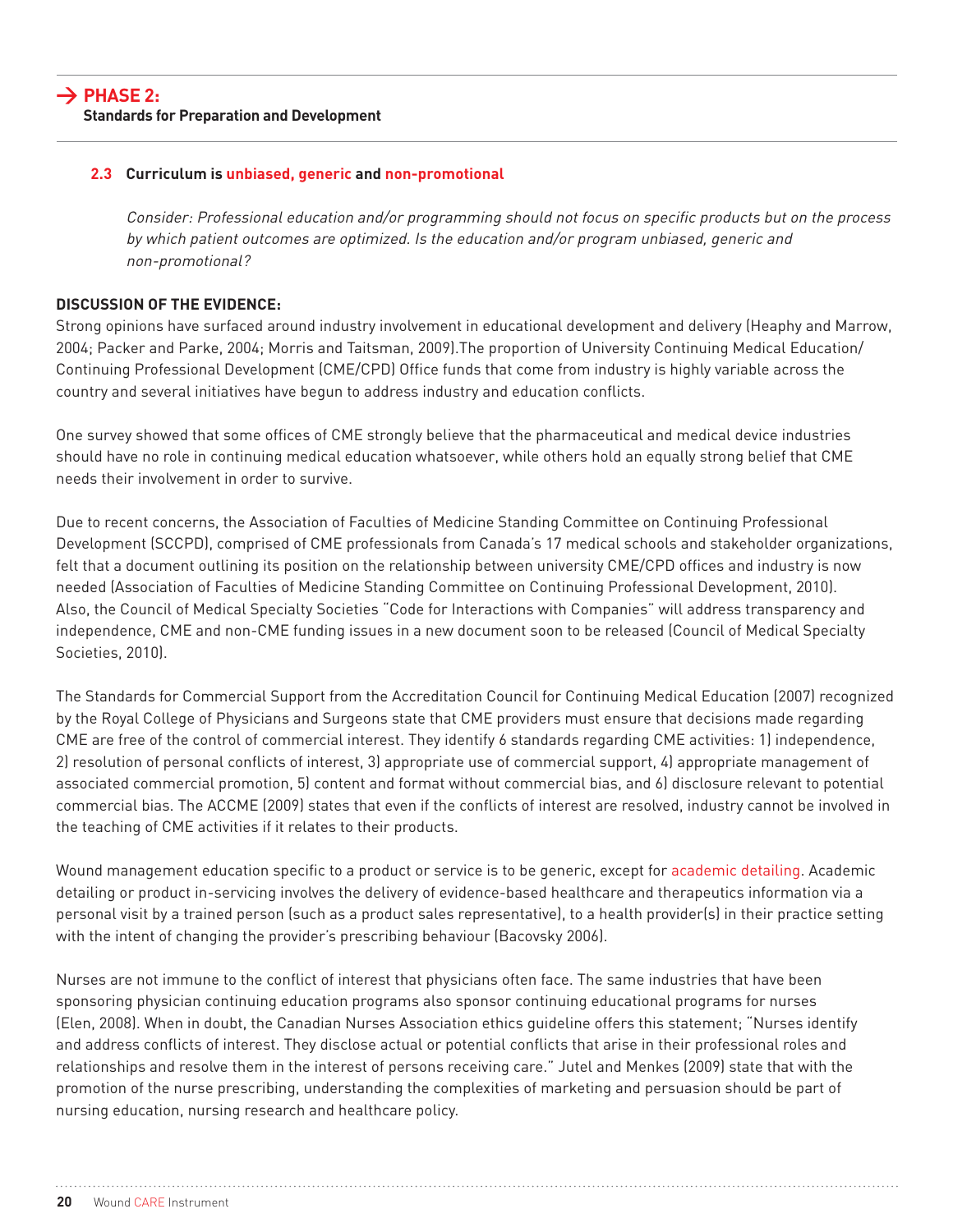Concerns have also been raised over the involvement of industry in guideline development bringing ethics into question (Choudhry et al., 2002). Since clinical practice guidelines are not all created equal, an international collaboration of researchers and policy makers created a tool called the AGREE Instrument to assist clinicians in determining the rigor of the developmental process. This tool establishes a shared framework to assess guideline development, reporting and assessment (www.agreecollaboration.org).

#### **2.4 Physical environment is optimized to support adult learning**

Consider: Having a quality program does not ensure that you have connected with the learner. Teaching requires an environment that facilitates learning. Is the education and/or program taught in a conducive environment that optimizes the learning experience?

#### **Discussion of the Evidence:**

Learning requires a safe space to share experiences, ideas and opinions. Learners need to feel they can trust and accept each other's differences to allow and stimulate learning. Therefore, the time and space allotted for learning are both important. Just as a safe place is important for patients so is it important to provide quality in the educational experience (Lepp, 2002). The typical classroom setup is the least conducive to learning as it supports one way learning, while tables of 5 or 6 allow for learning to occur from each other. Interactive learning and hands-on activities often involves more space and more time allowing for collaboration and reciprocal dialogue and this needs to be built into any wound management education or program design (Bankert and Kozel, 2005). Consideration should be given to the opportunities for a virtual or online classroom experience.

#### **2.5 Promotion and publicity plans are in place**

Consider: Everything is in place but no one shows up BECAUSE THEY DIDN'T KNOW ABOUT IT! Are the initial and ongoing education events or programs promoted throughout the organization on a regular basis to encourage optimal participation?

#### **Discussion of the Evidence:**

Healthcare professionals need incentive to buy in to a new way of providing care. Landrum (1998) says we need to focus on "an exchange"; meaning there must be 2 or more parties with something of value to one another. Innovation and improvement are two key words that can induce change, but they need to be promoted and publicized. It is recommended that the timeline for promotion is 16 weeks before the educational event or program. Considerations for promotion are based on budget limitations, available resources, and mailing lists (Baranoski and Brenczewski, 2007). Promotion and marketing of the educational event or program will be well received if it comes from valued opinion leaders who have a high regard for the educational event or program. Flyers, posters and cards can advertise a controlled positive message communicating the value of the educational initiative to many people simultaneously (Landrum, 1998). Brochures should include program title, date, time, place, program description, target audience, program schedule, speaker credentials and experience, registration information, CE information, cancellation/ refund policy and phone numbers. The content must capture the attention and interest of the audience (Baranoski and Brenczewski, 2007). The learner's needs, the educational objectives and the education or program content are often the deciding factors in selecting or attending a program.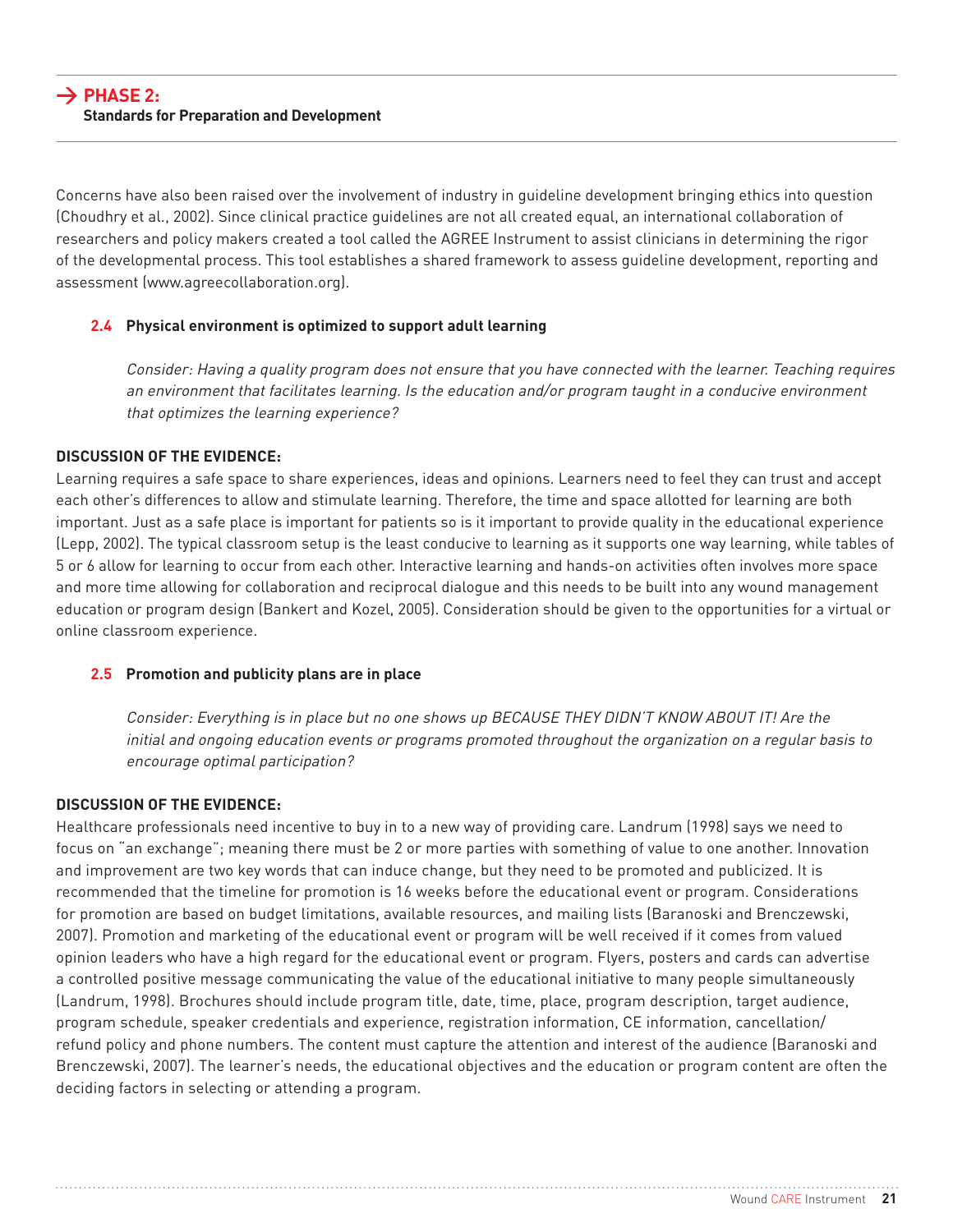#### **3.1 Curriculum delivery is based on adult learning principles**

Consider: Multiple modalities of delivery are required to accommodate the different learning styles that learners bring to the event or program. Is the education and/or program interactive and based on adult learning principles?

#### **Discussion of the Evidence:**

The process of educational delivery is just as important as the content being delivered. Adult learners need to be supported in learning activities based on adult learning principles in order to discover the personal meaning and relevance of new ideas. Educational events alone do not ensure a change towards evidence-informed practice. The process of interactive learning engages the adult learner, making the learning more meaningful. Some methods to support interactive learning are the use of small learning groups, debates, question-and-answer sessions, case studies, enablers and audience response systems (Sibbald et al., 2007). For healthcare professionals, the alignment of interactive educational interventions in the context of the stage of learning assists in moving learning from awareness of a need to change to the integration of the new concepts into practice (Davis and Davis, 2010).

| ALIGNMENT OF EDUCATIONAL INTERVENTIONS IN THE CONTEXT OF LEARNING BY HEALTH PROFESSIONALS |                                                   |                                                                |                                                                            |                                  |  |
|-------------------------------------------------------------------------------------------|---------------------------------------------------|----------------------------------------------------------------|----------------------------------------------------------------------------|----------------------------------|--|
| <b>CONTINUUM OF</b><br><b>LEARNING OR CHANGE</b>                                          | <b>AWARENESS</b>                                  | <b>AGREEMENT</b><br><b>ADOPTION</b>                            |                                                                            | <b>ADHERENCE</b>                 |  |
| <b>ELEMENTS OF CHANGE</b>                                                                 | Predisposing elements                             | Enabling strategies                                            |                                                                            | Reinforcing elements             |  |
| <b>POSSIBLE ROLES</b><br><b>FOR EDUCATIONAL</b><br><b>INTERVENTIONS</b>                   | Conferences, lectures,<br>rounds, print materials | Small group learning<br>activity, interactivity in<br>lectures | Workshops; materials<br>distributed at conferences;<br>audits and feedback | Audit and feedback:<br>reminders |  |

#### **3.2 Curriculum is interprofessional and collaborative**

Consider: Designing the educational event and/or program using interprofessional collaboration is important but so is the delivery – it facilitates learners becoming interprofessional in practice and promotes the value of a healthcare team. Does the education and/or program provide opportunities for interprofessional educators?

#### **Discussion of the Evidence:**

A key motivator for educating interprofessionally is the need to develop healthcare professionals who understand and value the contributions of other professionals with respect to patient and health outcomes (Horsburgh et al., 2001). IPE must be considered by educators in health professional schools, as interprofessional care is considered the best model of care for many vulnerable groups (e.g. frail elderly individuals, palliative care patients). These vulnerable groups require coordinated care (Drinka and Clarke, 2000; Zwarenstein, 2005), as each health profession is necessary but insufficient to deliver the complex care that patients often require for optimal management (Borduas et al., 2006). The knowledge and skills required by health professions are increasingly overlapping. The current environment for the delivery of health services has caused clearly defined roles and responsibilities of individual health professions to be blurred, thus requiring health professionals to be "adaptable, flexible, collaborative team workers with highly developed interpersonal skills" (Horsburgh et al., 2001; p. 876). In order for positive outcomes to occur from interprofessional learning, a number of key characteristics and/or conditions must be present. Parsell and Bligh (1999) have identified the following important factors: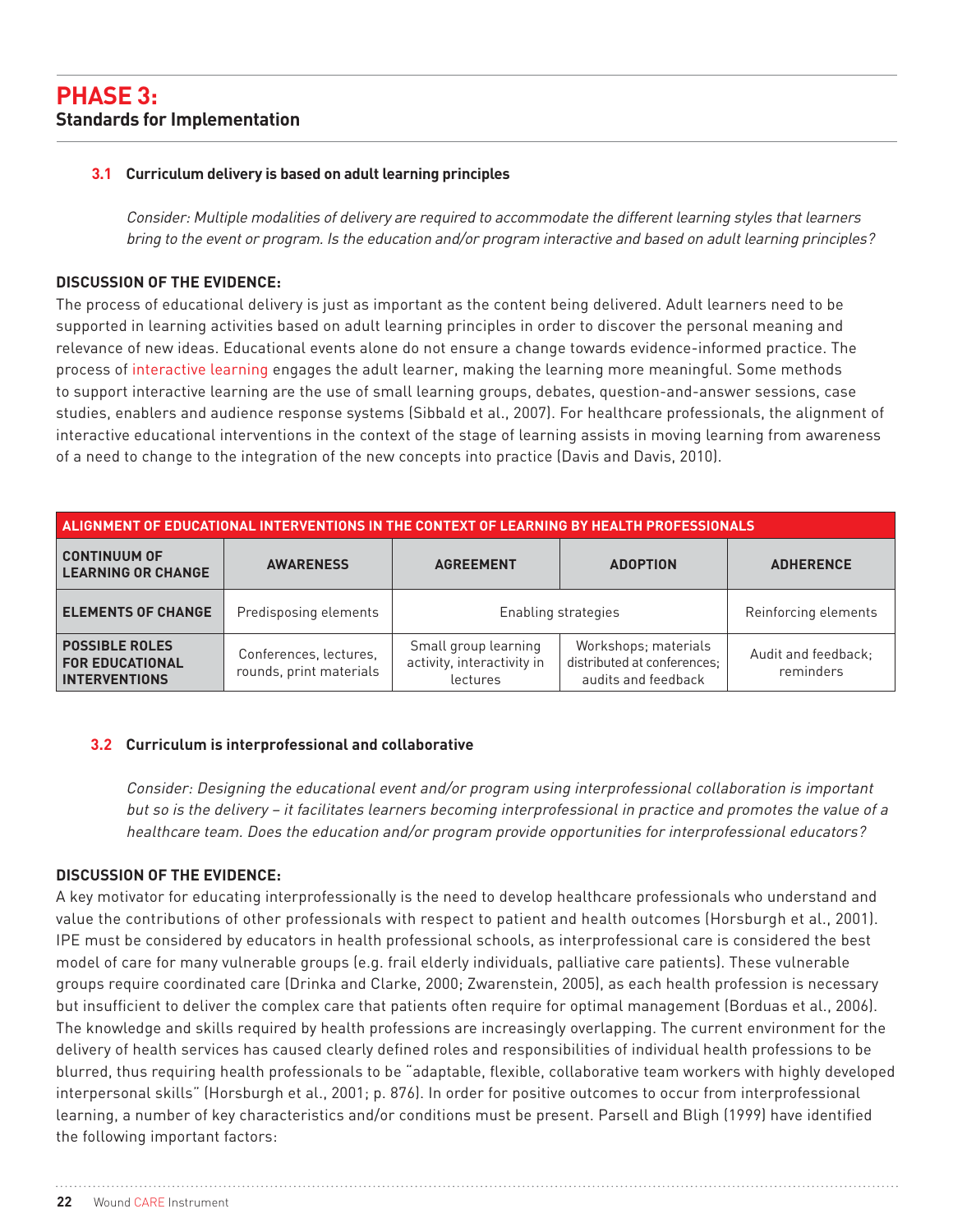- **Relationships** develop an understanding of the common goals as well as the values and beliefs of different professional groups.
- **Collaboration and teamwork** develops knowledge and skills of how to work effectively with other health professionals in order to collaborate and work in a team-based setting.
- **Roles and responsibilities** allow participants in an interprofessional learning setting to have an understanding of what people actually do.
- • **Benefits** provide knowledge of the benefits of an interprofessional approach for patients, professional practice and personal growth.

Supporting high-performance teams may represent a significant force for collaborative practice and IPE implementation. Such teams have a shared purpose, clear goals, standards for performance, competent members, a result-oriented direction, collaborative climate, external support and recognition, and fair and impartial leaders (Davis, 1995; Gilbert, 2005; Gilbert et al., 2000; Gitlin et al., 1994; Eva, 2002).

#### **3.3 Objectives and key messages are clearly defined**

Consider: Have the learning objectives been clearly defined and the key messages reinforced throughout the educational event or program to keep both educators and learners on track towards the learning goals?

**Discussion of the Evidence:** Citing objectives as learning outcomes of instruction provides a basis for selecting the content, activities, methods and materials of instruction that will affect student learning (Baker, 2008). Writing learning objectives requires thought and consideration, but once the desired outcomes are known the objectives can be written by considering the audience, behaviours, conditions and degrees. In 1956, Benjamin Bloom headed a group of educational psychologists who developed a classification of levels of intellectual behaviour important for learning. Bloom's Taxonomy can be applied to create learning objectives by choosing the verb that fits the appropriate leaning domain; cognitive (knowledge), psychomotor (skills) and affective (attitude) and expected learning outcome (knowledge, skills or attitude). The domains are also split into levels ranging from basic to highest order. The verb chosen for the learning objective can be changed according to these domains and levels in order to vary the difficulty or entirely change the degree of the outcome.

#### **Bloom's six levels of cognition (knowledge learning) from lowest level (1) to highest (6) are:**

- 1. **Knowledge:** Rote memorization, recognition, or recall of facts
- 2. **Comprehension:** Understanding what the facts mean
- 3. **Application:** Correct use of the facts, rules, or ideas
- 4. **Analysis:** Breaking down information into component parts
- 5. **Synthesis:** Combination of facts, ideas, or information to make a new whole
- 6. **Evaluation:** Judging or forming an opinion about the information or situation

#### **The seven major categories within the psychomotor domain (skill learning) from the simplest to most complex are:**

- 1. **Perception:** Ability to use sensory cues to guide motor activity
- 2. **Set:** Readiness to act mentally, physically and emotionally in response to a situation
- 3. **Guided response:** Imitation, trial and error. Learning a skill through practice
- 4. **Mechanism:** Intermediate stage in learning a skill. Responses are becoming habitual and performed with confidence and proficiency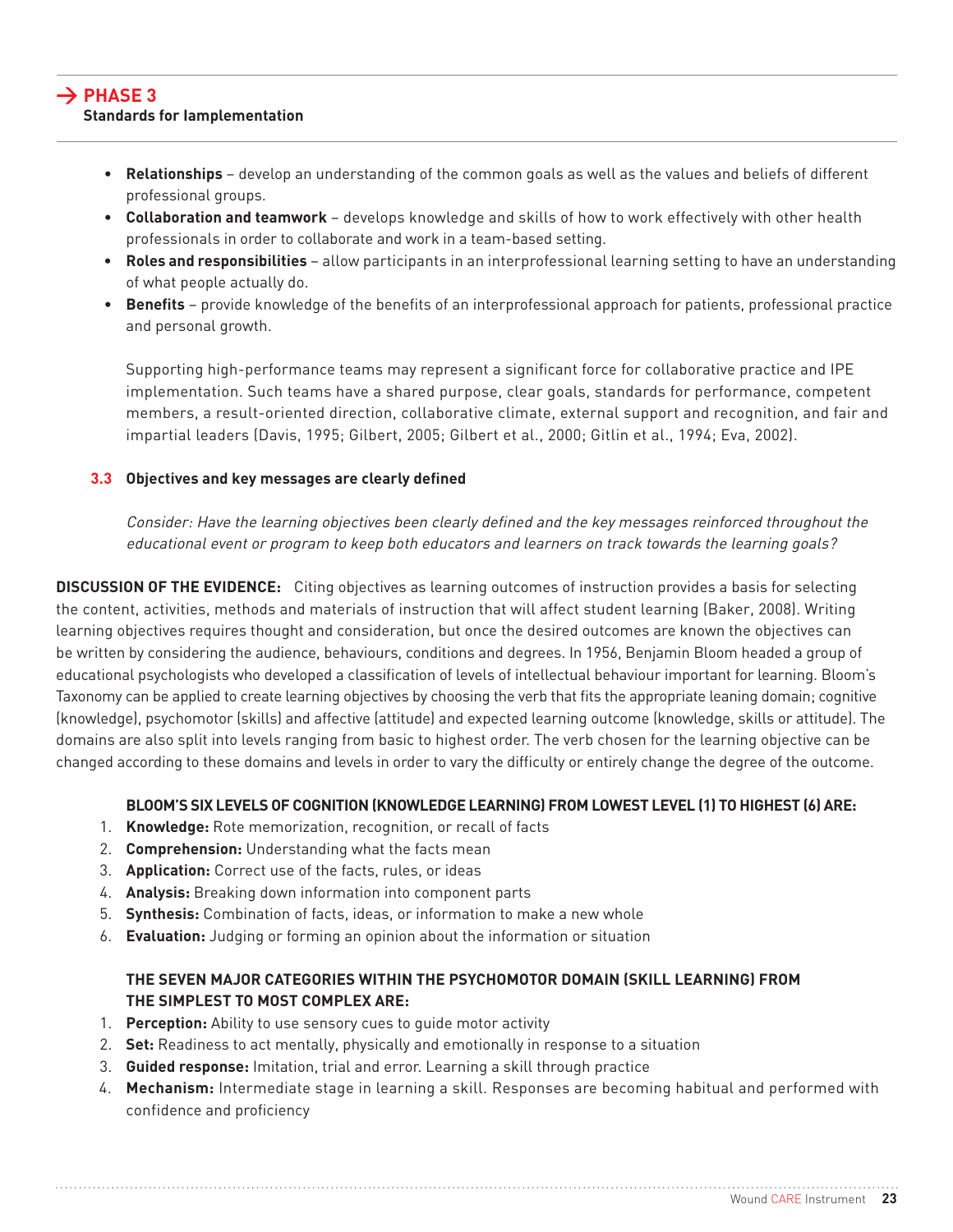- 5. **Complex Overt Response:** Performing without hesitation, automatic, quick, accurate and highly coordinated performance
- 6. **Adaptation:** Skill is well developed and can now be modified to meet special requirements
- 7. **Origination:** Create new movement to meet a specific problem or need

#### **The five categories in the affective (attitude learning) domain, from the simplest behaviour to the most complex are:**

- 1. **Receiving phenomena:** Awareness, willingness to hear, selected attention
- 2. **Responding to phenomena:** Active participation, attends and reacts, willingness to respond
- 3. **Valuing:** Attaching worth to an object, phenomena or behaviour, acceptance and/or commitment
- 4. **Organization:** Organize values into priorities by comparing, relating and synthesizing
- 5. **Internalizing values:** Value system controls behaviour

Ideally, each of these domains should be covered in every course and at least one objective should be written for each domain. Depending on the nature of the course, a few of these domains may need to be given more emphasis than the others.

#### **3.4 Learning is practice-focused**

Consider: Only when learning is applied to practice will practice change occur. Does the education and/or programming revolve around the practice changes that need to occur and does it directly relate to the learner's practice?

#### **Discussion of the Evidence:**

Learning needs to be practice-focused since learning occurs for work, at work and through work (Wenger, 1996). In a similar approach, Schön (cited in Heath, 1998) states that a practice-focused learner reflects in action (during the event) and on action (after the event). Reflection during and after a clinical event is the bridge between study and experience, and can be highly motivating (Cox, 2005). For this reflective process to occur we need to keep learning as close to practice as possible (Wenger, 1998). Heath (1998) combines the reflective work of Schön with the novice to expert concepts of Benner to demonstrate that theory and experience combined with reflective practice can support the growth from competent practice to expert practice.

Teaching close to the bedside or clinical teaching occurs when patient care and teaching are delivered simultaneously, providing direct instruction and role modeling (Irby and Bowen, 2004). The educational role involves planning, using multiple methods of teaching, evaluation and promoting self-reflection.

#### **3.5 Learning is patient-/client-centred**

Consider: No matter what the evidence states, learning needs to consider that individual care cannot change until the patient/client has been considered and, when able, consulted. Does the education and/or program consider the patient's needs?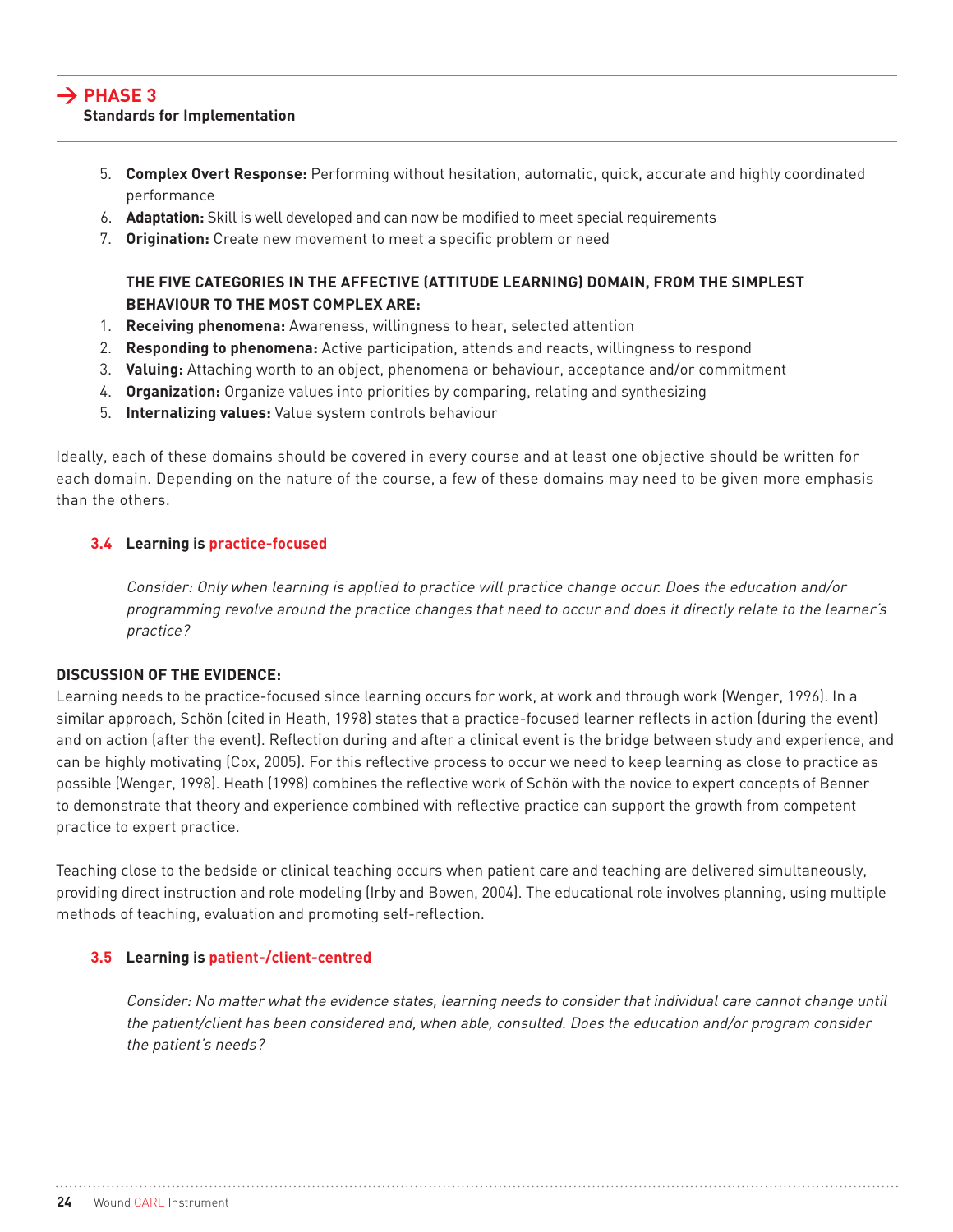#### **Discussion of the Evidence:**

Interprofessional wound caring requires that professionals learn to develop patient-centred and individualized plans of care. Wound care providers need to be taught to nurture trust by listening to and acknowledging the viewpoints of patients, families, and caregivers. This trust will lead to the confidence that heals wounds, patients, and lives (Krasner et al., 2007).

Patient-/client-centred care offers an approach where clients are viewed as whole, allowed advocacy, empowered, and at the same time respects the client's autonomy, voice, self-determination, and participation in joint decision making. The Registered Nurses' Association of Ontario (RNAO) Client Centred Care guideline strongly reflects the principles of primary healthcare as stated by the World Health Organization at Alma-Ata 1978 (WHO, 2005) listed below:

| Accessibility Allows reasonable access to essential health services with no financial or geographic            |
|----------------------------------------------------------------------------------------------------------------|
| barriers.                                                                                                      |
| Appropriate Technology Technology and modes of care should be based on health needs, and appropriately         |
| adapted to the community's social, economic and cultural development.                                          |
| Community Participation Communities are encouraged to participate in planning and decision making about        |
| their health.                                                                                                  |
| Prevention and Health Promotion Health systems focus on helping people stay well rather than treating the ill. |
| Intersectoral Collaboration Professionals from various sectors work with community members to promote the      |
| health of the community.                                                                                       |

#### **3.6 Integration into practice strategies are identified**

Consider: There are many bridges and barriers to change. When there is a move towards best practice, learners need the opportunity to discuss and problem solve on what will support or hinder change. Does the education and/or program allow for reflection and development of strategies to support practice change?

#### **Discussion of the Evidence:**

Kitson et al. (1998) acknowledged that there are many interdependent factors that influence the implementation of evidence into clinical practice. Successful implementation is connected to the relationship between the evidence, the context and the facilitation. Simply stated we need to get the evidence straight… and get the straight evidence used. But we need to recognize that in doing this we need to have support for the practice change that impacts all three relationships; 1) the evidence is robust, 2) the context is receptive to accept change and 3) the change process is effectively facilitated. Educational programs need to provide strategies to support the learner in moving their new learning into practice. These strategies will assist in identifying bridges towards change and the elimination of barriers that obstruct change.

Glasziou and Haynes (2005) describe a research to practice pipeline that moves the evidence through the following steps: awareness, acceptance, applicable, acted on, agreed to and, finally, adhered to. To gain adherence, educators need to view the intended change through the eyes of the clinician. The clinician will want to know the following to determine whether they will adopt or reject the program or initiative being proposed:

- 1. **Relative advantage:** The degree to which the initiative is perceived as being better than the idea it supersedes
- 2. **Compatibility:** How closely the initiative fits with existing values
- 3. **Complexity:** How difficult the initiative is to understand and use
- 4. **Trialability:** The degree to which the initiative may be experimented with
- 5. **Observability:** The degree to which the innovation offers visible results (Landrum, 1998)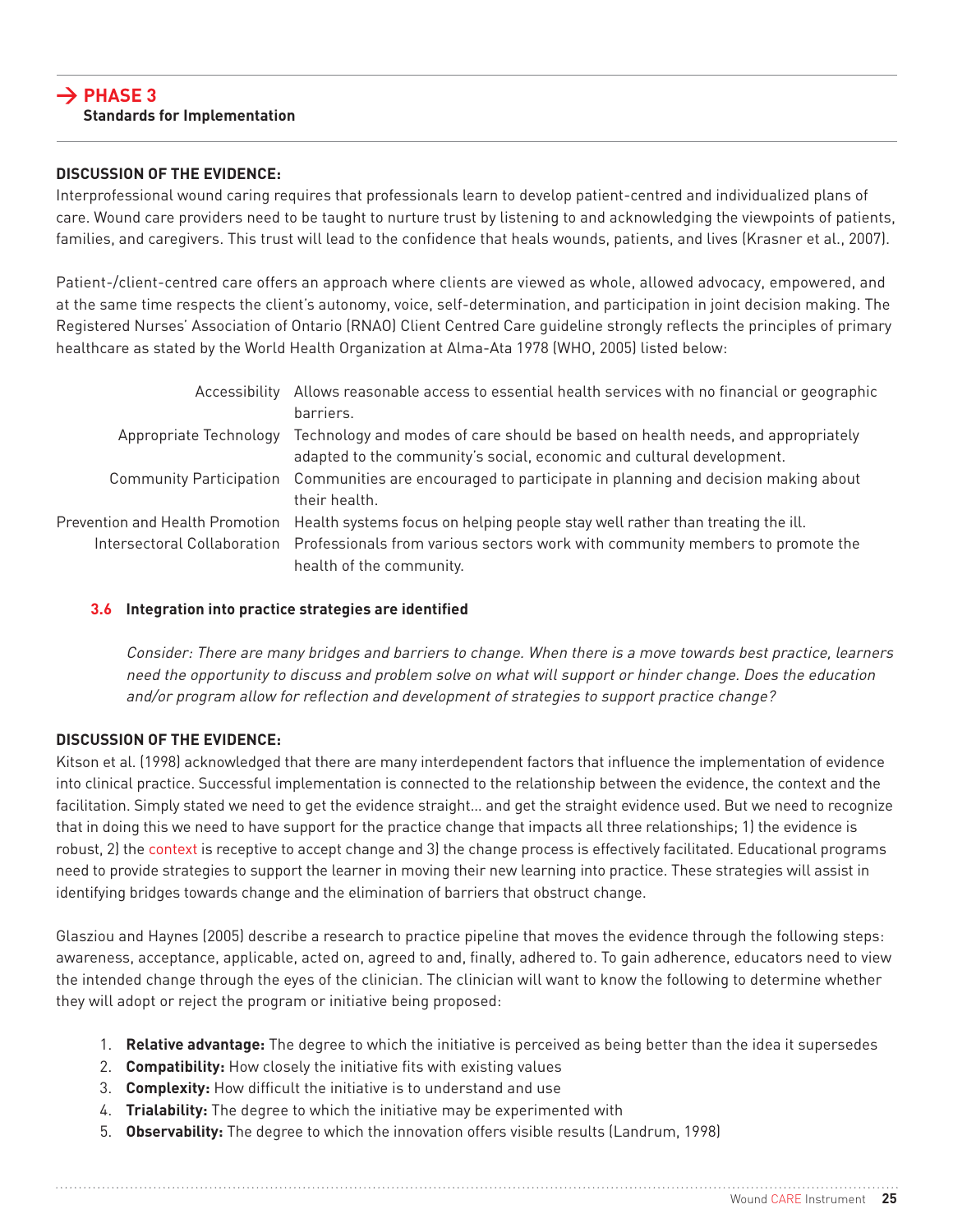#### **4.1 Measureable outcomes for the learner, organization, system and patient include:**

- 4.1.1 Educational event outcomes (e.g. satisfaction with educational event)
- 4.1.2 Qualitative outcomes (e.g. practice change, quality of life for patients and healthcare professionals)
- 4.1.3 Quantitative outcomes (e.g. pre/post tests, skill testing, prevalence and incidence, economics)

Consider: What was the impact of the education and/or program? Did it make a difference? Was the impact evaluated using several methods?

#### **Discussion of the Evidence:**

Harris and Shannon (2008) state that the greater the knowledge and skills of the nurse, the better the patient outcomes (i.e. cost, debridement, documentation of teaching, use of advanced wound care dressings). In order to determine if expected outcomes have been met, both educational events and wound management programs must be evaluated. A range of educational outcomes can be measured utilizing the modified Kirkpatrick's Model of Educational Outcomes (Freeth, Hammick, Koppel et al., 2002). They can be further identified as either short or long term to assist in realistic goal setting. Ideally, specific target dates should be set, since "ongoing" is not a target and does not confirm the goal or outcome has been met.

| MODIFIED KIRKPATRICK'S MODEL OF EDUCATIONAL OUTCOMES FOR INTERPROFESSIONAL EDUCATION |                                                                                                                                                                                                           |                                    |  |
|--------------------------------------------------------------------------------------|-----------------------------------------------------------------------------------------------------------------------------------------------------------------------------------------------------------|------------------------------------|--|
| <b>EDUCATIONAL</b><br><b>OUTCOME</b>                                                 | <b>DESCRIPTION</b>                                                                                                                                                                                        | <b>GOAL SETTING</b>                |  |
| <b>Reaction</b>                                                                      | Learners' views on the learning experience and its interprofessional nature.                                                                                                                              | Short term                         |  |
| <b>Modification of</b><br>attitudes/perceptions                                      | Changes in reciprocal attitudes or perceptions between participant groups.<br>Changes in perception or attitude towards the value and/or use of team<br>approaches to caring for a specific client group. | Short term $\rightarrow$ long term |  |
| Acquisition of<br>knowledge/skills                                                   | Including knowledge and skills linked to interprofessional collaboration.                                                                                                                                 | Short term                         |  |
| Behavioural change                                                                   | Identifies individuals' transfer of interprofessional learning to their practice<br>setting and changed professional practice.                                                                            | Short term $\rightarrow$ long term |  |
| Change in<br>organizational<br>practice                                              | Wider changes in the organization and delivery of care.                                                                                                                                                   | Long term                          |  |
| Benefits to patients/<br>clients                                                     | Improvements in health or well-being of patients/clients.                                                                                                                                                 | Short term $\rightarrow$ long term |  |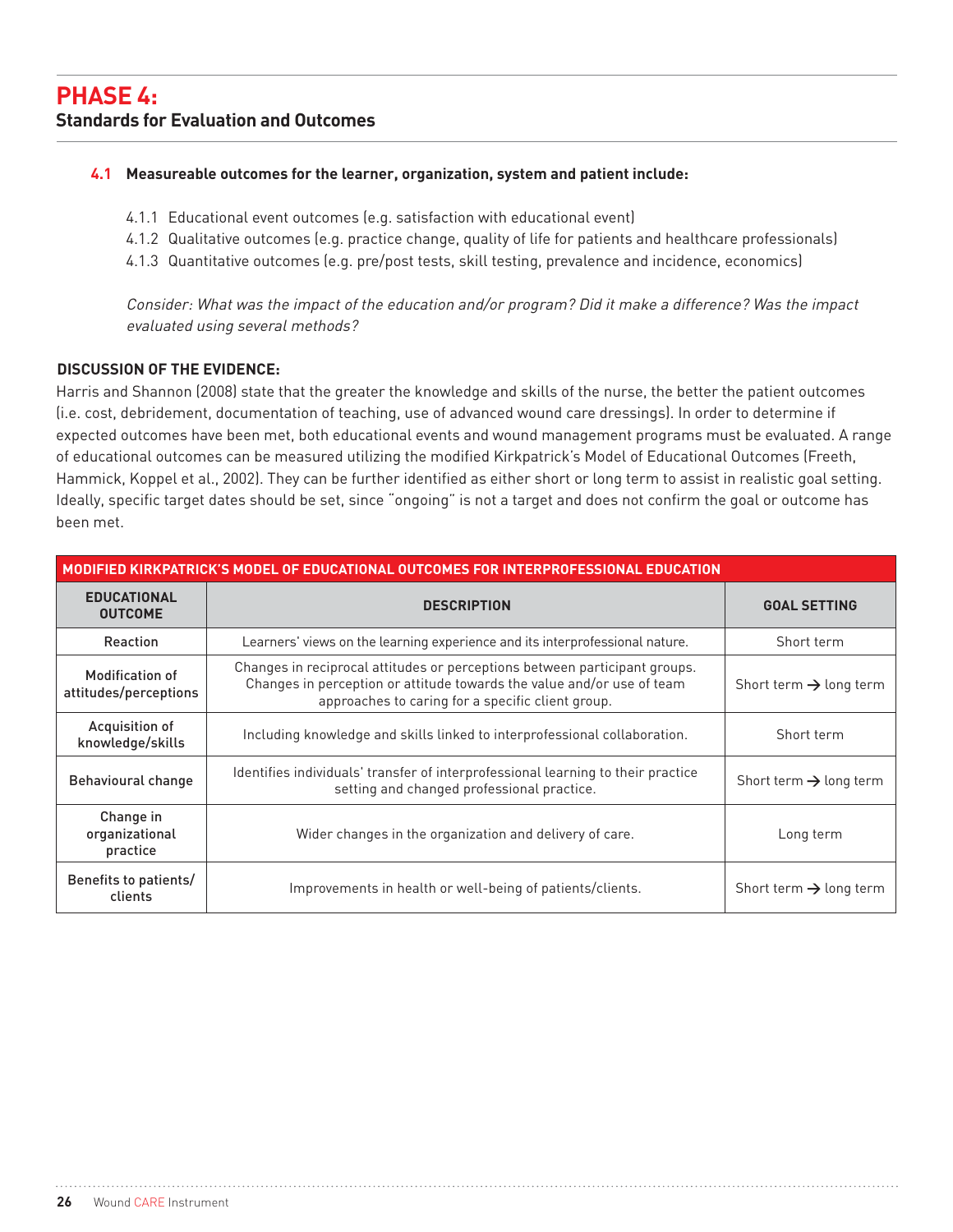#### **> Phase 4: Standards for Evaluation and Outcomes**

Outcomes for continuing education /continuing professional development can also be evaluated using quality indicators as identified in Moore's seven levels of CME measurement (Moore et al, 2009).

|              |                                       | MOORE'S 7 LEVELS OF CME OUTCOME MEASUREMENTS (ADAPTED)                                   |                                                                                                          |
|--------------|---------------------------------------|------------------------------------------------------------------------------------------|----------------------------------------------------------------------------------------------------------|
| <b>LEVEL</b> | <b>OUTCOMES</b>                       | <b>METRICS OR INDICATORS</b>                                                             | <b>EXAMPLES OF MEASUREMENT TOOLS</b>                                                                     |
| 1            | Participation                         | Number of attendees                                                                      | Attendance record                                                                                        |
| 2            | Satisfaction                          | Satisfaction of participant - degree to which<br>expectations were met                   | Program evaluation or questionnaire                                                                      |
| 3A           | Learning:<br>Declarative<br>knowledge | Degree to which participants<br>state what it intended them to know                      | Objective: Pre and post test<br>Subjective: Self-report of knowledge gained                              |
| 3B           | Learning:<br>Procedural<br>knowledge  | Degree to which participants<br>state how to do what the activity intended<br>them to do | Objective: Pre and post test<br>Subjective: Self-report of knowledge gained                              |
| 4            | Competence                            | Degree to which participants<br>show how to do what the activity intended<br>them to do  | Objective: Observation<br>Subjective: Self-report of competence; intention<br>to change                  |
| 5            | Performance                           | Changes in performance in practice                                                       | Objective: Observation or chart audit<br>Subjective: Patient self-reports                                |
| 6            | Patient health                        | Changes in health status of patient                                                      | Health status of patient recorded<br>Subjective: Patient self-reports                                    |
| 7            | Community health                      | Changes in health status of community                                                    | Objective: Epidemiological data such as prevalence<br>and incidence<br>Subjective: Community self-report |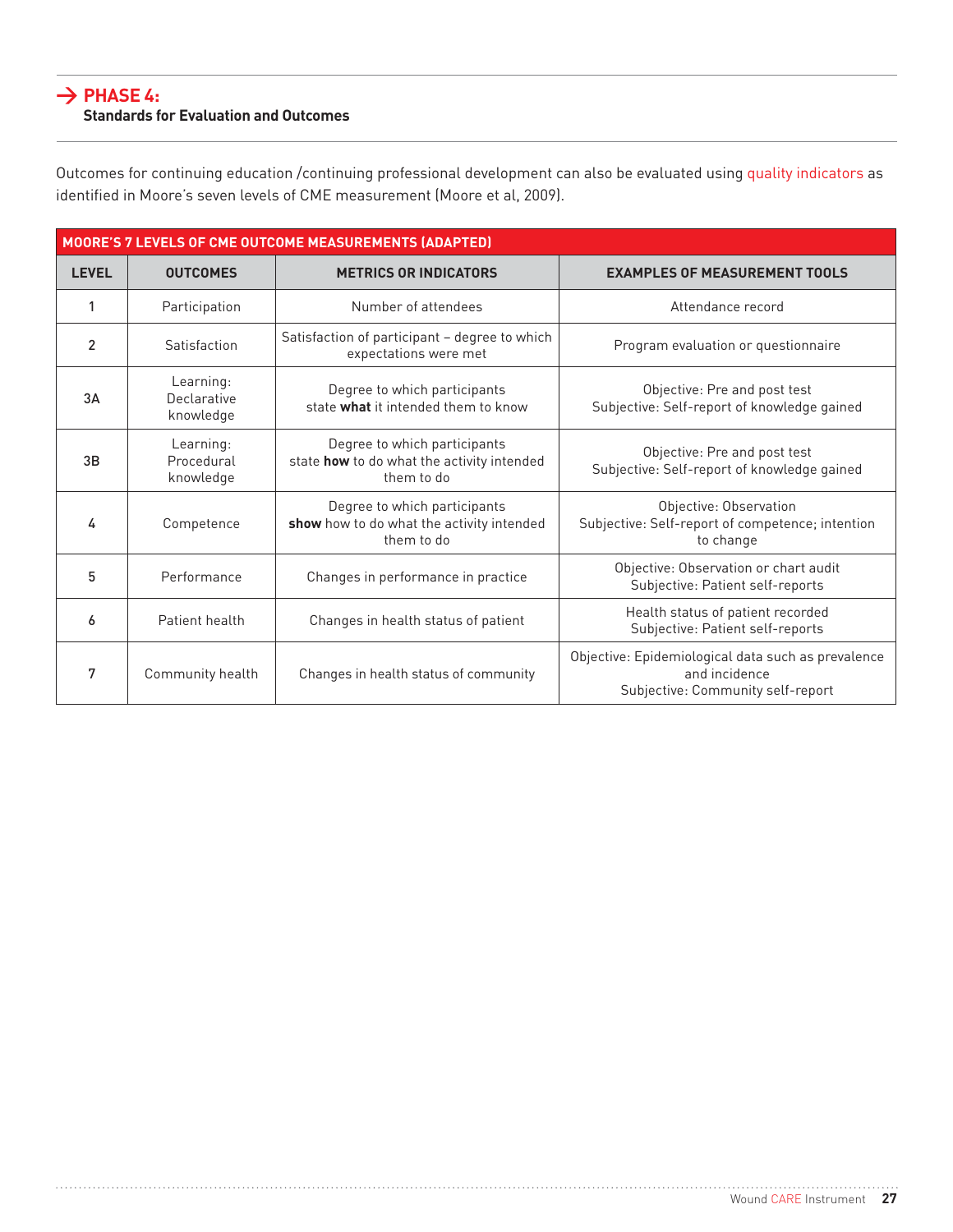## **Phase 5 : Standards for Sustainability and Post-Implementation Planning**

#### **5.1 Learning is flexible and adaptable to local resources**

Consider: What works in one clinical setting may not work in another. Have regional or situational difference in practice settings been considered?

#### **Discussion of the Evidence:**

Accreditation at institutions where healthcare professionals work or are trained can act as a powerful force for change and can be a strong force for collaborative practice and structured interprofessional educational activities (D'Amour & Oandasan, 2005). Flexibility in structure and appropriate funding that may cross borders is mandatory to support academic administrators in their efforts to implement and sustain IPE. The structures that facilitate interprofessional collaboration need to be sustained and stable, and developed with the full expectation that those who are collaborating will continue to collaborate (Gilbert, 2005). Knowledge exchange strategy combines expertise, competencies and evidence-informed practices to reduce duplication and realize the full potential of innovations to advance interprofessional education and collaborative practice (Canadian Interprofessional Health Collaborative).

#### **5.2 Preceptorship and mentoring opportunities are in place**

Consider: New learning requires a supportive environment for learners to practice and develop new skills. Clinical support is required to enable a safe transition from new learning to established practice. Does the education and/or program offer preceptorship and mentoring opportunities to support and practice new knowledge, skills and attitudes?

#### **Discussion of the Evidence:**

Preceptorship and mentorship programs are used in the healthcare sector to educate healthcare professionals, enhance their leadership skills, and improve their quality of work life (DiCicco, 2008). Mentoring and preceptorship activities promote a climate of excellence and create an environment of encouragement, acceptance and support for skill building (Butler and Felts, 2006). A key to the success of mentoring is the relationship established between the learner and an experienced individual. Mentors need to assist the learner in knowing what they don't know (Butler and Felts, 2006). Additionally, effective leadership and supportive administrative structure, across all levels of the healthcare system, are recognized as critical to the successful implementation and maintenance of interprofessional teamwork and learning (Canadian Health Services Research Foundation, 2006).

If the educator has been contracted or is accessed from an external agency a provision plan through mentoring must be developed to ensure sustainability of the education or program.

#### **5.3 Continuous measurement of integration of learning into practice**

Consider: Best practice is not only measured after an event or program introduction but routine reviews are important to ensure best practice continues over time. Does the education and/or program have a process in place to measure the success of the new learning in practice on a regular, continuous basis?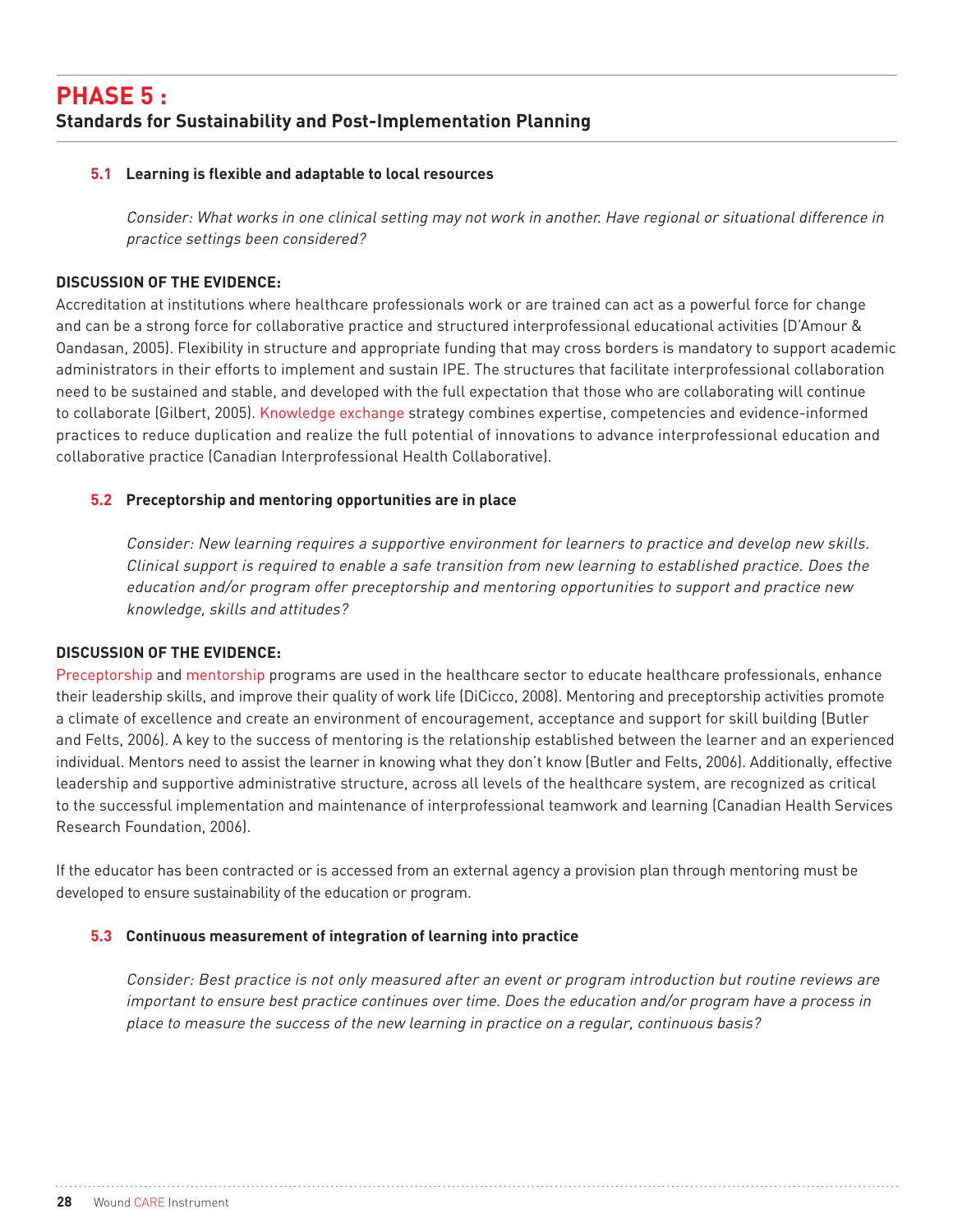#### **> Phase 5: Standards for Sustainability and Post-Implementation Planning**

#### **Discussion of the Evidence:**

Continuous measurements are required to determine what has been done, and see if it can be done better. Chart audits are one method to routinely measure the quality of care in order to improve it. Health professionals can use audits to document that something is wrong, find the defect in the process, and fix it. Practices and health systems that agree upon guidelines and processes of care can use audits to assess how well they are following them. There are 8 steps in conducting a formal chart audit. Although the process is not always necessarily linear, this list represents the general steps involved.

- 1. **Select a Topic**
- 2. **Identify Measures**
- 3. **Identify Patient Population**
- 4. **Determine Sample Size**
- 5. **Create Audit Tools**
- 6. **Collect Data**
- 7. **Summarize Results**
- 8. **Analyze and Apply Results**

Duke University Medical Center

#### **5.4 Routine monitoring and identification of gaps in knowledge and practice**

Consider: Is there a process in place to identify further gaps in knowledge and practice on an ongoing basis?

#### **Discussion of the Evidence:**

Learning does not occur until practice changes. The Knowledge to Action Cycle below represents a dynamic process for the implementation of knowledge (Harrison et al., 2010). The diagram contains two parts: the knowledge creation cycle illustrating the process of knowledge creation, and the Action cycle illustrating the process of knowledge application. The Knowledge Creation Cycle is positioned within the Action cycle. The stimulus for new knowledge is a key part of the knowledge to action cycle.

The recognition of success of any educational event or in the introduction of a wound management program lies in is its ability to provide the best possible care for patients as it adapts and continues over time.



(Reprinted with permission from the Journal of Continuing Education in the Health Professions, Vol. 26, No. 1, Graham, I. D. et al., Lost in knowledge translation: Time for a map, pp. 13–24, copyright © 2006, John Wiley & Sons, Inc.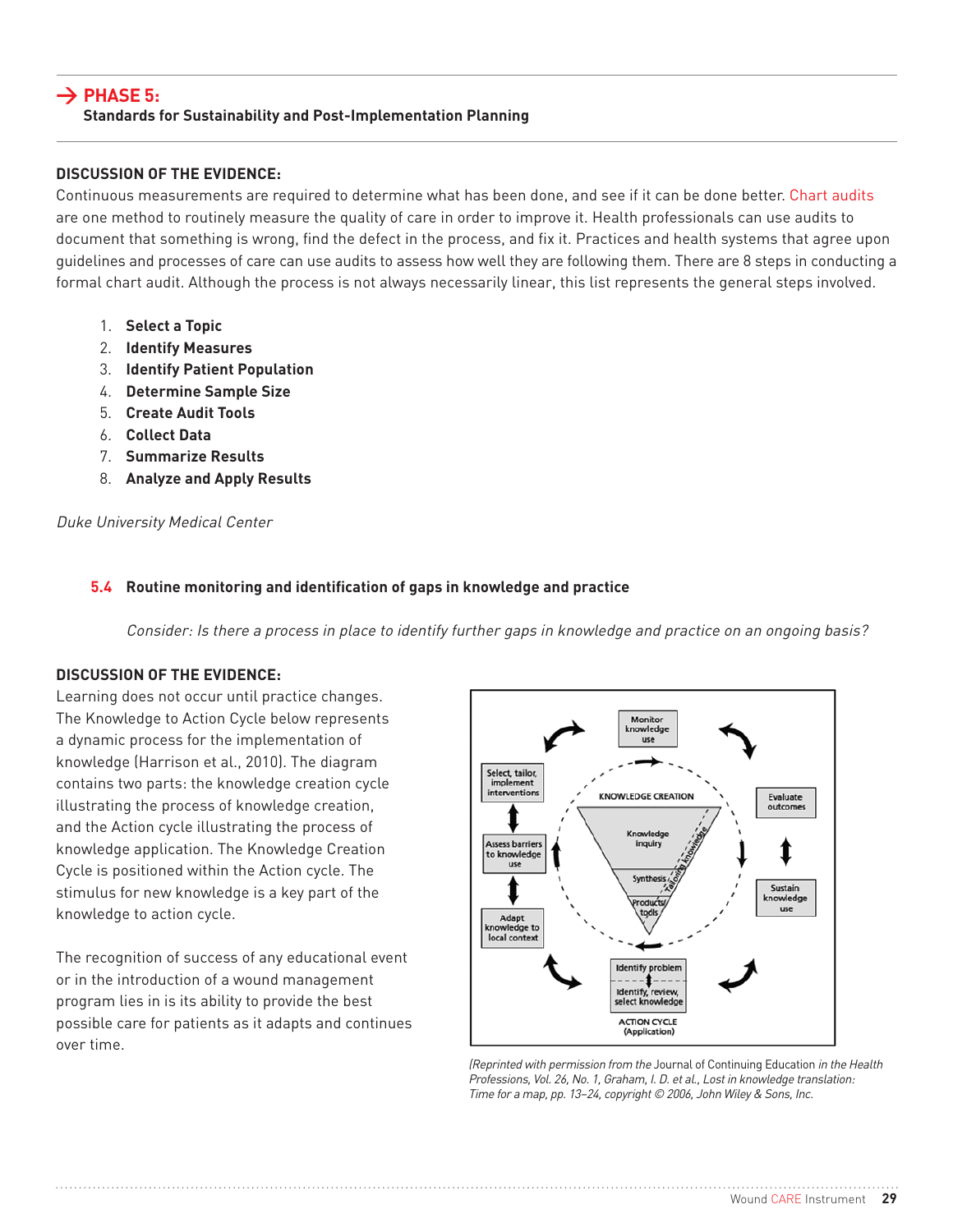Accreditation Council for Continuing Medical Education. Standards for Commercial Support, 2007. Available from: www.accme.org/dir\_docs/doc\_upload/68b2902a-fb73-44d1-8725-80a1504e520c\_uploaddocument.pdf. Accessed June 24, 2010.

Accreditation Council for Continuing Medical Education. Involvement of Industry in CME, 2009. Available from: www.education. accme.org/video/accme-video-faq/involvement-industry-cme. Accessed June 24, 2010.

AGREE Collaboration. Available from: www.agreecollaboration.org. Accessed June 24, 2010.

Argyris C. Intervention Theory and Method. Reading MA: Addison-Wesley, 1970.

Bacovsky R, Maclure M, Nguyen A, et al. Canadian Academic Detailing Collaboration: evaluating processes and outcomes of academic detailing. Canadian Pharmacists Journal. 2006;139(2):54–57.

Baker R, Almerico GM, Thornton B. Evaluating course-objective writing effectiveness: applying the comprehensive Bloom verb list. College Teaching Methods & Styles Journal. 2008;4(4):21–24.

Bankert EG, Kozel VV. Transforming pedagogy in nursing education: a caring learning environment for adult students. Nursing Education Perspectives. 2005; 26(4):227–229.

Baranoski S, Brenczewski M. Developing educational programs: a blueprint for success. Chronic Wound Care: A Clinical Resource Book for Healthcare Professionals, Fourth Edition. Wayne, PA: HMP Communications, 2007: pp. 51–73.

Barker KK, Bosco C, Oandasan I. Factors in implementing interprofessional education and collaborative practice initiatives: findings from key informant interviews. Journal of Interprofessional Care. 2005;19(2 suppl 1):166–176.

Bloom B, Englehart MD, Furst EJ, et al. Taxonomy of Educational Objectives. Handbook 1: Cognitive Domain. New York: David McKay, 1956.

Borduas F, Frank B, Hall P, et al. Facilitating the Integration of Interprofessional Education into Quality Health Care: Strategic Roles of Academic Institutions. Ottawa, ON: Health Canada, 2006.

Butler MR, Felts J. Tool kit for the staff mentor: strategies for improving retention. The Journal of Continuing Education in Nursing. 2006; 37(5):210–213.

Centre for the Advancement of Interprofessional Education. Interprofessional Education – A Definition. London, UK, 1997.

Canadian Health Services Research Foundation, 2006.

Canadian Interprofessional Health Collaborative. Stronger Together: Collaborations for System Wide Change. Available from: www.cihc.ca. Accessed June 24, 2010.

Canadian Nurses Association website. Continuing education. Available from: www.cna-nurses.ca/CNA/nursing/education/ continuing/default\_e.aspx. Accessed June 24, 2010.

Choudhry NK, Stelfox HT, Detsky AS. Relationships between authors of clinical practice guidelines and the pharmaceutical industry. Journal of the American Medical Association. 2002; 287(5):612–617.

**30** Wound CARE Instrument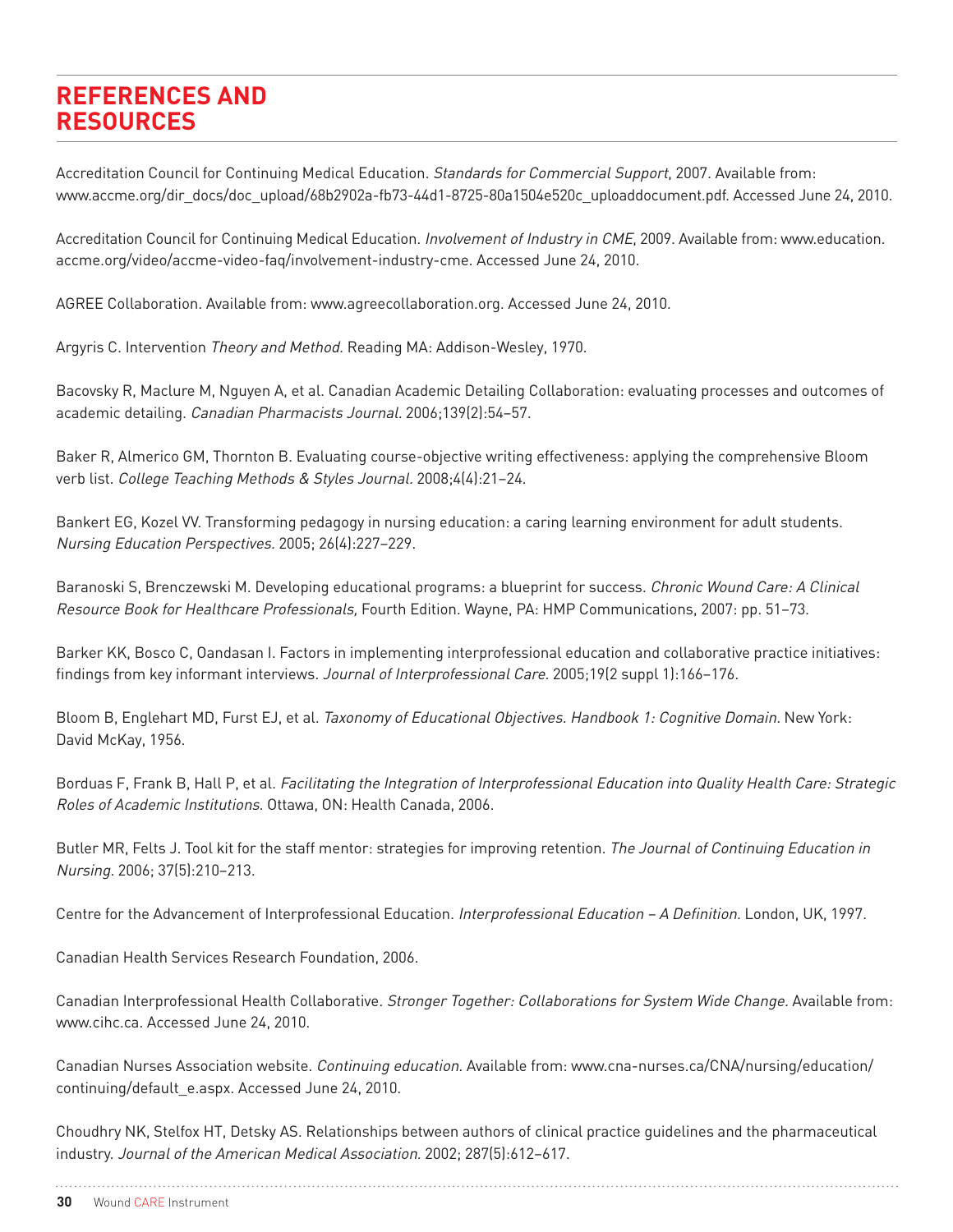Council of Medical Specialty Societies. Available from: www.cmss.org. Accessed June 24, 2010.

Cox E. Adult learners learning from experience: using a reflective practice model to support work-based learning. Reflective Practice. 2005; 6(4):459–472.

D'Amour D, Oandasan I. Interprofessional Education for Collaborative Patient-Centred Practice: An Evolving Framework: Chapter 10. Ottawa, ON: Health Canada. Available from: www.hc-sc.gc.ca. Accessed June 24, 2010.

Davis D. Changing physician performance: a systematic review of the effect of continuing medical education strategies. Journal of the American Medical Association. 1995;274(9):700–705.

Davis D, Davis N. Selecting educational interventions for knowledge translation. Canadian Medical Association Journal. 2010;182(2) E89–E93.

DiCicco J. Developing a preceptorship/mentorship model for home health care nurses. Journal of Community Health Nursing. 2008;25(1):15–25.

Donald A. Evidence-based medicine: key concepts. Available from: www.medscape.com/viewarticle/430709. Accessed June 24, 2010.

Drinka TJK, Clark PG. Health Care Teamwork: Interdisciplinary Practice and Teaching. Westport, CT: Auburn House/ Greenwood, 2000.

Duke University Medical Center. http://patientsafetyed.duhs.duke.edu

Elen JA. Conflict of interest – nurses at risk! Orthopaedic Nursing. 2008; 27(2):135–139.

Eva K W. Teamwork during education: the whole is not always greater than the sum of the parts. Medical Education. 2002;36(4):314–316.

Falk Craven R, Bassett DuHamel R. Certificate programs in continuing professional education. The Journal of Continuing Education in Nursing. 2003;34(1):14–18.

Forrest S. Learning and teaching: the reciprocal link. The Journal of Continuing Education in Nursing. 2004;35(2):74–79.

Freeth D, Reeves S. Learning to work together: using the presage, process, product (3P) model to highlight decisions and possibilities. Journal of Interprofessional Care. 2004;8(1)4 3–56.

Government of Nova Scotia website. Steps in Conducting a Needs Assessment. Available from: www.gov.ns.ca/.../Steps%20 in%20Conducting%20a%20Needs%20Assessment.pdf. Accessed June 24, 2010.

Gilbert JH. Interprofessional education for collaborative, patient-centred practice. Nursing Leadership. 2005;18(2):32–38.

Gilbert J H, Campbell RD, Cole CD, et al. Preparing students for interprofessional teamwork in health care. Journal of Interprofessional Care. 2000;14(3): 223-235.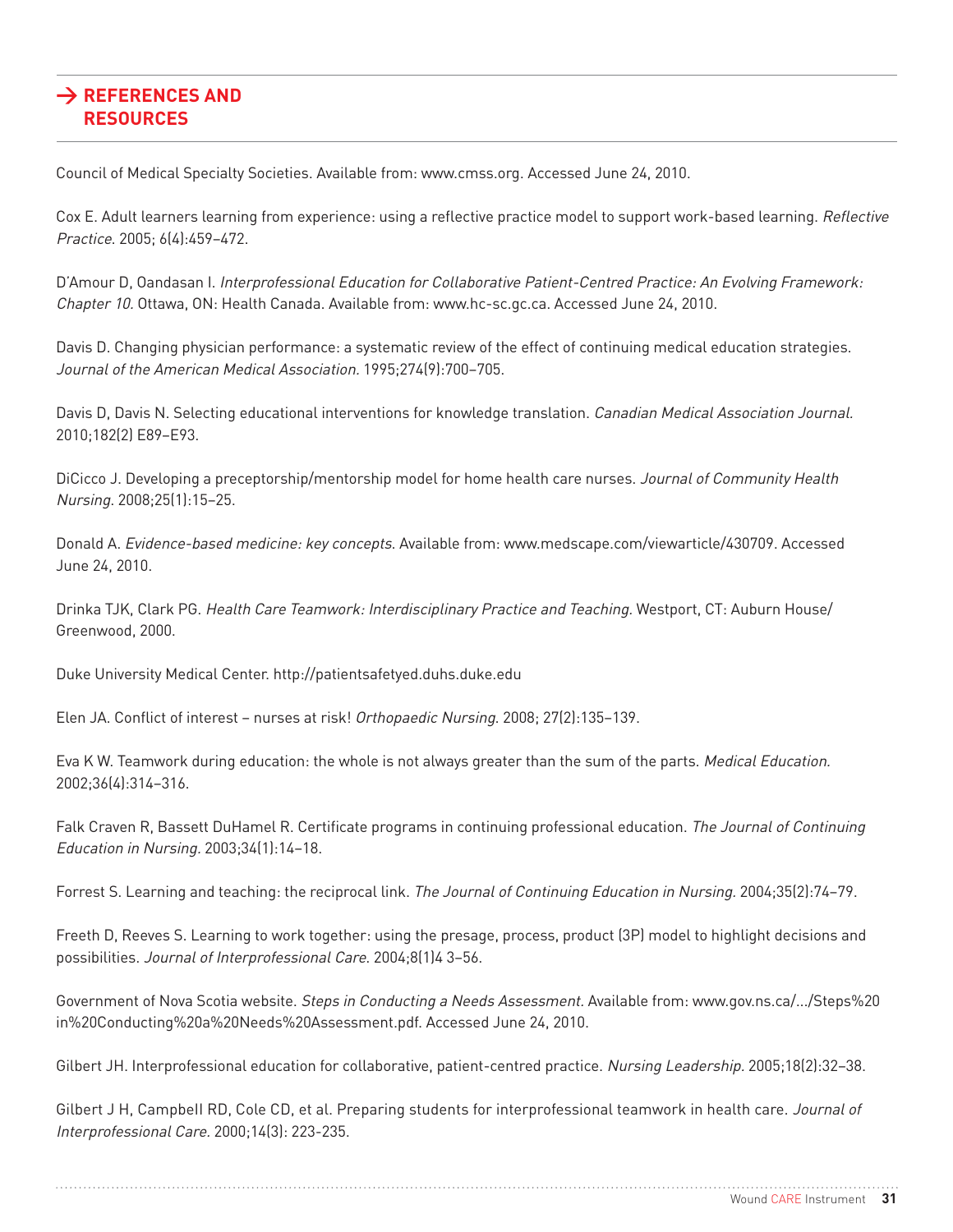Ginsburg L, Tregunno D. New approaches to interprofessional education. Journal of Interprofessional Care. 2005;19 (suppl 1)188–196.

Gitlin LN, Lyons KJ, Kolodner E. A model to build collaborative research educational teams of health professionals in gerontology. Educational Gerontology. 1994;20:15–34.

Glasziou P, Haynes B. The paths from research to improved health outcomes. Evidence-Based Medicine. 2005;10:4–7.

Gustafson DH, Sainfort F, Eichler M, et al. Developing and testing a model to predict outcomes of organizational change. Health Services Research. 2003;38(2):751–776.

Hall P, Weaver l. Interdisciplinary education and teamwork: a long and winding road. Medical Education. 2001;35(9):867–875.

Harvey G, Loftus-Hills A, Rycroft-Malone J, et al. Getting evidence into practice: the role and function of facilitation. Journal of Advanced Nursing. 2002:37(6):577–588.

Harris C, Shannon R. An innovation Enterostomal Therapy Nurse model of community wound care delivery. Journal of Wound Ostomy and Continence Nursing. 2008;35(2):169–183.

Harrison MB, Legare F, Graham ID, et al. Adapting clinical practice guidelines to local context and assessing barriers to their use. Canadian Medical Association Journal. 2010;182(2):E78-E84.

Haynes B. The "4S" services for finding current best evidence. *Evidence Based Nursing.* 2005;8(1)4-6.

Health Canada. Interprofessional Education for Collaborative Patient-Centred Practice. Available from: www.hc-sc.gc.ca/ hcs-sss/hhr-rhs/strateg/interprof/index-eng.php. Accessed June 24, 2010.

Heath H. Reflection and patterns of knowing in nursing. Journal of Advanced Nursing. 1998;27(5):1054–1059.

Heaphy DP, Marrow VB. Industry funding for continuing medical education. Is it ethical? Archives of Ophthalmology. 2004; 122(5):771-773.

Horsburgh M, Lamdin R, Williamson E. Multiprofessional learning: The attitudes of medical, nursing and pharmacy students to shared learning. Journal of Interprofessional Care. 2005;19(suppl 1):21–38.

Irby DM, Bowen JL. Time-efficient strategies for learning and performance. The Clinical Teacher. 2004;1(1):23–28.

Irvine DM, Baker GR, Murray M, et al. Achieving clinical improvement: an interdisciplinary intervention. Health Care Management Review. 2002;27(8):42–56.

Jutel A, Menkes DB. "But doctors do it…" Nurses' views of gifts and information from the pharmaceutical industry. The Annals of Pharmacotherapy. 2009;43(6):1057–1063.

Kerfoot KM. Denial and immunity to change: it starts with the leader. Nursing Economics. 2009;27(6):422-423.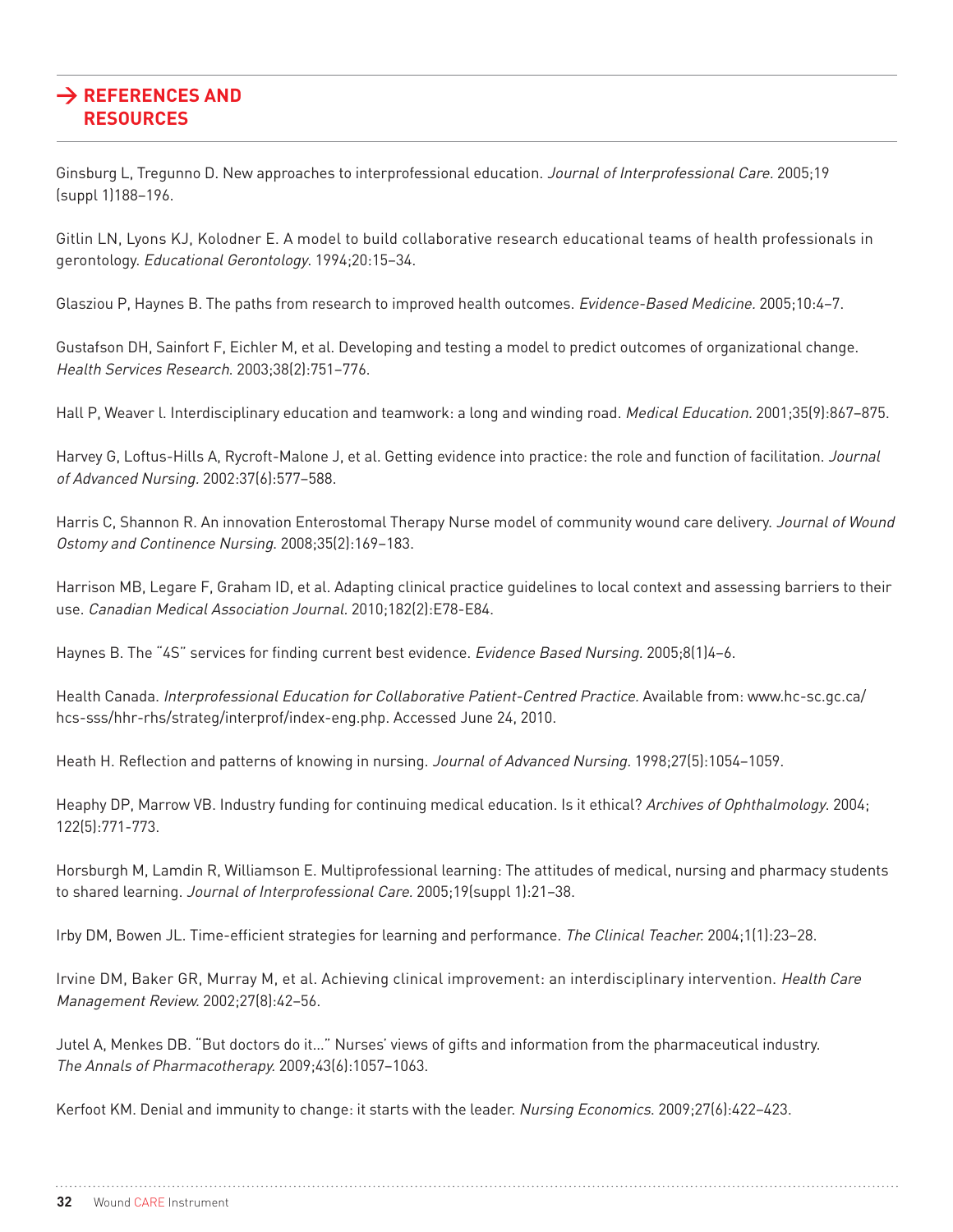Kitson A, Straus SE. The knowledge-to-action cycle: identifying the gaps. Canadian Medical Association Journal. 2010;182(2):E73–E77.

Kitson A, Harvey G, McCormack B. Enabling the implementation of evidence based practice: a conceptual framework. Quality in Health Care. 1998;7(3):149–158.

Knowles MS. Andragogy in Action: Applying Modern Principles of Adult Learning. San Francisco, CA: Jossey-Bass, 1984.

Krasner DK, Rodeheaver GT, Sibbald RG. Interprofessional wound caring and the IWC model. Ostomy Wound Management. 2007;53(8):6–8.

Kruger J, Dunning D. Unskilled and unaware of it: How difficulties in recognizing one's own incompetence lead to inflated self-assessments. Journal of Personality and Social Psychology. 1999;77(6): 1121–1134.

Landrum BJ. Marketing innovations to nurses, part 2: marketing's role in the adoption of innovations. Journal of Wound Ostomy and Continence Nursing. 1998;25(5):227–232.

Leathard A (ed). Interprofessional Collaboration: From Policy to Practice in Health and Social Care. Hove, UK: Brunner-Routledge, 2003.

Lepp M, Zorn CR. Life circle: creating safe space for educational empowerment. Journal of Nursing Education. 2002;41(9):383–385.

McCormack B, Kitson A, Harvey G, et al Getting evidence into practice: the meaning of context. Journal of Advanced Nursing. 2002:38(1):94–104.

Moore DE Jr, Green JS, Gallis HA. Achieving desired results and improved outcomes: integrating planning and assessment throughout learning activities. Journal of Continuing Education in the Health Professions. 2009;29(1):1–15.

Moore ME, Vaughan K, Hayes BE, et al. Informatics education. Developing an interdisciplinary collaboration center in an academic health sciences library. Medical Reference Services Quarterly. 2005;24(4):99–107.

Morris L, Taitsman JK. The agenda for continuing medical education – limiting industry's influence. New England Journal of Medicine. 2009;361(25):2478–2482.

Norman GR. The adult learner: a mythical species. Academic Medicine. 1999;74(8):886–889.

Oandasan I, Reeves S. Key elements for interprofessional education. Part 1: The learner, the educator and the learning context. Journal of Interprofessional Care. 2005;19(2 supp 1):21–38.

Orsted H, Keast D, Campbell K. Best practice guidelines, algorithms, and standards: tools to make evidence-based practice available and user friendly. In: Krasner DL, Rodeheaver G, Sibbald RG. (eds). Chronic Wound Care: A Clinical Resource Book for Healthcare Professionals, Fourth Edition. Wayne, PA: HMP Communications, 2007: pp. 177–183.

Packer S, Parke DW. Ethical concerns in industry support of continuing medical education: the con side. Archives of Ophthalmology. 2004; 122(5):773–776.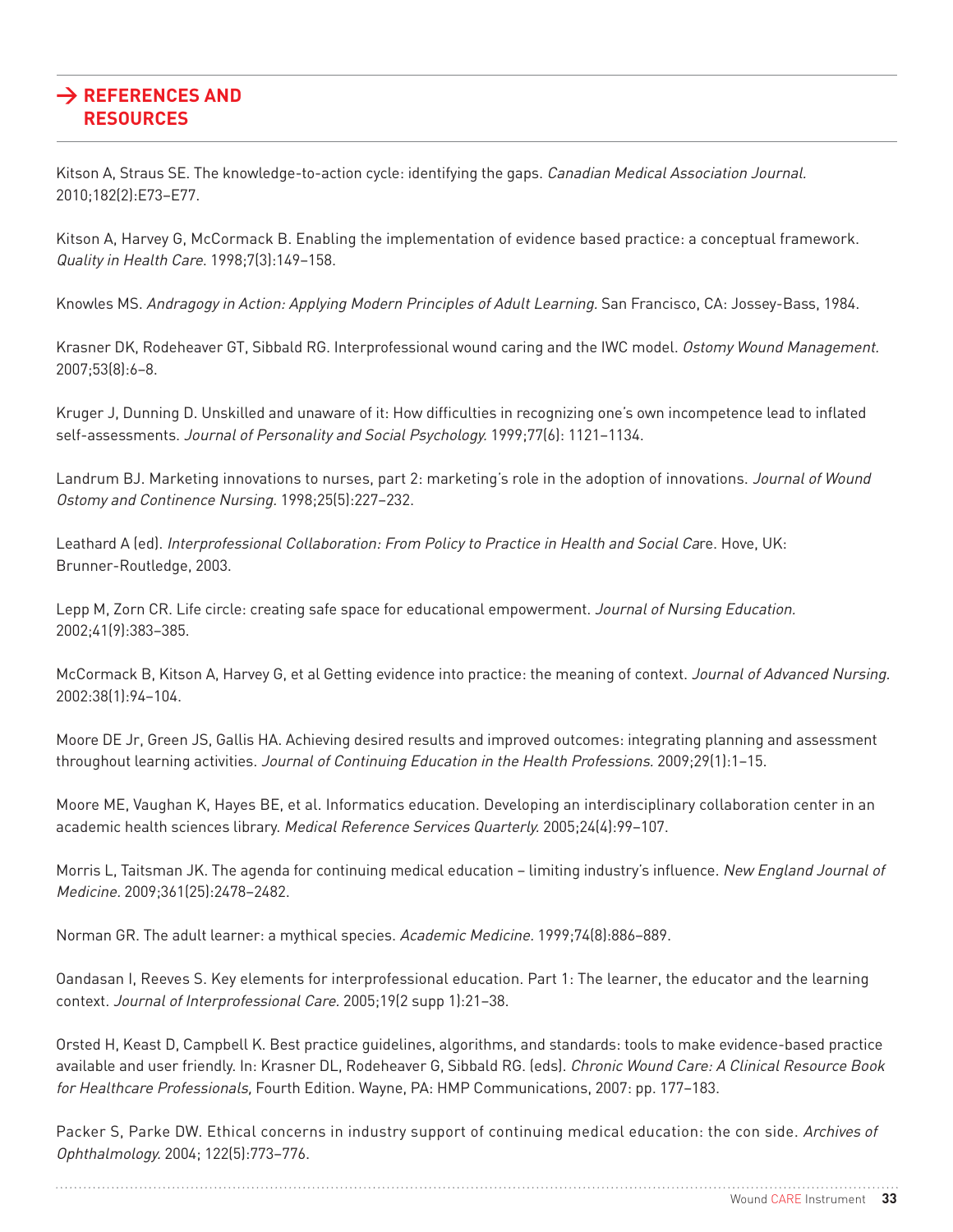Parsell G, Bligh J. Multiprofessional working: learning from experience. Medical Education. 1999;33(9):632-633.

Registered Nurses' Association of Ontario. Client Centred Care (rev suppl). Toronto, ON: Registered Nurses' Association of Ontario, 2006.

Registered Nurses' Association of Ontario. Toolkit Implementation of Clinical Practice Guidelines. Chapter 3: Assessing your environmental readiness. Toronto, ON: Registered Nurses' Association of Ontario, 2002.

Rousseau DM, Tijoriwala SA. What's a good reason to change? Motivated reasoning and social accounts in promoting organizational change. Journal of Applied Psychology. 1999;84(4):514–528.

Ryan S, Perrier L, Sibbald RG. Searching for evidence-based medicine in wound care: an introduction. Ostomy Wound Management. 2003; 49(11):67–75.

SCCPD Position Paper on University CME/CPD Offices and Industry Relations. Ottawa, ON: Standing Committee on Continuing Professional Development, Association of Faculties of Medicine.

Sibbald RG, Alavi A, Sibbald M, et al. Effective adult education principles to improve outcomes in patients with chronic wounds. In: Krasner DL, Rodeheaver G, Sibbald RG. (eds). Chronic Wound Care: A Clinical Resource Book for Healthcare Professionals, Fourth Edition. Wayne, PA: HMP Communications, 2007: pp.29–43.

Steinert Y. Learning together to teach together: interprofessional education and faculty development. Journal of Interprofessional Care. 2005; 19(suppl 1):60–75.

Towards Evidence-Informed Practice. Available from: www.teip.hhrc.net/index.cfm. Accessed June 24, 2010.

Virani T, Bajnok I. Knowledge in clinical practice guidelines. Senior Care Canada, 2004. Available from: www.seniorcarecanada.com/articles/2004/q1/knowledge.management. Accessed June 24, 2010.

Wenger E. How to optimize organizational learning. Healthcare Forum Journal. 1996;July/August:22-23.

Wilkerson L, Irby DM. Strategies for improving teaching practices: a comprehensive approach to faculty development. Academic Medicine. 1998;73(4):387–396.

Willers L. Global nursing management: avoiding conflicts of interest. Nursing Administration Quarterly. 2004;28(1):44–50.

Woodbury G. Research 101: Developing critical evaluation skills. Wound Care Canada. 2004:2(2):32-38.

World Health Organization. Declaration of Alma-Ata. Available from: http://www.who.int/hpr/NPH/docs/declaration\_almaata. pdf. Accessed June 24, 2010.

Zwarenstein M., Reeves S, Perrier L. Effectiveness of pre-licensure interprofessional education and post-licensure collaborative interventions. Journal of Interprofessional Care. 2005;19(suppl 1):148-165.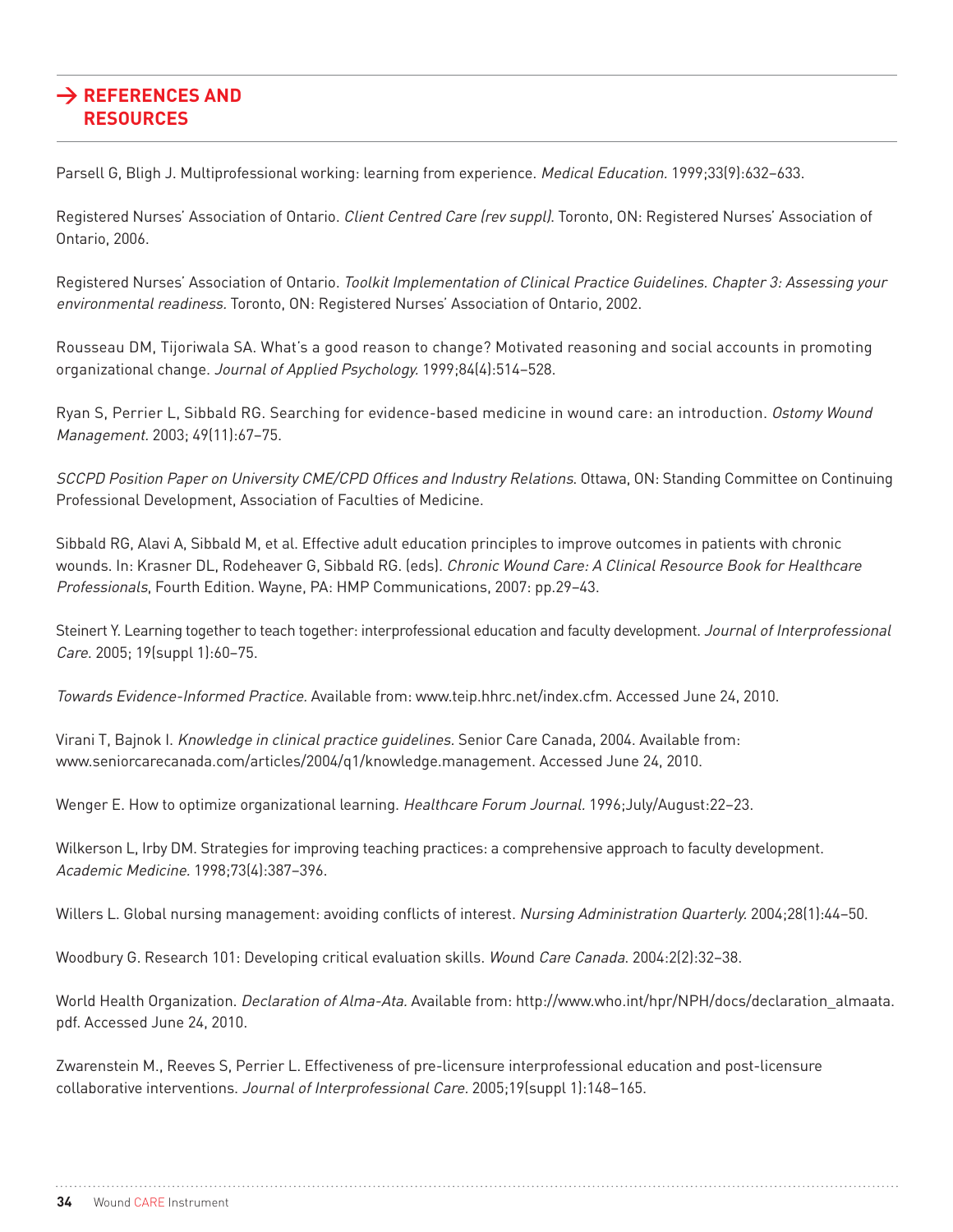# **Glossary of Terms**

|                                    | Academic detailing: The process by which product experts inform prescribers about the cost and efficacy of<br>particular products, either for educational or sales purposes. It is an education method<br>known to change prescribing behaviour. |
|------------------------------------|--------------------------------------------------------------------------------------------------------------------------------------------------------------------------------------------------------------------------------------------------|
| Adapt:                             | To make suitable to or fit for a specific use or situation. The educational event or program<br>may have some gaps but it could be modified or adapted to make it suitable for use.                                                              |
|                                    | Adopt: To take up and practice or use. The educational event or program is suitable for use.                                                                                                                                                     |
|                                    | Adult learning or andragogy: Consists of learning strategies focused on adults. It is often interpreted as the process<br>of engaging adult learners with the structure of learning experience.                                                  |
|                                    | Appraise: To evaluate or estimate nature, quality, ability, extent or significance.                                                                                                                                                              |
|                                    | Best Practice: Occurs when care is based on the best available evidence acknowledging patient risks<br>and available resources.                                                                                                                  |
|                                    | <b>Chart audits:</b> A review and evaluation of health care procedures and documentation for the purpose<br>of comparing the quality of care provided with accepted standards.                                                                   |
|                                    | <b>Collaborate:</b> To work together, especially in a joint problem solving situation.                                                                                                                                                           |
|                                    | <b>Competency:</b> Mastery of specific knowledge and skills that is learner- or participant-centred.                                                                                                                                             |
|                                    | <b>Context:</b> The surroundings, circumstances, environment, background, or settings which deter-<br>mine, specify, or clarify a particular event.                                                                                              |
|                                    | <b>Contracted and/or external</b> An educator or program leader who is contracted by a healthcare organization or<br>agency personnel: industry sponsored.                                                                                       |
|                                    | <b>Curriculum:</b> A detailed plan for an educational program that describes its aims, content, delivery,<br>participants, faculty, resources and evaluation.                                                                                    |
|                                    | <b>Endorse:</b> To give approval of or support to. The educational event or program may be endorsed<br>by the organization.                                                                                                                      |
|                                    | <b>Environmental assessment:</b> A process to predict the effects of proposed initiatives on the organization before they<br>are carried out.                                                                                                    |
|                                    | Evidence: Includes everything that is used to determine or demonstrate the truth of an assertion.<br>This may range from expert opinion to a randomized controlled study.                                                                        |
| <b>Evidence-informed practice:</b> | The "best available practice or policy based on available evidence for a specific group."<br>It involves the integration of experience, judgment and expertise with the best available<br>external evidence from systematic research.            |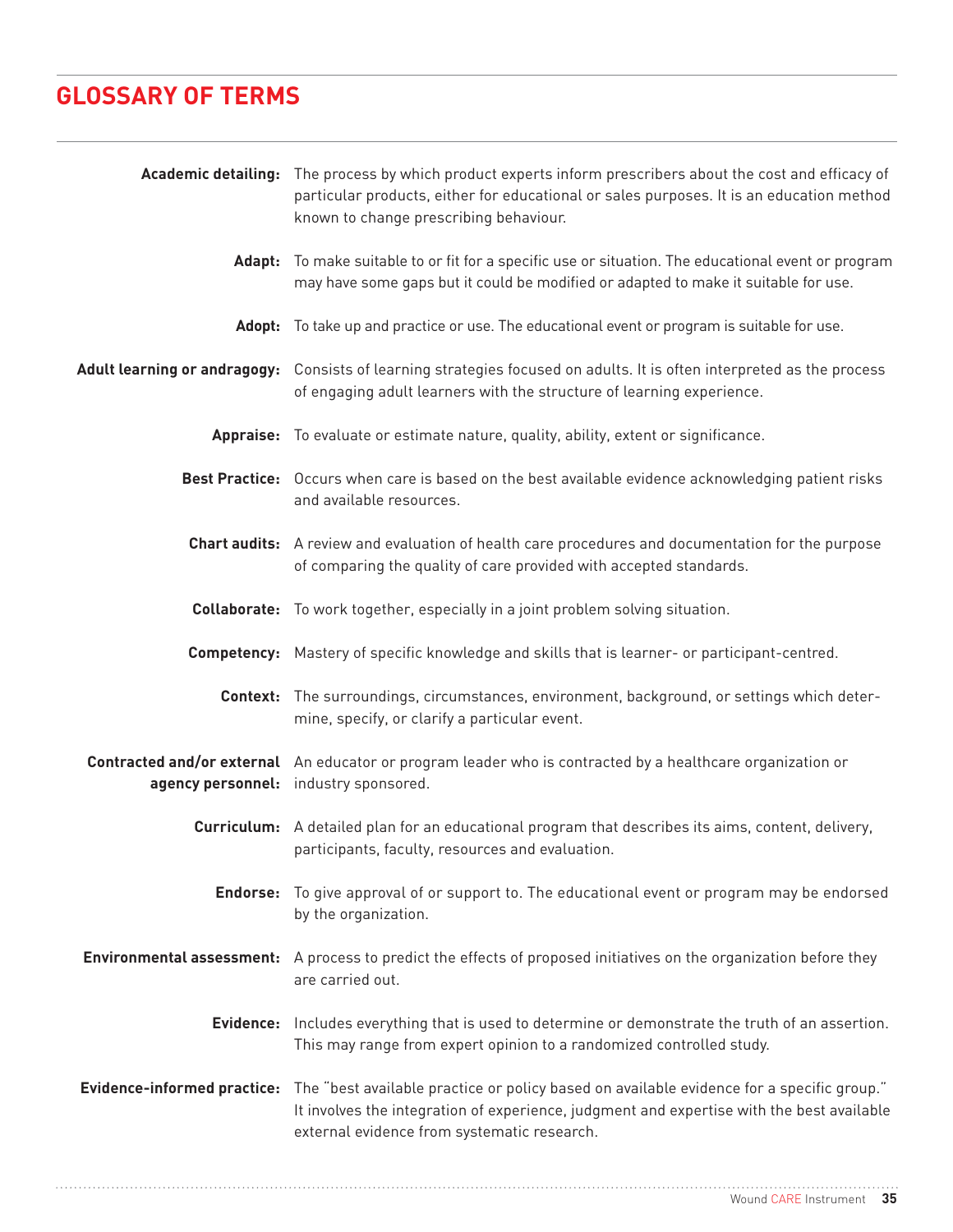## **> Glossary of Terms**

| Fiscal resources: Related to financial resources of an organization.                                                                                                                                                                                           |
|----------------------------------------------------------------------------------------------------------------------------------------------------------------------------------------------------------------------------------------------------------------|
| Gap analysis: An activity that compares current practice to the best evidence available.                                                                                                                                                                       |
| Generic: Referring to products in groups or classes using general terms rather than brand<br>names.                                                                                                                                                            |
| Human resources: Related to the staff that operates an organization.                                                                                                                                                                                           |
| Integration into practice: Utilization into practice of knowledge, skills and attitudes attained by a person, group<br>or organization.                                                                                                                        |
| Interactive learning: A method of acquiring information through hands-on, interactive means.                                                                                                                                                                   |
| Interprofessional education: Occurs when two or more professions learn with, from and about each other to improve<br>collaboration and quality of care.                                                                                                        |
| Knowledge exchange: Collaborative problem-solving between researchers and decision makers.                                                                                                                                                                     |
| Knowledge transfer: Transferring knowledge from one person, group or organization to another.                                                                                                                                                                  |
| Mandate for intended change: For best practice to occur, change needs to happen at an institutional level, which requires<br>administrative support.                                                                                                           |
| Mentorship: A relationship in which a more experienced or more knowledgeable person helps a less<br>experienced or less knowledgeable person.                                                                                                                  |
| <b>Non-promotional:</b> Does not promote one product over another for the purpose of increasing or generating<br>product sales.                                                                                                                                |
| Patient care outcomes: Outcomes may include prevention of or closure of a wound, as well as effective<br>management of non-healable wounds. They may also relate to quality of life issues,<br>such as decreased pain and suffering, odor or wound infections. |
| Patient-/client-centred care: Patients working with their healthcare providers to determine health goals that are<br>realistic and achievable.                                                                                                                 |
| Preceptorship: A period of practical experience and training that is supervised by an expert or special-<br>ist in a particular field.                                                                                                                         |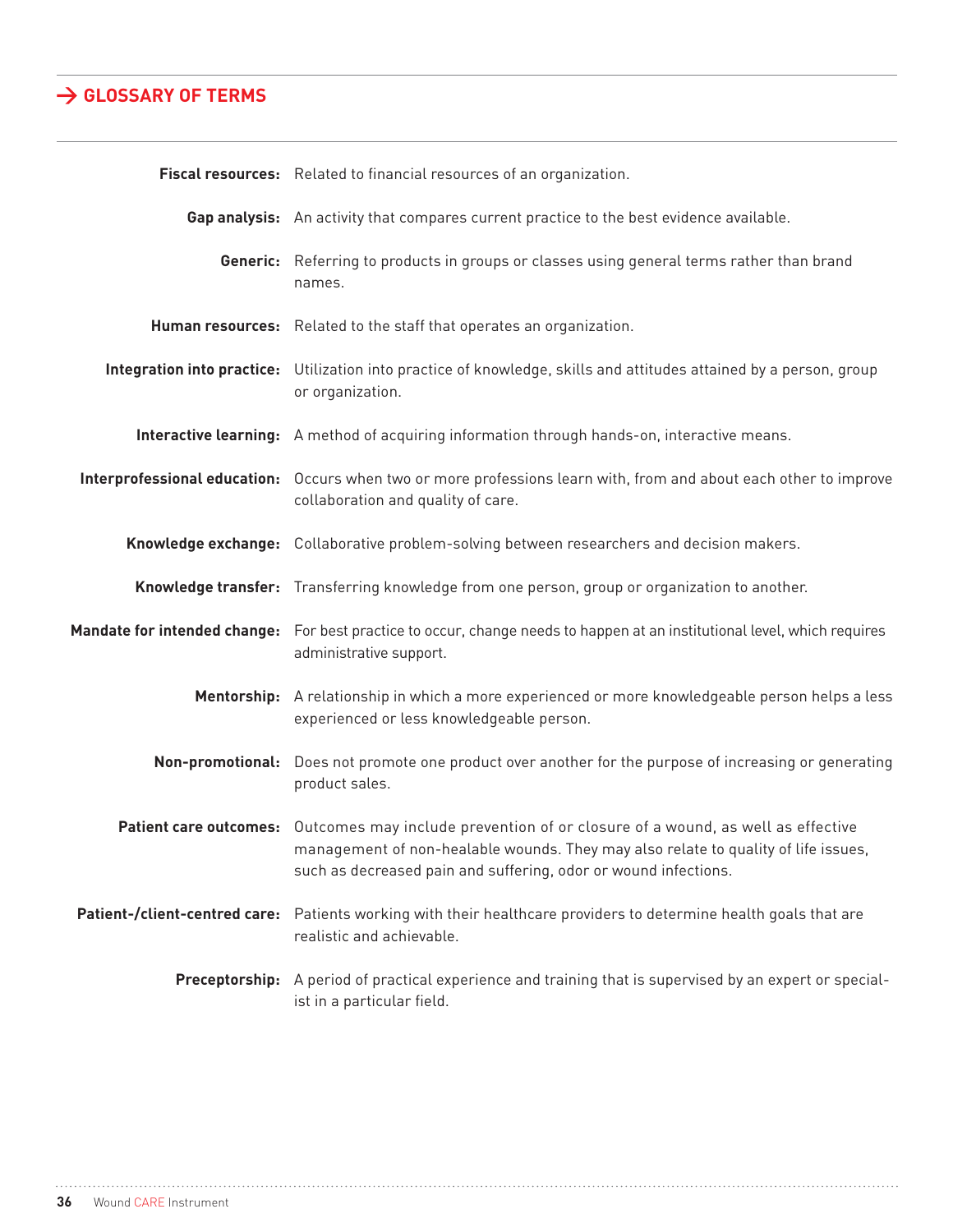# **> glossary of terms**

|                  | Procurement or tender process: The action or process of acquiring or obtaining materiel, property, or services at the<br>operational level: for example, purchasing, contracting and negotiating directly with<br>the source of supply.                                                                                                                                |
|------------------|------------------------------------------------------------------------------------------------------------------------------------------------------------------------------------------------------------------------------------------------------------------------------------------------------------------------------------------------------------------------|
| <b>Purchase:</b> | To obtain in exchange for money or its equivalent. Some educational events or programs<br>may be suitable for purchase.                                                                                                                                                                                                                                                |
|                  | <b>Quality indicators:</b> Criteria or standards that are either qualitative or quantitative used to determine the<br>quality of health care.                                                                                                                                                                                                                          |
|                  | Reject: To refuse to accept or make use of. The educational event or program may have so<br>many gaps that it is not suitable for use.                                                                                                                                                                                                                                 |
|                  | Silo approach: An approach that is kept separate or compartmentalized rather than integrated and<br>collaborative with other systems. Collaboration among health professionals is the key<br>to positive patient outcomes.                                                                                                                                             |
|                  | Stakeholders: A person, group, organization or system that affects or can be affected by an organization's<br>actions; may include representatives from administration, purchasing, education or<br>clinical practice. Stakeholders may be interdepartmental, interprofessional and cross<br>clinical setting boundaries (acute care, long term care, community care). |
|                  | Standard: A level of quality or an accepted or approved example of something against which<br>others are judged or measured. It can be a formal document that establishes uniform<br>criteria, methods, processes and practices.                                                                                                                                       |
|                  | <b>Strategic partnerships:</b> A cooperative strategy, leading to a common goal.                                                                                                                                                                                                                                                                                       |
|                  | Team: A group of individuals who work together to produce products or deliver services for<br>which they are mutually accountable.                                                                                                                                                                                                                                     |
|                  | <b>Unbiased:</b> Free from prejudice and favoritism, being fair and impartial in decision making.                                                                                                                                                                                                                                                                      |
|                  | Validated and reliable: Tools or instruments that have been studied and revised to provide reliability and validity<br>in multiple healthcare settings.                                                                                                                                                                                                                |
|                  | Value-added service: Enhancement added to a product or service by a company before the product is offered<br>to customers. Value added is a customer perception of what makes a product or service<br>desirable over others.                                                                                                                                           |
|                  | <b>Wound care leaders:</b> Staff given the responsibility for directing wound management and wound management<br>education within an organization.                                                                                                                                                                                                                     |

. . . . . . . . . . . . . . .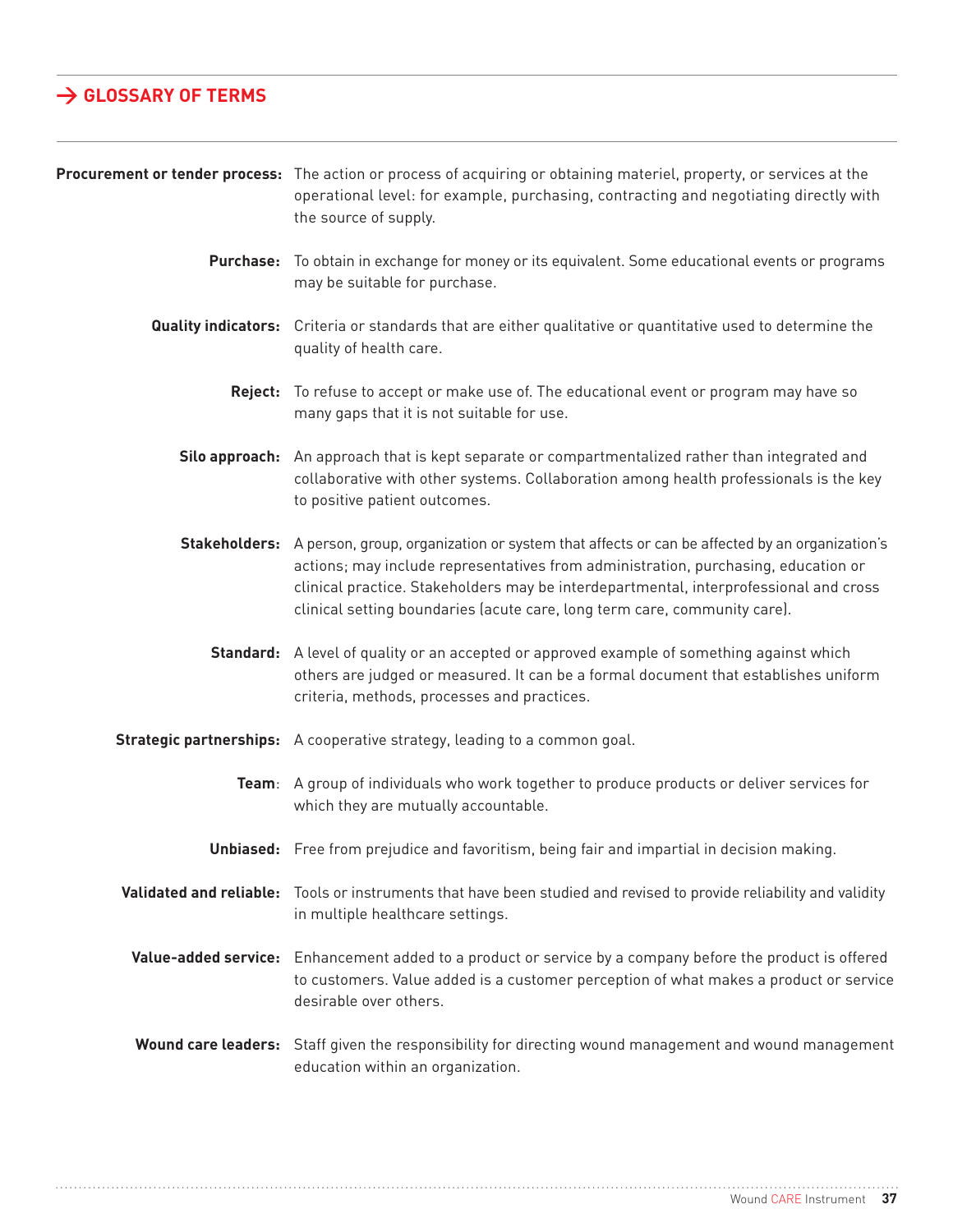#### **Development Team for the Wound Management Education & Programming Task Force**

- Heather Orsted, RN, BN, ET, MSc Director, CAWC Institute, Professional Education, Canadian Association of Wound Care & Chair of the Task Force
- Kimberly Stevenson, RN, BN, IIWCC Assistant Director, CAWC Institute, Professional Education, Canadian Association of Wound Care
- M Gail Woodbury, BScPT, MSc, PhD Evaluation Researcher, CAWC Institute, Professional Education, Canadian Association of Wound Care

#### **Task Force Members**

- Karen Bruton, RN, CETN(C), BScN(c), IIWCC Clinical Resource Nurse and Wound/Ostomy Consultant, Northumberland Hills Hospital, Cobourg, Ontario
- Patricia Coutts, RN, IIWCC President, Canadian Association of Wound Care
- Catherine Harley, RN, IIWCC, EMBA Executive Director, Canadian Association for Enterostomal Therapy
- Mary Hill, RN, BScN, CETN(C), MScN Past President, Canadian Association for Enterostomal Therapy
- David Keast, MSc, MD, FCFP Centre Director, Aging Rehabilitation and Geriatric Care Research Centre, Lawson Health Research Institute St Joseph's Parkwood Hospital, London, Ontario
- Kathryn Kozell, RN, BA, MScN, CETN(C), APN (AC) Clinical Nurse Specialist/Manager, Rachel M Flood Centre for Education in Ostomy and Wound Care
- Kim LeBlanc, BScN, RN, CETN(C), MN, IIWCC, Clinical Nurse Consultant and owner with KDS Professional Consulting, Ottawa, Ontario, Canada
- Heather Orsted, RN, BN, ET, MSc Director, CAWC Institute, Canadian Association of Wound Care & Chair of the Task Force
- Karen Philp, D.Phil (Oxon) Chief Executive Officer, Canadian Association of Wound Care
- R. Gary Sibbald, BSc, MD, FRCPC(Med)(Derm) Med. Professor of Public Health Sciences and Medicine, University of Toronto, Director of International Interprofessional Wound Care Course (IIWCC) and Masters of Science Community Health (Prevention and Wound Care), Dalla Lana School of Public Health Sciences
- Kevin Woo, RN, MSc, PhD, ACNP, GNC(C) Course Coordinator of International Interprofessional Wound Care Course (IIWCC) and Masters of Science Community Health (Prevention and Wound Care), Dalla Lana School of Public Health Science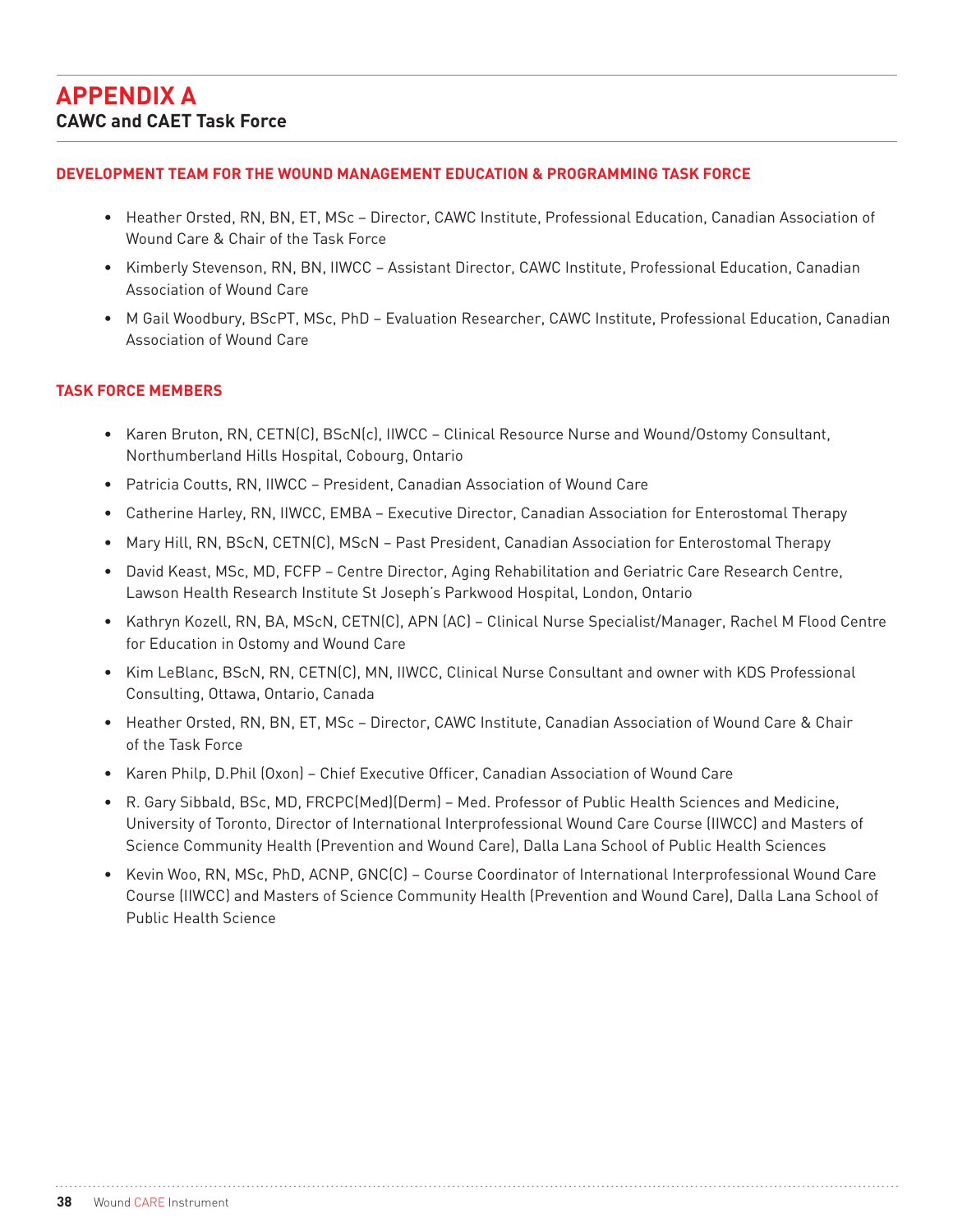# **APPENDIX B Partners and Process**

The Canadian Association of Wound Care (CAWC) is a non-profit organization of healthcare professionals, researchers, corporate supporters, patients and caregivers dedicated to the advancement of wound care in Canada since 1995. The Canadian Association for Enterostomal Therapy (CAET) is a non-profit organization specializing in the nursing care of patients with challenges in wound, ostomy and continence dedicated to giving national leadership in wound, ostomy and continence nursing by promoting high standards for ET nursing practice, education, research and administration to achieve quality specialized nursing care.

Both the CAWC and CAET actively work towards influencing healthcare policy in order to enhance professional education, but also to ensure healthcare decisions that affect wound care or ET health professionals are supported by the best available evidence.

These two partners agreed to develop this instrument to support the use of evidence informed standards in wound management education and programming. Both agreed to the following process:

- **Step 1:** Task Force established with appointment of members involved in wound management education and program development.
- **Step 2:** Standards were identified from four key documents: Health Canada Strategy "Interprofessional Education for Collaborative Patient-Centred Practice"; Canadian Interprofessional Health Collaboration "Stronger Together: Collaborations for System-Wide Change"; International Diabetes Federation "International Standards for Diabetes Education, 3rd edition"; and Registered Nurses' Association of Ontario "Toolkit – Nursing Best Practice Guidelines".
- **Step 3:** Literature search undertaken to identify the evidence to support the standards.
- **Step 4:** Drafts reviewed and edited by Task force.
- **Step 5:** Draft of Wound CARE Instrument reviewed and approved in principle by CAWC and CAET boards.
- **Step 6:** Evaluation of Wound CARE Instrument using Delphi method, results to inform revision of the Wound CARE Instrument.
- **Step 7:** Pilot of Wound CARE Instrument including stakeholders from across Canada.
- **Step 8:** Translate Wound CARE Instrument into French.
- **Step 9:** Formatting by Graphic Department
- **Step 10:** Obtain external endorsements and implementation of the Wound CARE Instrument.
- **Step 11:** Publish Wound CARE Instrument and evaluation results in peer reviewed journal.
- **Step 12:** Dissemination strategy with outreach to target audiences (for example, private and public healthcare organizations, general purchasing organizations and endorsing bodies).
- **Step 13:** Evaluate impact of Wound CARE Instrument on wound care education and programming with an independent evaluation and study.
- **Step 14:** Revision plan in place for the Wound CARE Instrument.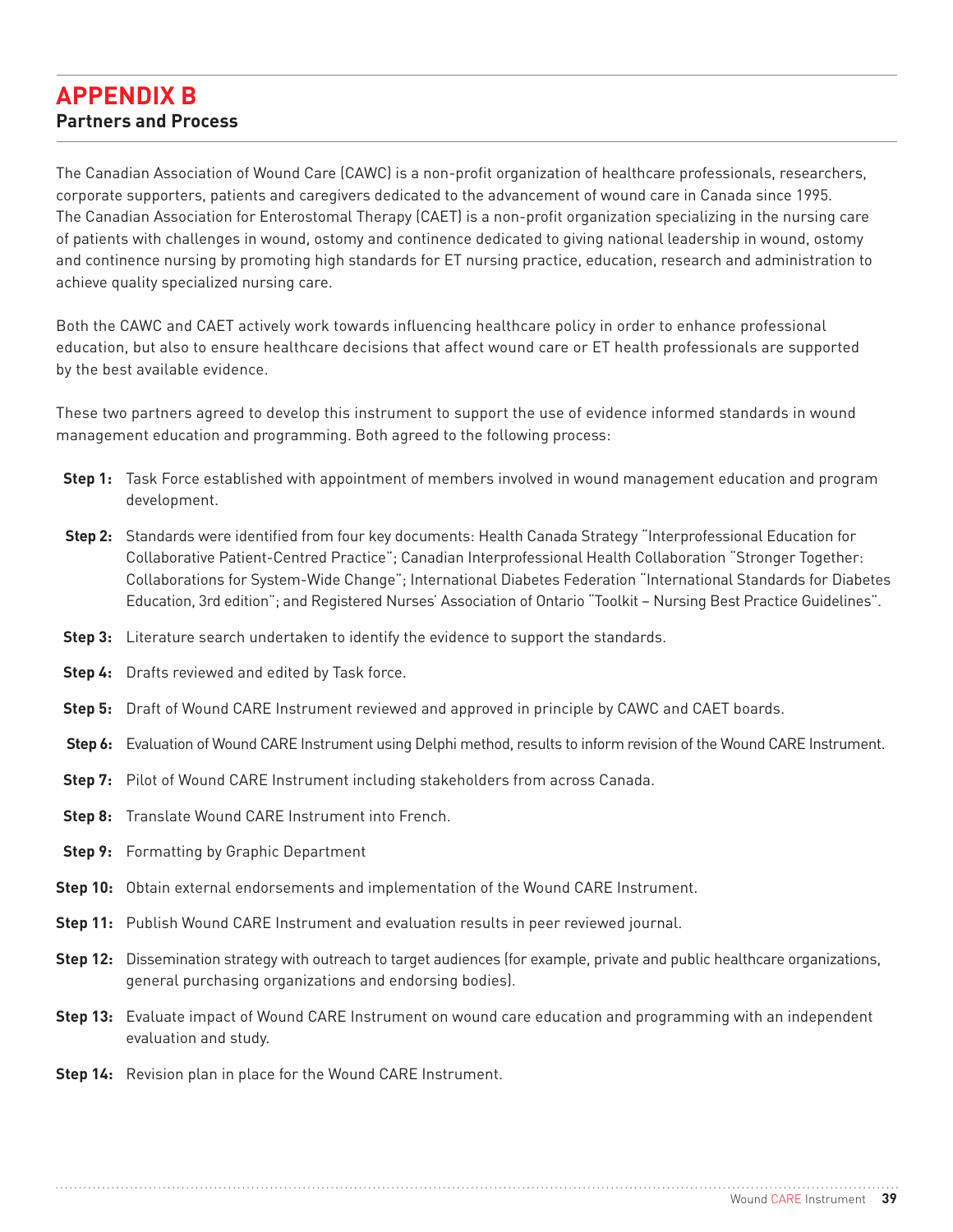# **APPENDIX C Delphi Panel Members**

Edie Attrell, RN, BN, ET, IIWCC Clinical Nurse Educator Alberta Health Services Calgary, Alberta

Karen E Campbell, RN, PhD Field Leader MClSc-WH University of Western Ontario Wound Care Project Manager ARGC Research Center Lawson Health Research Institute London, Ontario

Donna Flahr, RN, BSN, MSc Equipment & Product Standardization Nurse Skin and Wound Saskatoon Health Region Saskatoon, Saskatchewan

Louise Forest-Lalande, RN, MEd, ET Consultant Manager in Nursing Sciences CHU Sainte-Justine Montréal, Quebec

Connie Harris, RN, ET, IIWCC, MSc Senior Clinical Specialist Wound & Ostomy, CarePartners ET NOW SW Regional Wound Care Framework Project Lead Waterloo, Ontario

Kathy Mutch, BN, RN, CETN Enterostomal Therapy Nurse Queen Elizabeth Hospital Charlottetown, Prince Edward Island

Stephen Parker, RN, MSN, IIWCC Nurse Educator, Wound & Skin Care St. Paul's Hospital Vancouver, British Columbia

Jane Ratay, RN, BScN, ET, IIWCC Instructor: Faculty of Health and Community Studies Grant MacEwan University Edmonton, Alberta

Bonita Yarjau, RN, BN, CETN Coordinator: Enterostomal Therapy Program Health Sciences Centre Winnipeg, Manitoba